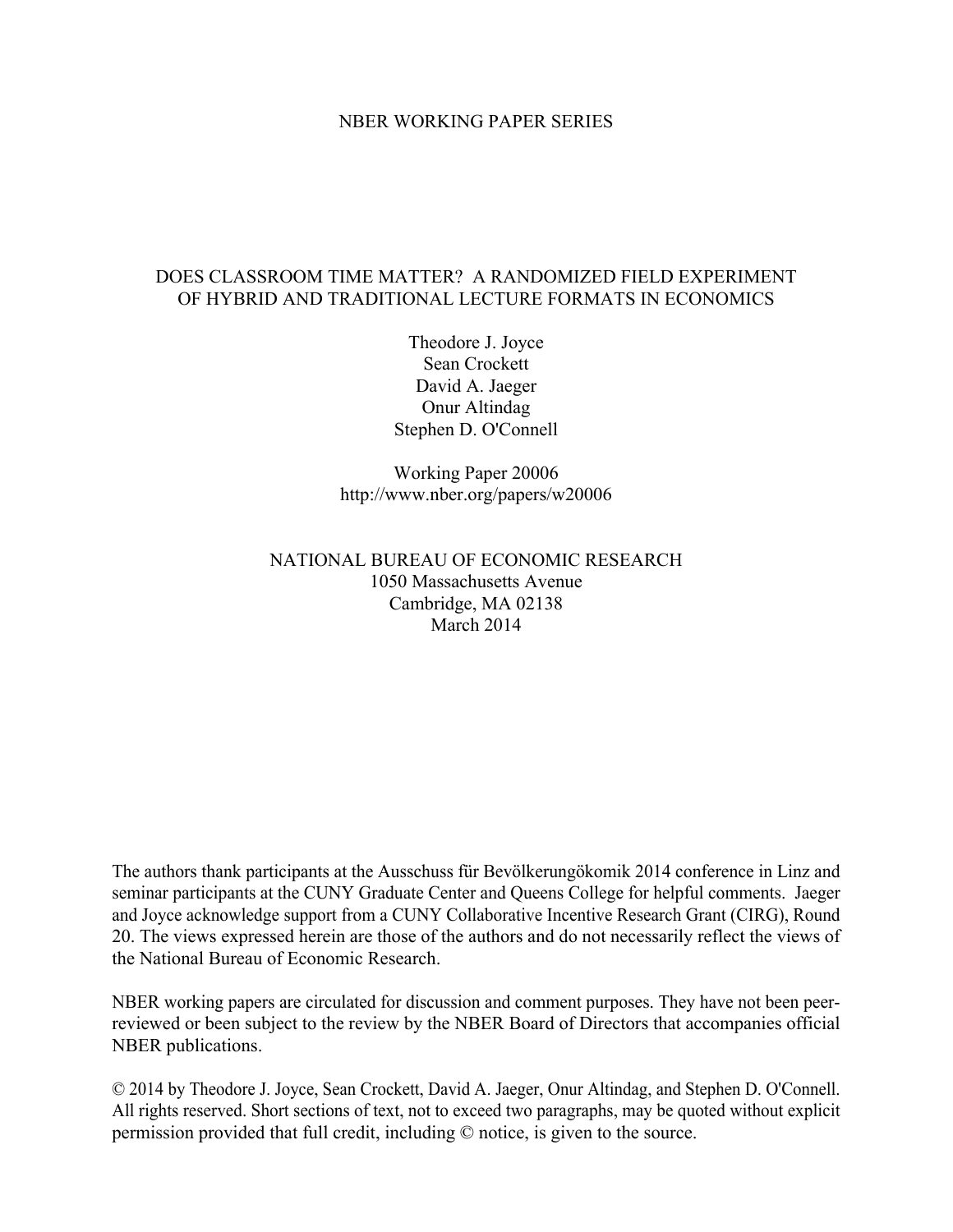Does Classroom Time Matter? A Randomized Field Experiment of Hybrid and Traditional Lecture Formats in Economics Theodore J. Joyce, Sean Crockett, David A. Jaeger, Onur Altindag, and Stephen D. O'Connell NBER Working Paper No. 20006 March 2014 JEL No. I20,I23

## **ABSTRACT**

We test whether students in a hybrid format of introductory microeconomics, which met once per week, performed as well as students in a traditional lecture format of the same class, which met twice per week. We randomized 725 students at a large, urban public university into the two formats, and unlike past studies, had a very high participation rate of 96 percent. Two experienced professors taught one section of each format, and students in both formats had access to the same online materials. We find that students in the traditional format scored 2.3 percentage points more on a 100-point scale on the combined midterm and final. There were no differences between formats in non-cognitive effort (attendance, time spent with online materials) nor in withdrawal from the class. Comparing our experimental estimates of the effect of attendance with non-experimental estimates using only students in the traditional format, we find that the non-experimental were 2.5 times larger, suggesting that the large effects of attending lectures found in the previous literature are likely due to selection bias. Overall our results suggest that hybrid classes may offer a cost effective alternative to traditional lectures while having a small impact on student performance.

Theodore J. Joyce NBER 5 Hanover Square, 16th Floor Suite 1602 New York, NY 10004-2630 theodore.joyce@baruch.cuny.edu

Sean Crockett Baruch College Department of Economics and Finance 55 Lexington Avenue New York, NY 10010 Sean.Crockett@baruch.cuny.edu

David A. Jaeger NBER 5 Hanover Square, 16th Floor Suite 1602 New York, NY 10004-2630 djaeger@gc.cuny.edu

Onur Altindag NBER 5 Hanover Square, 16th Floor Suite 1602 New York, NY 10004-2630 ronuraltindag@gmail.com

Stephen D. O'Connell City University of New York Department of Economics The Graduate Center 365 Fifth Ave New York, NY 10016-4309 soconnell@gc.cuny.edu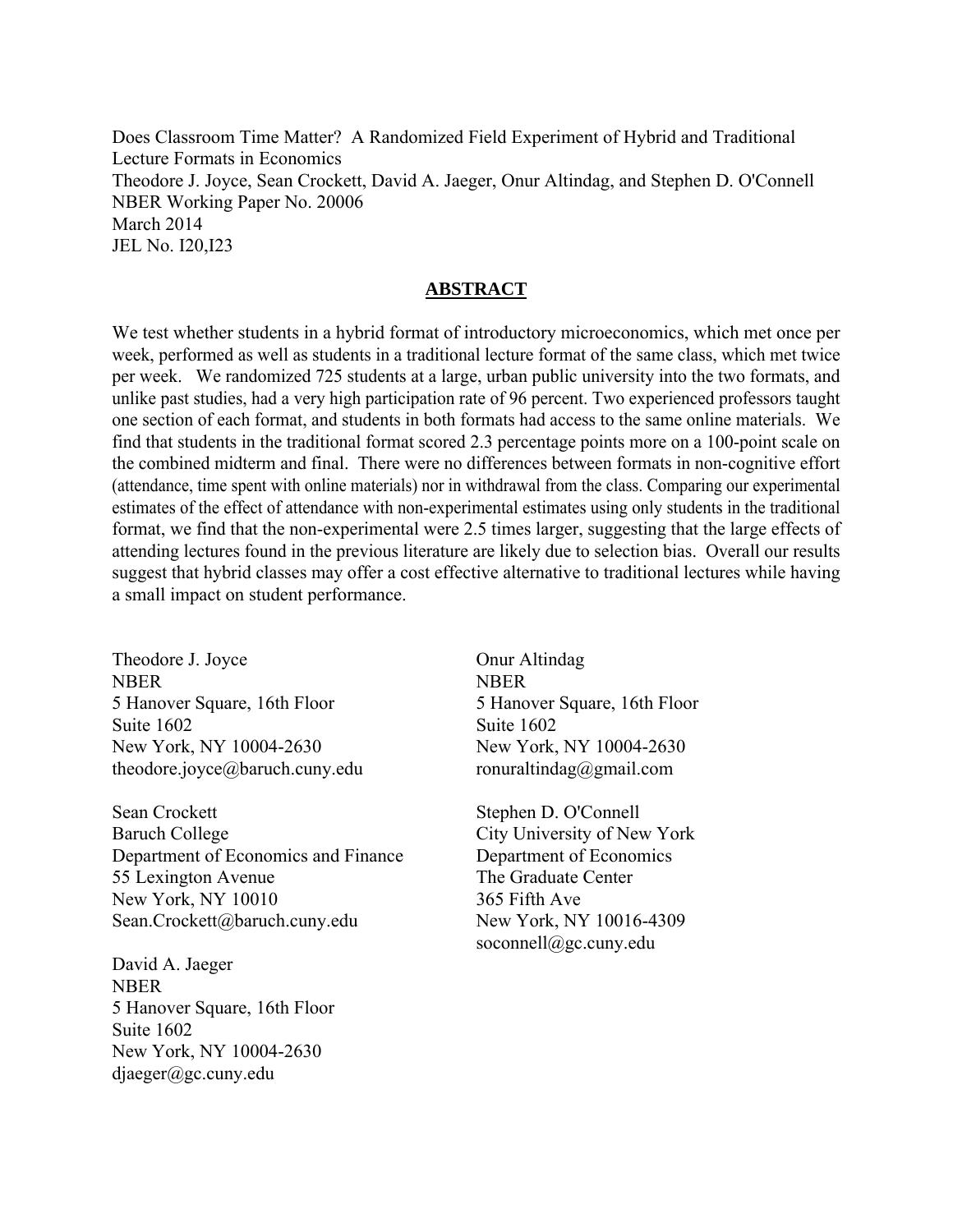James A. Garfield, twentieth president of the United States and a graduate of Williams College, is reputed once to have said of renowned educator Mark Hopkins: "the ideal college is Mark Hopkins on one end of a log and a student on the other" (Rudolf, 1956, p. vii). Garfield's epigram embodies the notion that the best learning takes place in a dialogue between student and professor, in which students take an active role in the learning process and professors can easily gauge a student's comprehension through verbal and non-verbal cues. This ideal remains at the core of American higher education despite the enormous changes in instructional technology that have occurred since the mid-19<sup>th</sup> century when Garfield was educated. In the mid 1950's, television was the first technology to capture the imagination of university administrators keen to reach a larger student population and, most importantly, hold the costs of instruction down (Macmitchell 1955; Eurich 1958). Most recently, the Internet and various modes of online instruction have captured the imaginations of university administrators anxious to cut costs - particularly courses taught online to tens of thousands or hundreds of thousands of students, socalled massive open online courses, or MOOCs − despite being the diametric opposites of Garfield's "log" ideal. Although the initial excitement over MOOCs has diminished somewhat due to questions of completion rates and efficacy (Collins, 2013; Lewin, 2013), and the fact that MOOCs are completed primarily by college graduates (Ho et al. 2014), online learning in some form will surely be an increasingly important component of university education, even potentially improving on the kind of instruction Mark Hopkins might have offered to his students (Bowen, 2013).

 Despite potentially large cost savings in moving teaching fully or partially online from the traditional classroom, there is a dearth of academic research that rigorously evaluates the impact of various non-traditional learning formats on student outcomes. For example, of the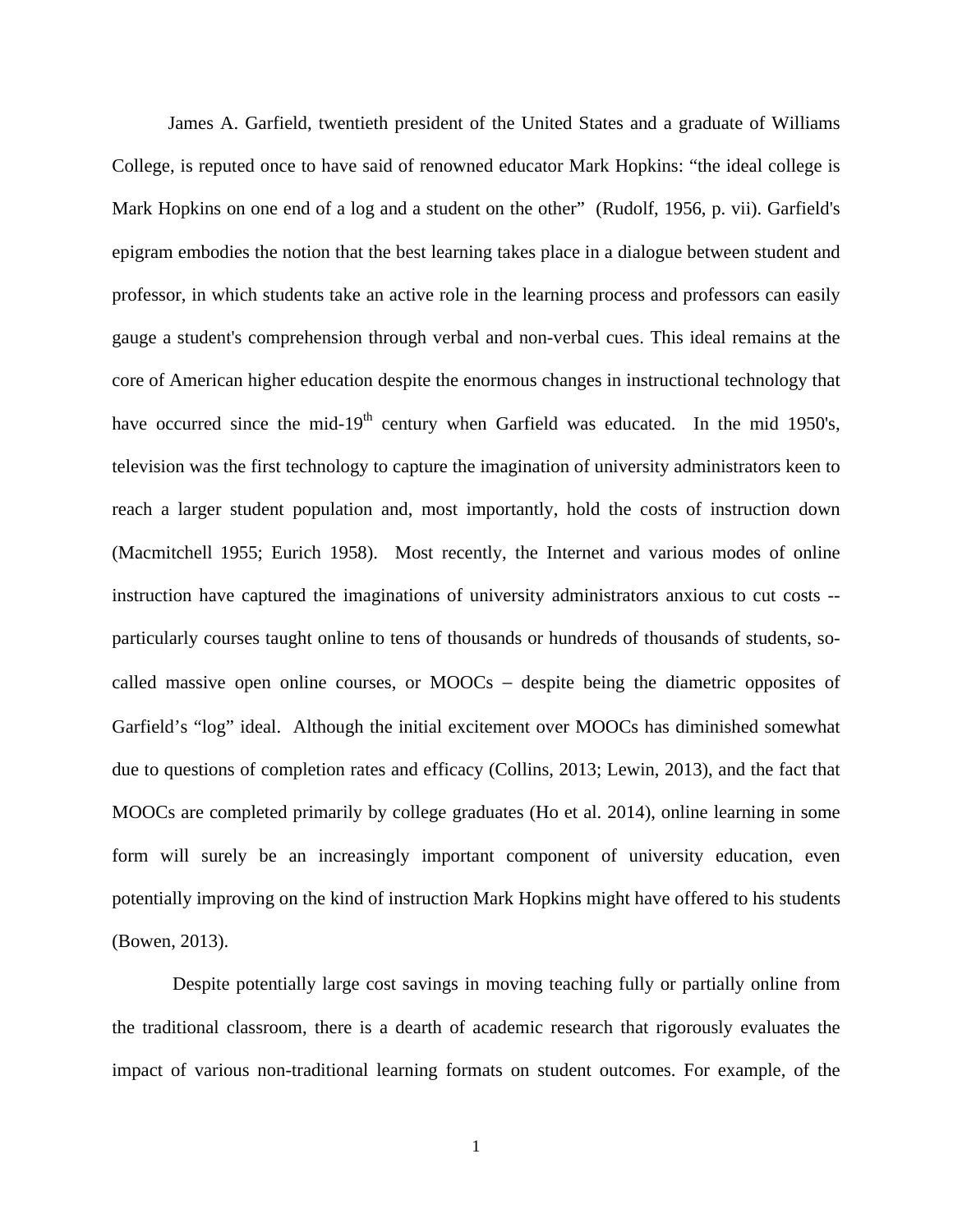1,132 studies examined in a recent U.S. Department of Education (2010) meta-analysis of online learning *at all levels* from kindergarten to graduate study, only 45 followed experimental or quasi-experimental designs, and of those 45 studies, only 5 had sample sizes greater than 400. On the basis of the 45 experimental studies, the Department of Education authors concluded that there was a modest gain in performance for students taught in online formats relative to those taught with traditional or face-to-face methods.

More recently, two research teams have also used randomized designs to evaluate fully or partially online formats in full-semester undergraduate classes. Figlio, Rush, and Yin (2013) compared students who took introductory economics online versus a traditional lecture format at a major research university. Bowen, *et al.* (2014) examine the performance of students in an introductory statistics class held on six public university campuses, contrasting the performance of students attending a traditional class with two weekly meetings with those whose class material was delivered online supplemented by one weekly class meeting. Both studies reported no overall difference in performance as measured by test grades between formats, although Figlio, Rush, Yin (2013) did find that Hispanic students and those with a grade point average below the median did less well in the online economics class.

Both of these studies make important contributions to the literature, while at the same time underscoring the challenges of undertaking randomized designs in a university setting. Participation rates in both studies were less than 25 percent, highlighting the difficulty of recruiting students when the ability to offer incentives is limited by institutional review board protocols. Such low participation rates clearly raise questions of external validity. In addition, although sample sizes in both studies were large enough to provide sufficient statistical power to detect overall differences between formats, they were not large enough for most sub-group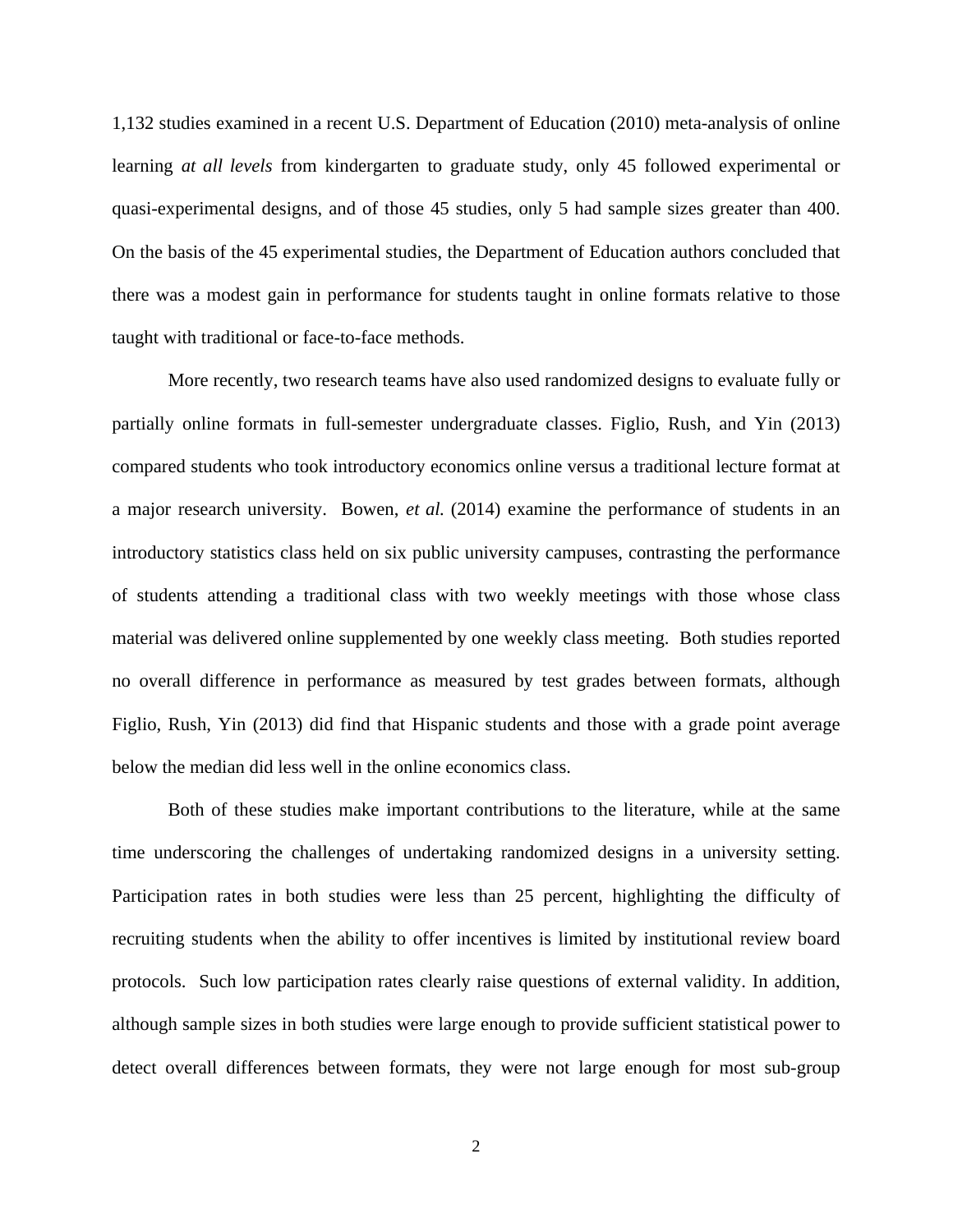analyses, either by baseline demographics or, in the case of Bowen, *et al.* (2014), across campuses.

Other issues beyond selective participation and small samples also affect these studies. For example, Figlio, Rush, and Yin (2013) present results showing that the mean differences in test scores between formats increased between 60 and 100 percent when adjusted for baseline covariates, suggesting a lack of balance in the characteristics of the students in each of the formats.<sup>1</sup> The statistics experiment conducted by Bowen, *et al.* (2014) encountered difficulty coordinating test and grading across campuses and faculty – not all campuses used a common set of questions on the final and faculty, aware they were part of an experiment, may have graded more leniently in order to reduce failure rates. Lastly, substitution bias is an ever-present threat to randomized designs in university settings. It is very difficult to limit class-specific online content only to those in a particular treatment group and students restricted to traditional lecture formats can easily access tutorials, practice problems, and videos online.<sup>2</sup> Online materials may not be perfect substitutes for what is covered in a specific class, but they may blur the distinction between a traditional format and either a hybrid or purely online class.

We randomly assigned 725 students into traditional and "hybrid" formats of introductory microeconomics at a large, urban, public university.<sup>3</sup> We examine whether students who were offered class once a week for 75-minutes over a 14-week semester performed as well as students who were offered class twice per week, each for 75-minutes. Two experienced professors (the

1

<sup>&</sup>lt;sup>1</sup> Students in the "live" format scored 3 percentage points higher on the final exam  $(p<.05)$  and 2.5 percentage points higher  $(p<.01)$  on the average of all three exams than students restricted to the video-taped lectures. See Table 3 in Figlio, Rush, and Yin (2013).

 $2 \text{ For example, content producers like Khan Academy (<http://www.khanacdemy.org>, last accessed 16 February$ 2014), provide excellent introductory lessons in micro and macroeconomics.

 $3$  Both formats could be considered "hybrid" formats because there was a significant online component in both. For ease of explication, we shall refer to the once-per-week class as the hybrid format and the twice-per-week class as the traditional format.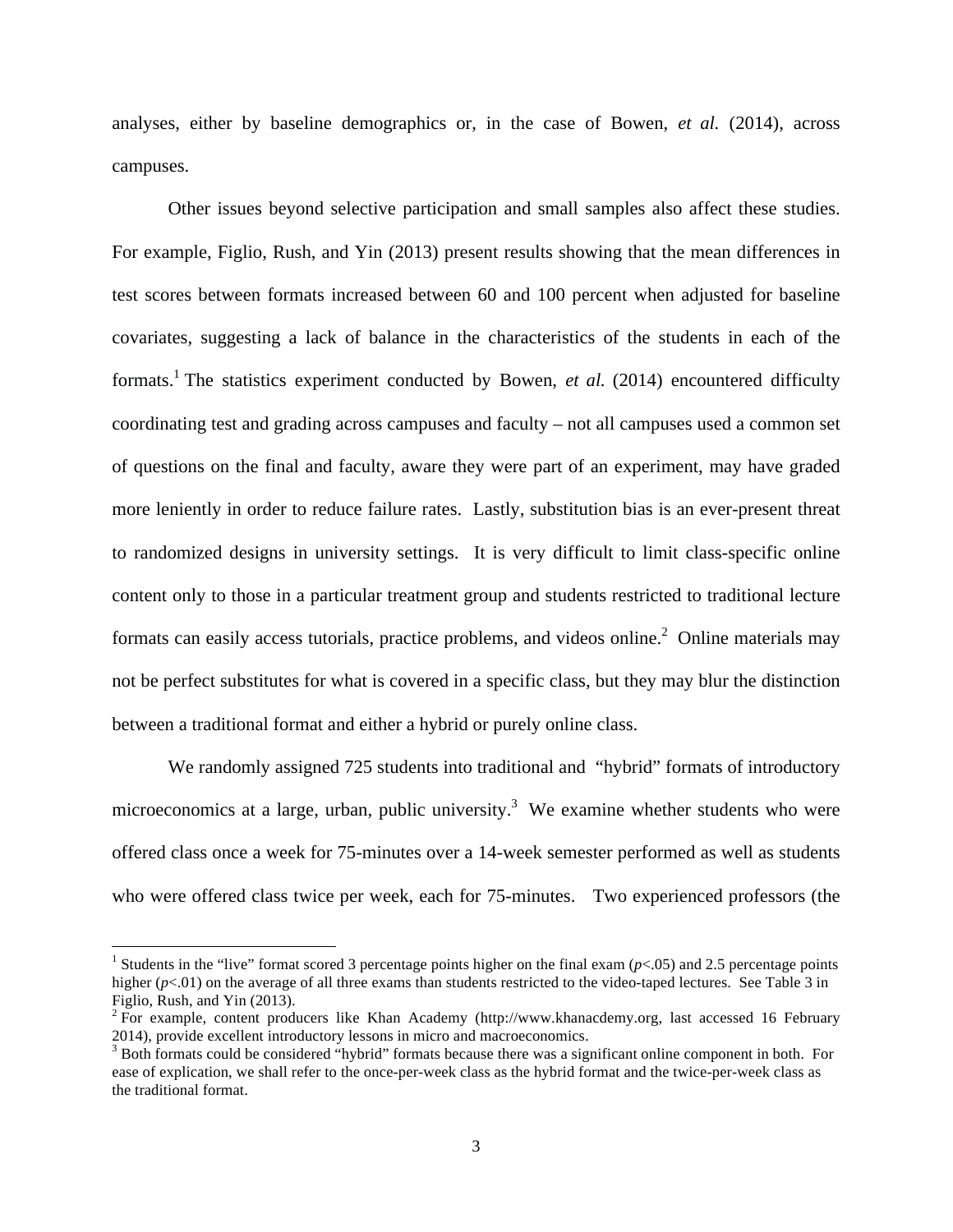first two authors) taught four sections, one of each format. Students in the two formats had access to the same lecture slides, online material, and faculty-produced videos, which eliminated substitution bias as a source of attenuation since classroom time was the only difference between formats. Because research on student learning suggests that frequent assessments with immediate feedback improve performance (Pennebaker, Gosling and Ferrell 2013), we also required weekly graded quizzes for both formats. We required students in both formats to take the online quizzes both before and after lectures, using sophisticated interactive software (Aplia) to deliver and grade them. This type of software is available "off-the-shelf" from numerous publishers for large introductory undergraduate classes at less than the price of a traditional textbook. This online component of our courses should not be costly to reproduce and is easy to replicate.

We find that students in the traditional format performed better on the midterm and final exams and in their overall grade. The effects are not large, however: approximately 2.5 points on a 100-point scale. To put this result in perspective, if we divide this 2.5 point effect by the median difference in classes attended between formats, 11, then each extra class offered in the traditional format increased the final grade by 0.23 percentage points. We find little difference in attendance, as students in both formats attended the same proportion of classes, and there were no differences in withdrawal rates by format. We also find no difference in hours logged into the online software or differences in the number of videos watched by class format. We further examine the impact of attendance on performance with a non-experimental subset of our data and find that the non-experimental estimates are between 2.5 and 4.7 times greater (in absolute value) than the experimental estimates, suggesting that non-randomized designs may significantly overstate the impact of attendance on outcomes.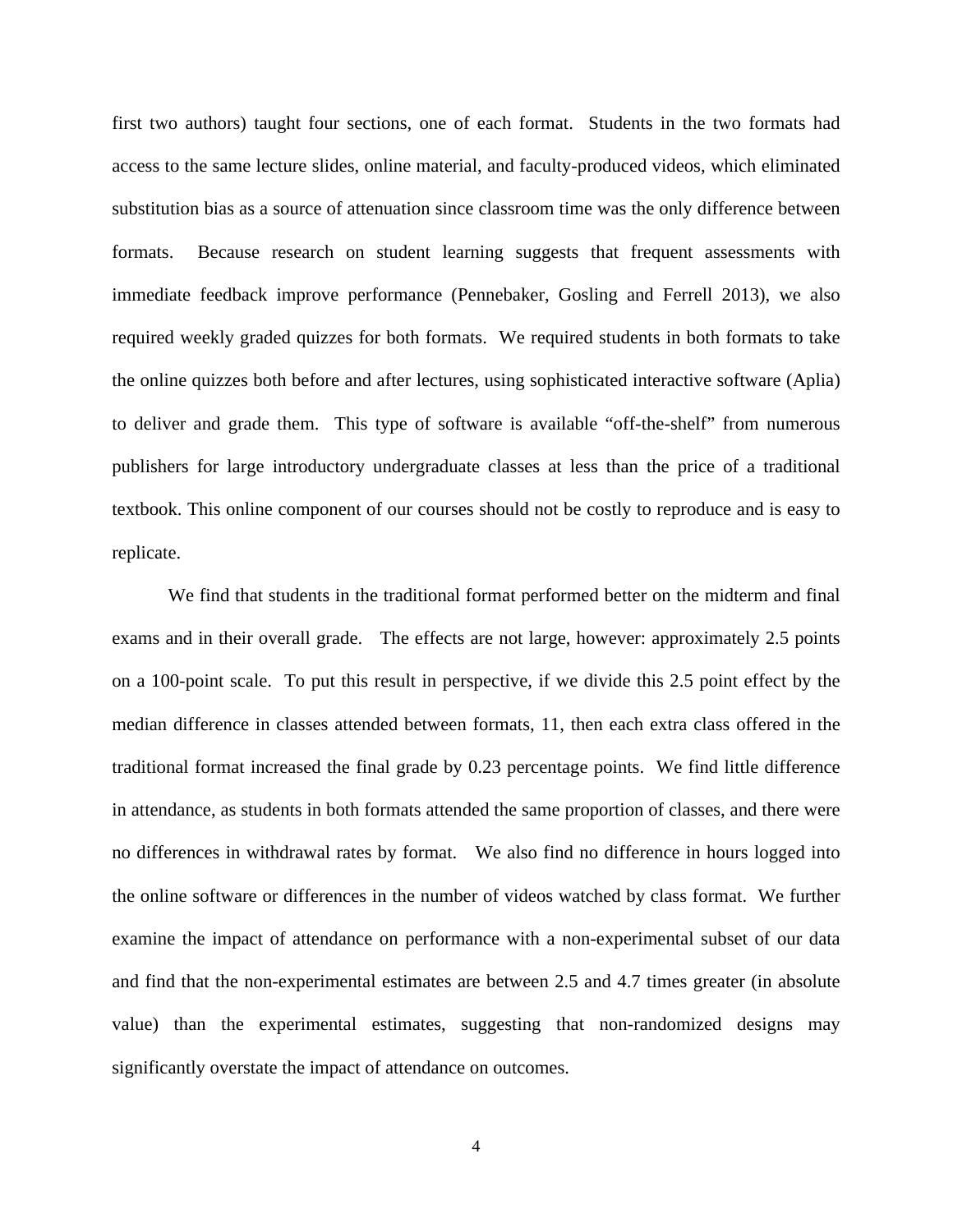Our results have meaningful pedagogical and administrative implications for undergraduate education. The fundamental difference in treatment between the traditional and hybrid formats is the amount of time spent in the classroom, with students in the hybrid having only half the amount of formal class time as those in the traditional sections. Our study can therefore be viewed as a strong test of whether substantial differences in attendance matter to academic performance when online materials are also available. We provide the first experimental evidence on the effects of attendance and academic performance. When we replicate the observational literature, we get very similar (and large) estimates of the effect of attendance. Our experimental estimates of the effect of attendance are much smaller, however, and indicate that the large effects in the previous literature are likely to be due to selection on unobservable characteristics.

Given the relatively small differences in students' academic performance between formats, our study points to potential savings in terms of classroom space and faculty staffing. The software that now accompanies introductory textbooks from for-profit publishers, and administered on their servers, allows for more frequent, machine-graded assignments at little cost to universities.. These online components enhance core skill-building and enable faculty to spend classroom time on more complex material. Large lecture halls are scarce resources and small recitations are costly to staff and schedule. One faculty with many fewer teaching assistants but with online material may be able to teach twice the number of introductory students with no substantial diminution in measured learning.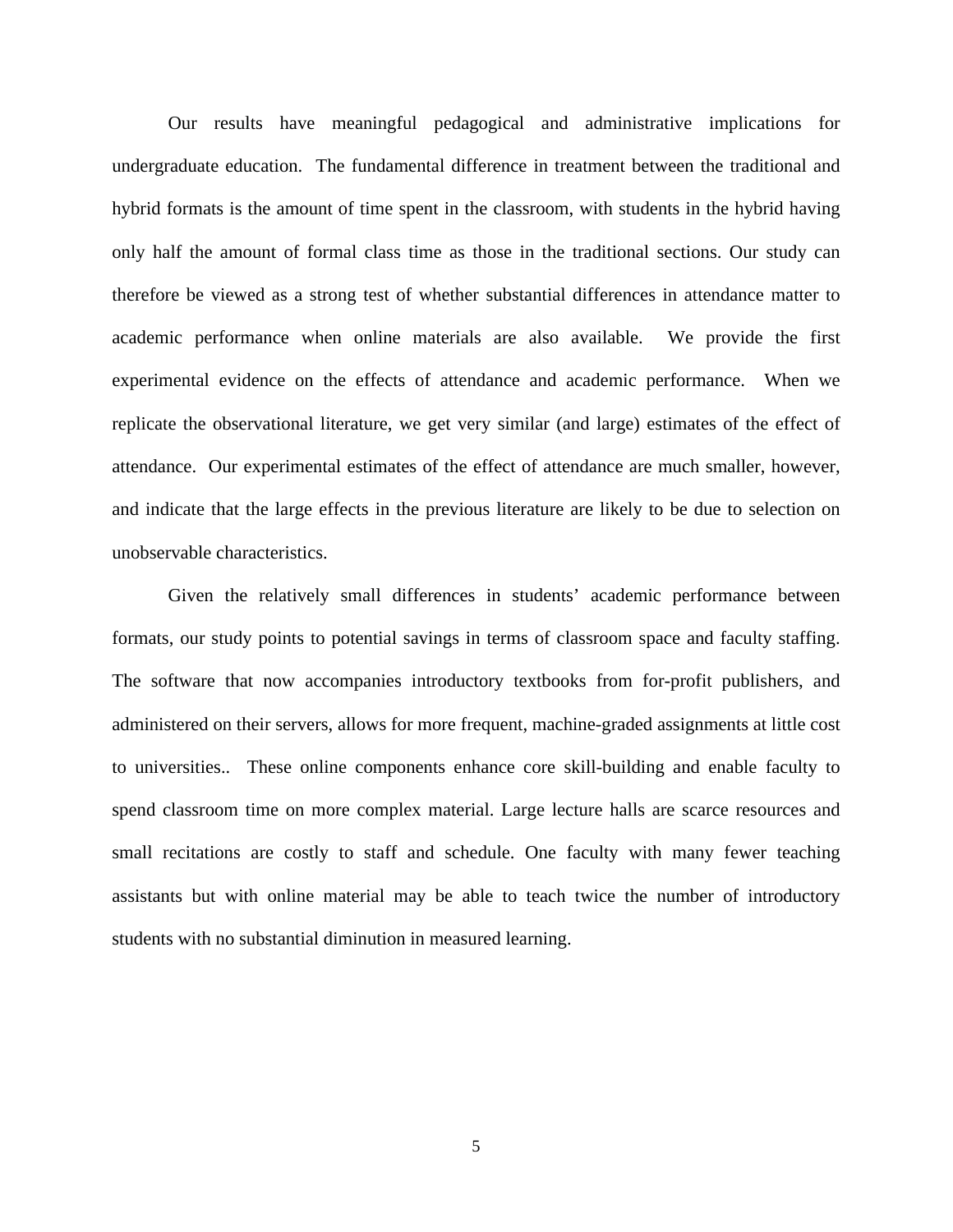### **I. The Experiment**

### *Setting*

 $\overline{a}$ 

The study took place at Baruch College, part of the City University of New York, and one the most ethnically diverse campuses in the country, where one hundred and sixty three countries are represented and 110 languages are spoken.<sup>4</sup> Baruch's Zicklin School of Business is the largest accredited collegiate school of business in the country with 12,000 undergraduates. Almost all students commute to campus and most attend full-time.

Principles of Microeconomics (ECO 1001) is a required course for all students applying to the business program at Baruch. It also fulfills a social science requirement for non-business majors. Nearly one thousand students take ECO 1001 each fall. Four sections with seats for a total of 776 students were part of our study, which accounted for 95% of the daytime non-honors seats available for the course.<sup>5</sup> Students could register for class on Mondays and Wednesdays in the morning or Tuesdays and Thursdays in the late afternoon. Classes were listed as taught by the first two authors of the study. Both are full-time, tenured faculty members who have taught the class for the past 6 years and both have strong teaching evaluations.<sup>6</sup> Registration for the fall classes began in April of 2013 and continued through August. Students currently enrolled in

<sup>&</sup>lt;sup>4</sup> See http://www.baruch.cuny.edu/diversity/index.htm (last seen 18 February 2014) and http://www.baruch.cuny.edu/about/by\_the\_numbers.html (last seen 18 February 2014) for statistics about Baruch's student population.

 $5$  Twenty seats went unfilled in the sections of the course in this study. Just over 100 students took ECO 1001 in the evening, most of whom were part-time students. Of the remaining students who were not part of our study, one section of 25 students was reserved for honors students only, and another daytime section of 40 students was taught by an adjunct faculty member.

<sup>&</sup>lt;sup>6</sup> Each professor has a rating of 4.3 based on teaching ECO 1001 on http://www.ratemyprofessors.com (last accessed February 3, 2014).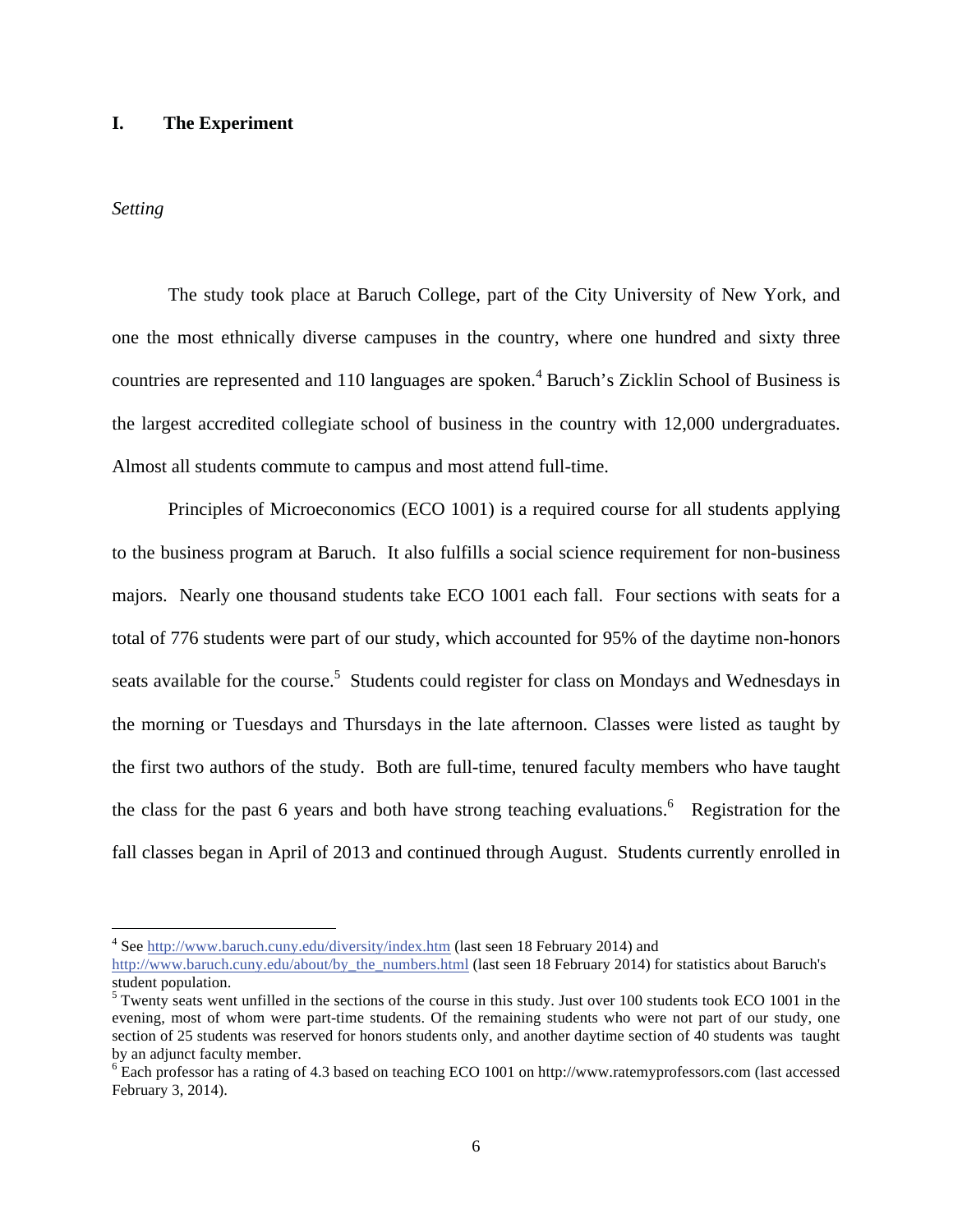Baruch could register in April and May while transfer students from community colleges or other four-year colleges could not begin registration until June.

### *The Course*

1

All sections of the class used N. Gregory Mankiw's *Principles of Microeconomics* (6th Edition) as the textbook along with Cengage Aplia software to administer and grade online quizzes. Each week students took a Sunday "pre-lecture quiz" covering material to be taught in the upcoming week, and a Saturday "post-lecture quiz" covering material that had been taught during the week. The pre-lecture quizzes were pass/fail (students who answered at least half of the questions correctly received 100% for the quiz) and were generally easier than the postlecture quizzes; they were designed to ensure students came to lectures with some basic understanding of the material, without which the pace of the hybrid lectures in particular would have been quite challenging for most students.

Lectures by professors formed the core of ECO 1001. During lectures, the professors presented microeconomic theory and examples using Power Point slides. The same slides were used in the hybrid and traditional lectures by both professors, and were made available to all students for download, but they were covered more selectively and quickly in the hybrid format, with less time to verbally annotate the slides, work through examples, and answer student questions. There was also less time in the hybrid to go over difficult problems from the Aplia quizzes and to review practice questions for exams.<sup>7</sup> In addition, one of the professors recorded videos for each chapter from the text, in which he annotated answers to 10 multiple choice

<sup>&</sup>lt;sup>7</sup> While several practice exams and solutions were made available to all students online, the traditional lecture format presented more opportunities to visit the practice exams during class.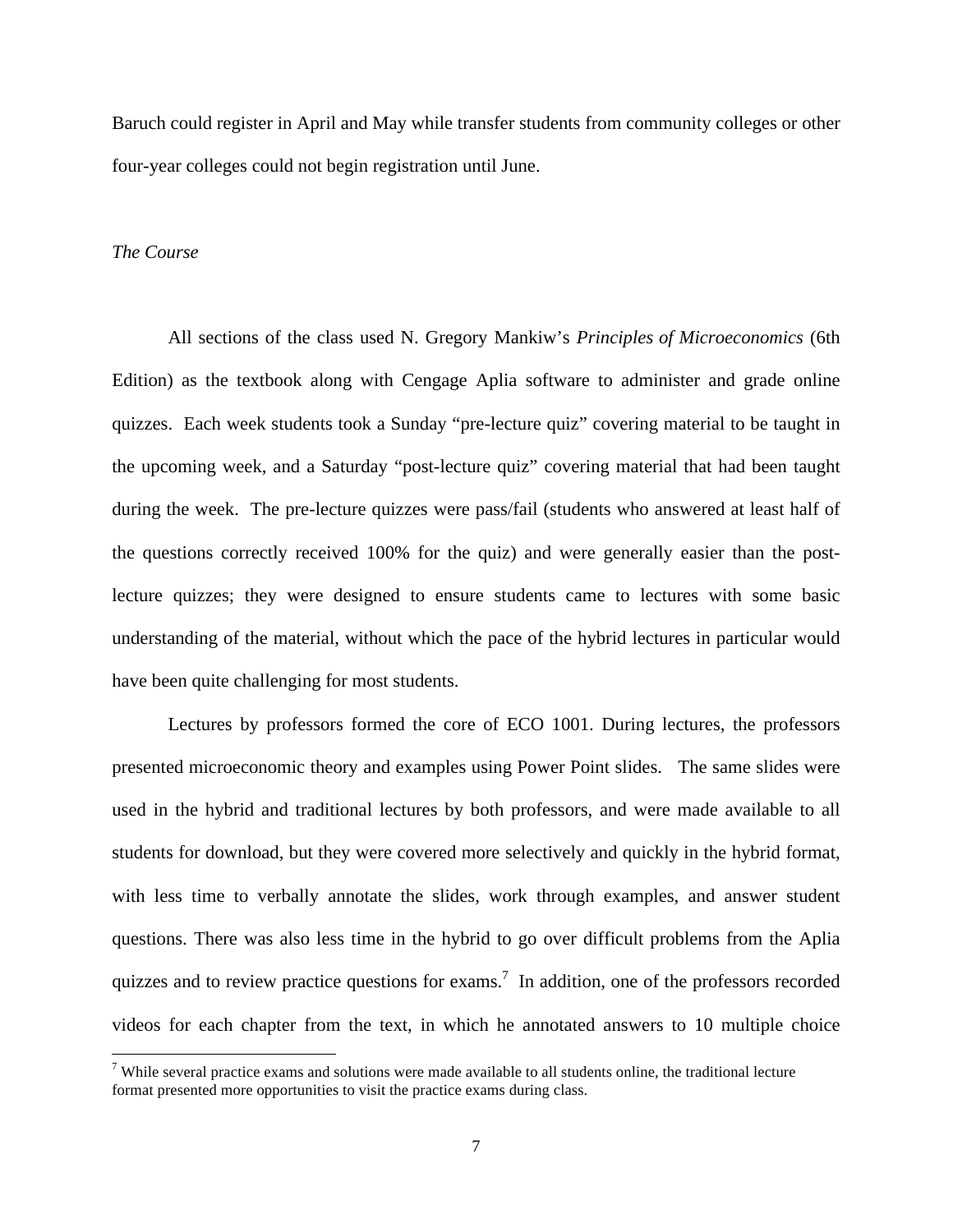questions. Each video was approximately 30 minutes long but was broken up into segments ranging from 5 to 10 minutes each, so that students could easily select only the videos for which they sought explanations. The videos were taped in a studio with no audience but the lighting and sound were professionally supervised. *A priori* we expected students in the hybrid sections to make more use of the videos than those in the traditional sections.

Because the hybrid format forced the professors to compress their lectures to fit the reduced class time, the fundamental differences between the two formats were the amount of contact that students had with their course professor and classmates, the tempo of learning required during the lectures, and the amount of class time available for questions. While other studies have tried to limit access to online material, this struck us as infeasible and a potential confounding factor for the results. All online content was available to students in both formats of the class in order to isolate the impact of classroom time on student performance. We believe the contrast between the two formats in our study is likely to be closer to the "real world" implementation of such courses. Formal online materials are likely to be available in both "traditional" and "hybrid" courses. Moreover, because classroom space and time are far more costly to provide than online materials, our treatment captures the relevant margin on which university administrators are likely to prefer one format over another.

### *Recruitment and Randomization*

Recruitment began in May of 2013, shortly after the beginning of registration for the Fall 2013 semester. Students who had registered for one of the four class sections were sent an email inviting them to participate in the study with a link to the electronic consent form. The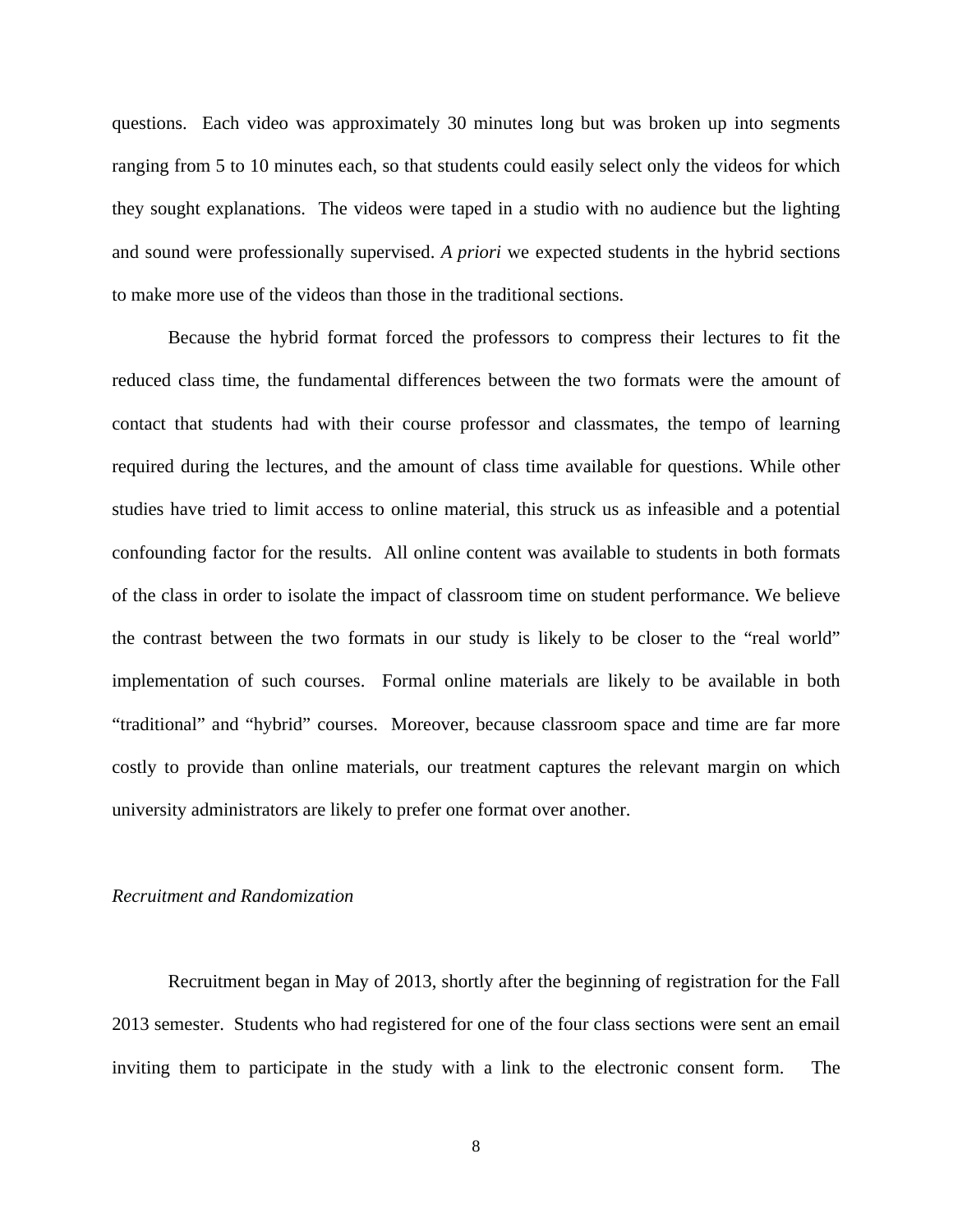Institutional Review Board of CUNY, in approving our application, allowed us to offer an incentive of five extra-credit points (out of 100) on their course average to students who participated in the study.<sup>8</sup> For example, if a student's course average was 90 (an A-) the student's final numerical grade was increased to  $95$  (an A).<sup>9</sup> Students who chose not to participate were allowed to do an extra credit project for the same five points.<sup>10</sup>

The flow of students is shown in Figure 1. Seven hundred and fifty-five students registered for the four sections of ECO 1001, of which 381 were in the Monday-Wednesday classes and 374 in the Tuesday-Thursday classes. Of the 755 registrants, 725 consented to be in the study, a 96% participation rate that represented 91 percent of all non-honors daytime students enrolled in ECO 1001. This participation rate is far greater than recent experimental studies of online learning and is likely due to the 5 point participation incentive. Thirty-two students either dropped the class before the midterm or did not take the midterm, and an additional 37 students took the midterm but afterwards either withdrew or did not take the final exam. The total postrandomization attrition rate was 9.5 percent.

We randomized students between formats within days (i.e. Monday-Wednesday or Tuesday-Thursday).<sup>11</sup> One section was taught in a large lecture hall that seats 274 students and

 $\overline{a}$ 

 $8$  In our IRB application we estimated that 132 students in each treatment arm were necessary for a minimum detectable effect size of 4.2 percentage points with 90 percent power. Lowering power to 80 percent, the required sample sizes fell to 98 students in each treatment arm. By offering an incentive to participate, we expected to recruit most of the 776 students that were likely to register for the 4 experimental sections. Even with a withdrawal rate of 10 percent, the research plan included large enough sample sizes to detect effects with sufficient power.

<sup>&</sup>lt;sup>9</sup> The five extra credit points proved crucial to recruitment. The IRB also allowed us to offer a raffle in which 40 students picked randomly from the participants would be given priority registration for their classes in the spring of 2014. Comments from students suggested that the number of priority registrations was too few to be a significant incentive, but that the five extra-credit points for one of the 8 classes that determines admission to the business school was highly valued.

<sup>&</sup>lt;sup>10</sup> Of the 26 non-participants who finished the course (2 others withdrew and 2 did not take the final), only 11 (42%) completed the extra credit project.

<sup>&</sup>lt;sup>11</sup> Students that registered for a Monday-Wednesday section could not be randomized into Tuesday-Thursday sections because it would have potentially created conflicts with other classes for which they had registered.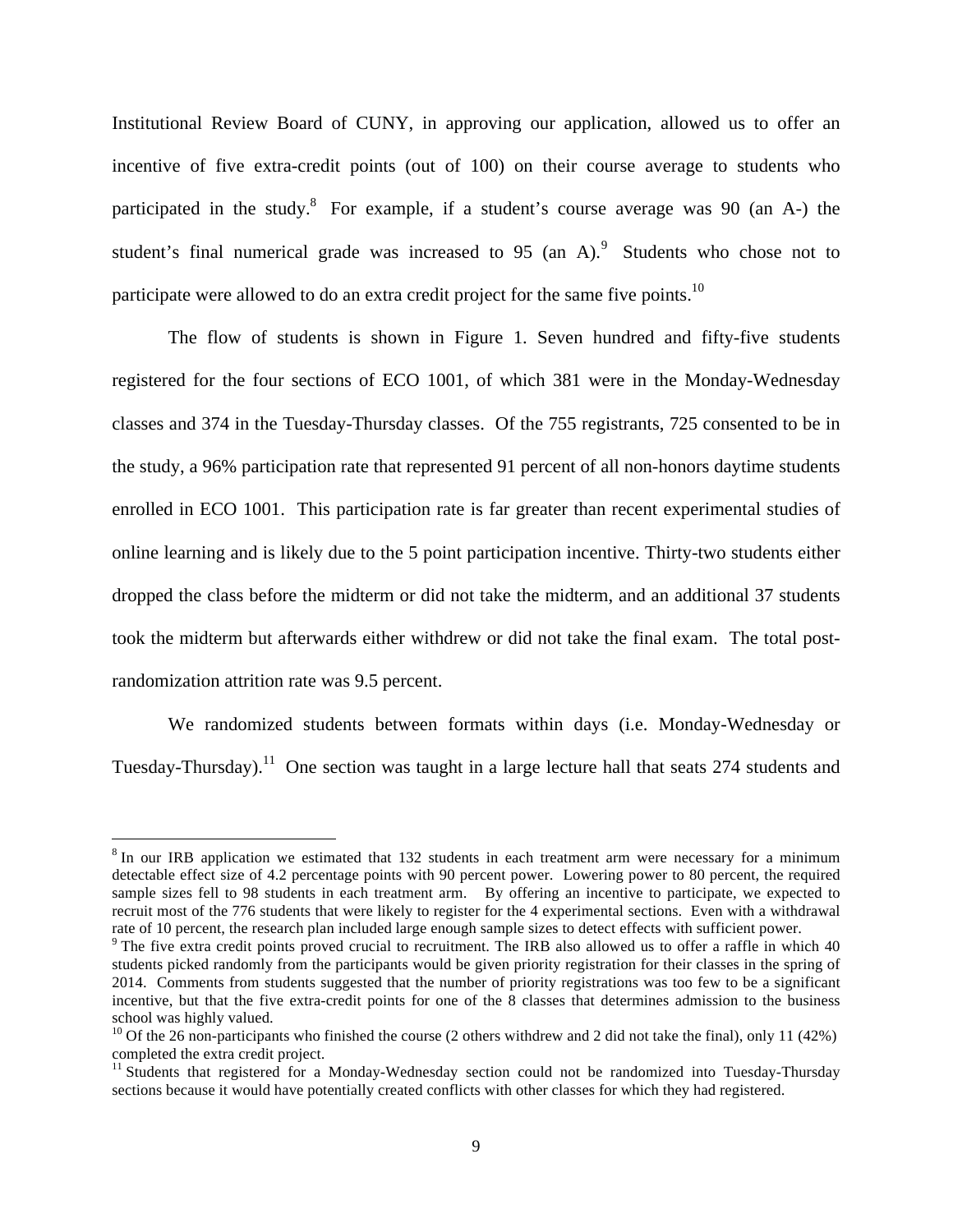the other section, given at the same time, was in a classroom that held  $114$  students.<sup>12</sup> Each professor taught one hybrid section and one traditional section, each in the same classroom. That is, Professor A taught a traditional section in the small classroom on Monday and Wednesday mornings and a hybrid section in the same small room on Tuesday afternoons. Similarly, Professor B taught a traditional section in the large lecture hall on Tuesday and Thursday afternoons and the hybrid section in the same room on Wednesday mornings. We can therefore control for the professor and classroom size fixed effects, but we cannot separately identify them. Moreover, the administratively imposed restriction of having different class sizes introduces a potential source of treatment heterogeneity. "Within professor" comparisons contrast students from different randomized samples and "within day" comparisons contrast performance across classroom/professor. We therefore present several sets of results: the pooled sample of all students with controls for day and classroom/professor, comparisons within classroom/professor, and third, comparisons within day but across classroom/professor and course format.

### *Outcomes*

1

As with other experiments, our fundamental outcome measure is academic performance on exams and the final course grade. We administered both the midterm and final exams in class, and on both tests the same questions were used in all four sections. The midterm and final consisted of 30 and 40 multiple choice questions, respectively. The questions came both from a standardized test bank as well as being written by Professors A and B. A copy of each exam is included in the Appendix. As an overall measure of test performance, we summed the total

 $12$  The Baruch administration could not commit two large lecture halls during the same class period to the study given the demand from other large lecture classes.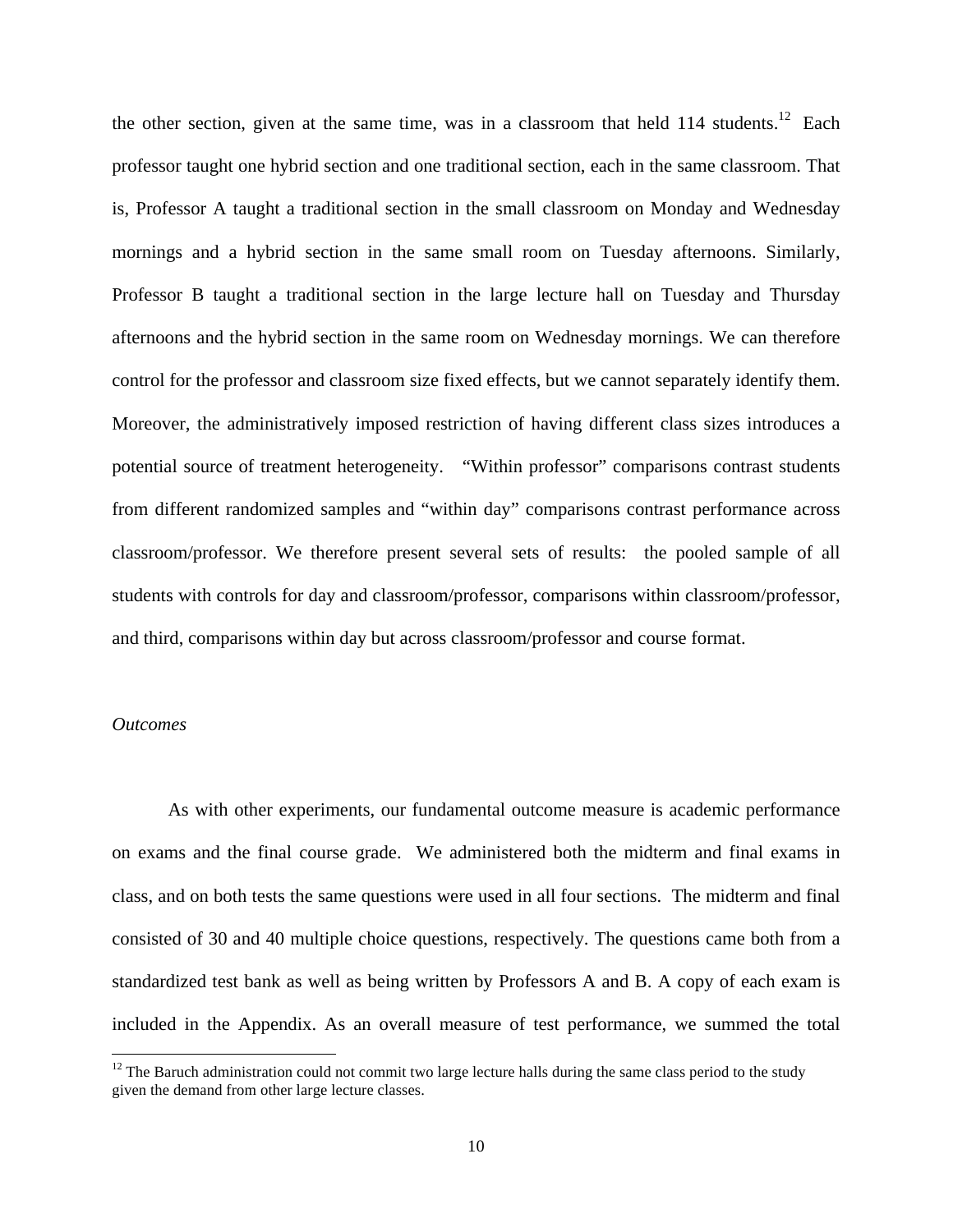number of correctly answered questions on the midterm and final and divided by 70, the total number of questions. We also present results with the overall course grade, in which the midterm and final exams counted for 35 and 45 percent, respectively. The remaining 20 percent of the course grade comprise online quizzes managed and graded with Cengage's Aplia software. The course grade also includes the penalty for missed classes described below, the 5 percentage-point bonus for participation, as well as curves for each exam.<sup>13</sup> In the results that we present below, we scale all test scores and the course grade so that they range from 0 to 100. We prefer the midterm+final measure of academic performance because unlike the course grade it is does not conflate non-cognitive (attendance) and cognitive (exams and online quizzes) outcomes.<sup>14</sup>

The primary purpose of the Aplia quizzes was to encourage students to keep up with the material and improve their preparation for the lecture. They were not supervised (i.e. we cannot determine whether students did their own work or worked with other students) and were intended as low-stakes assessments. Except for the week in which the midterm was given, students had a pre-lecture quiz that was graded on a pass-fail basis with only one attempt at the correct answer, and a post-lecture quiz that was graded on the percent correct.<sup>15</sup> Students were permitted three attempts at the correct answer on the post-lecture quiz. In calculating the contribution of the Aplia quizzes to the final grade calculation, each quiz was weighted proportionately to its total possible points (on average, the post-lecture quizzes were worth about three times as many

<u>.</u>

 $13$  Each exam was curved so that the median curved exam score was 80%. As a result of this curve, 2 points (out of 30) were added to each midterm score and 6 points (out of 40) were added to each final exam score in the calculation of course grades.

<sup>&</sup>lt;sup>14</sup> Attendance is potentially endogenous and students could have worked with other students on their Aplia quizzes even for the questions that were algorithmic. Thus, the overall grade is a less-controlled measure of performance than the midterm and final exams.

 $15$  A student who answered at least 50% of the questions correctly on a pre-lecture quiz earned full points, while a student who answered less than 50% correctly received no adjustment. Thus 8 out of 15 correct was bumped up to 15/15, while 7 out of 15 was recorded as 7/15.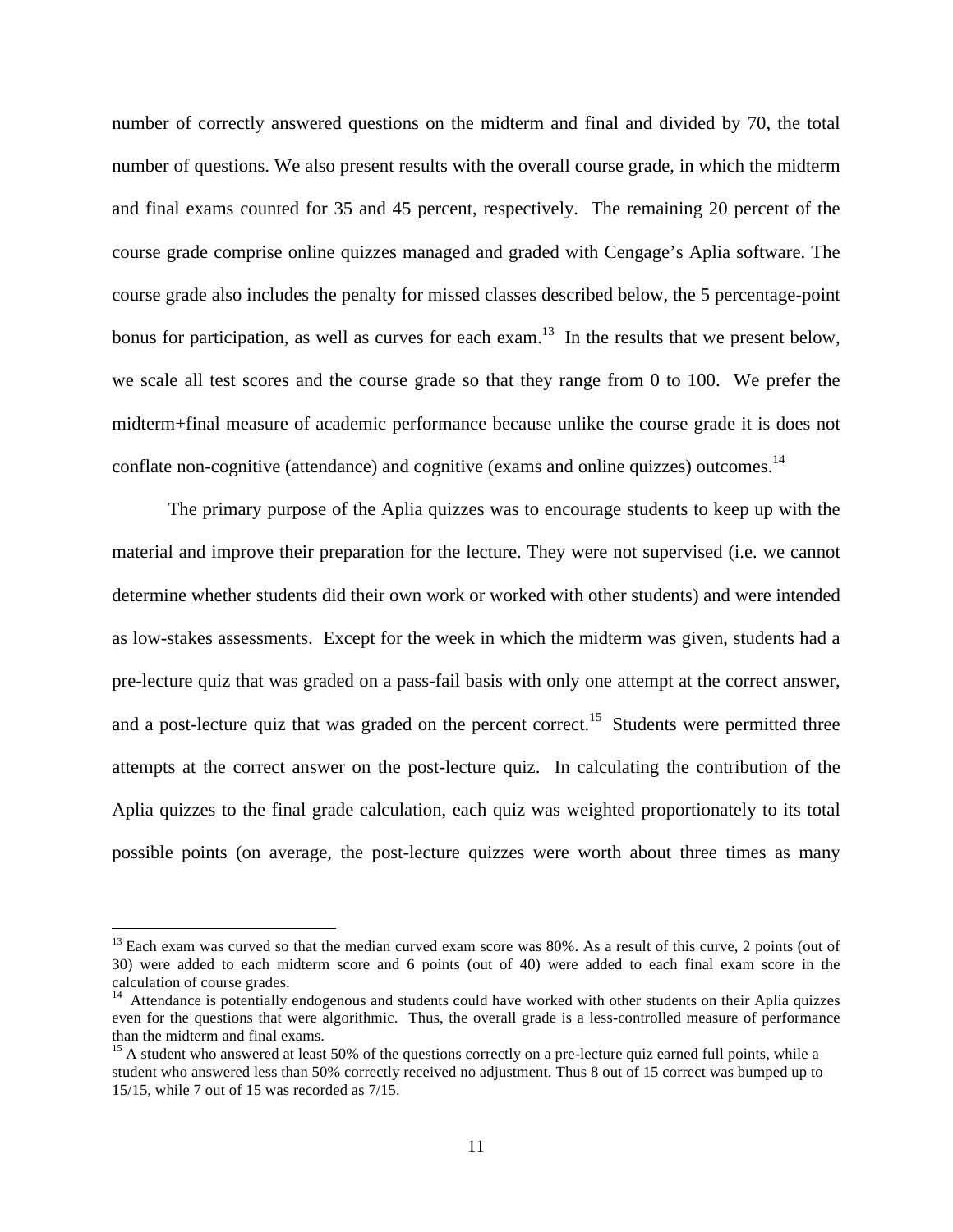points as the pre-lecture quizzes), and for each student we dropped the pre-lecture quiz and postlecture quiz that most adversely affected his or her grade.

 In addition to students' cognitive performance, we also examine whether the different formats elicited different amounts of non-cognitive effort. First, we took attendance at every lecture. Students were required to swipe their student identification cards in a card reader within the first 15 minutes of class. The readers were linked to the registrar's database and the presence (or absence) of each student was verified and stored on a college server. Excluding the midterm and the first week of class, which did not count towards attendance requirements, students were allowed to miss 6 out of 25 lectures in the traditional format and three out of 12 in the hybrid format without penalty, i.e. approximately 25 percent of the lectures. In the traditional classes, students lost one percentage point from their final grade for any late or missed classes beyond the six permitted absences, and in the hybrid classes students lost two percentage points for any late or missed classes beyond the three permitted absences. The policy provided an incentive for students to swipe their ID cards, but it also created potentially meaningful variation in attendance within format  $16$ 

 Second, we analyze withdrawal rates. We count as withdrawals students who enrolled in the class and consented to be in the study, but failed to finish.<sup>17</sup> We also measured withdrawals between the midterm to the final. Withdrawal rates are an important indicator of students' ability to manage a hybrid format, but they also allow us to gauge the potential for attrition bias.

1

<sup>&</sup>lt;sup>16</sup> Recitation sections, led by a graduate student, were held in conjunction with both large lectures. Each of the four recitations had a class size of almost 70 students. Attendance was voluntary, however, and extremely low. On average, students attended 1.1 recitations out of a possible 13 and the median and modal number of recitations attended was zero. There was no recitation available to students in the smaller classroom. Given the low participation rate, however, the presence of recitations should have little impact on the results.

 $\hat{p}$ <sup>17</sup> As noted, ECO 1001 is one of the eight classes that determine entrance to the Zicklin School of Business. Students can withdraw or not even show up for the final and accept a grade of F because they can retake the class and replace the F on their transcript. We treated official withdrawals and "no-shows" as the same.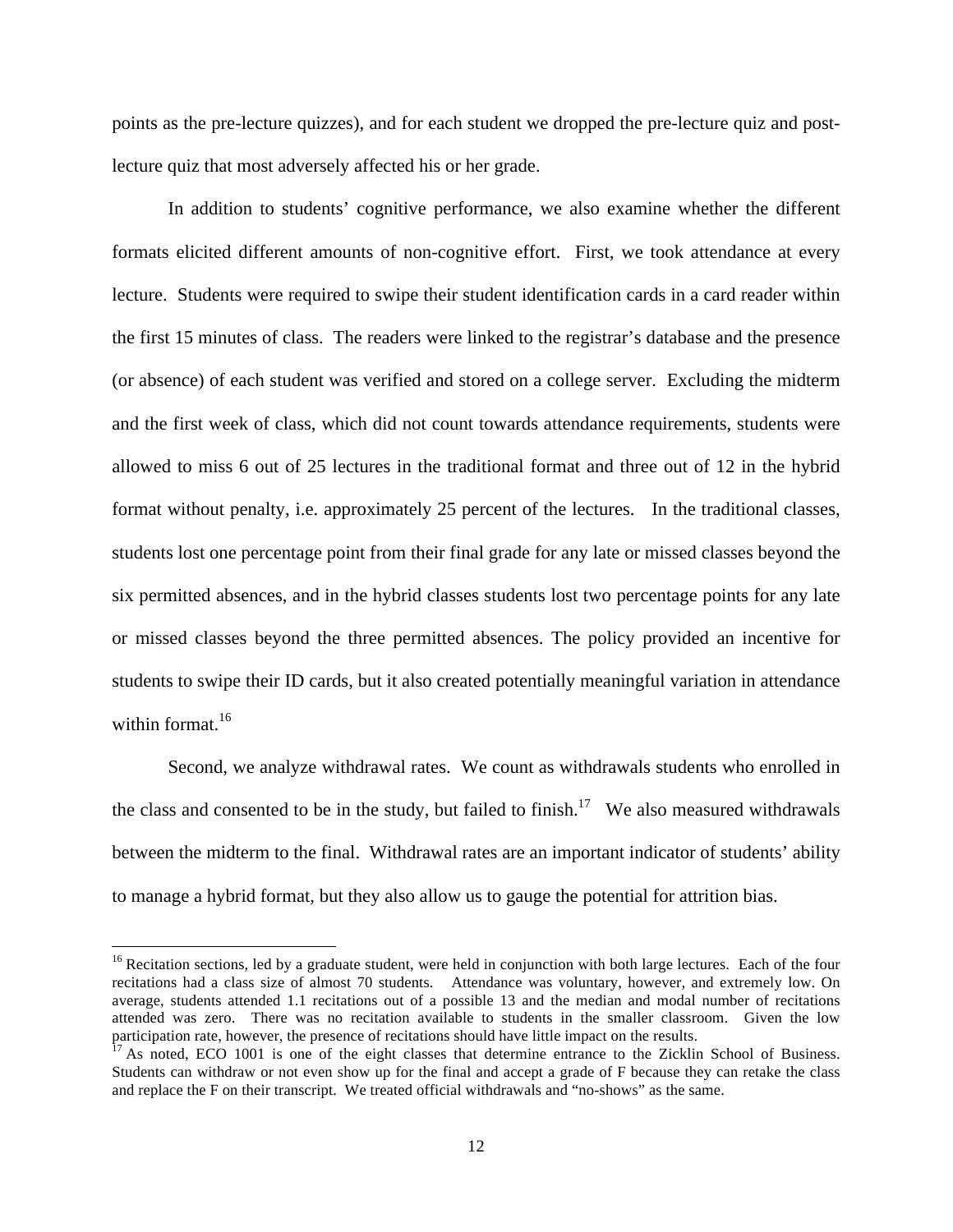Third, for online content, we measured how many course videos the students watched. Because the videos were located all on one page in Blackboard, we can only measure how many videos were watched, but not which videos.18 *A priori,* we expected students in the hybrid sections to watch more videos. Lastly, In addition to quiz results, we measured the number of hours students spent logged on to Aplia.

### **II. Data**

<u>.</u>

 We combined several sources of data. All baseline characteristics were obtained from Baruch College's Office of Institutional Research and Program Assessment. These data included age, race/ethnicity, language spoken at home, major (if declared), grade point average (GPA), SAT scores, and cumulative credits. Some students have a GPA at Baruch, while transfer students have only GPA from their former college. Former transfer students have both GPAs. In the regression analysis, that follows, we include both GPAs and indicator variables for missing one or both of those GPAs.<sup>19</sup> We also do not have SAT scores for all students because not all transfer students were required to take the SATs. We also administered two short surveys to students in the first and last week of classes. We solicited their attitudes toward hybrid courses and whether they worked for compensation during the semester The Aplia server routinely collected data on student use and data on the number of videos watched were collected from the Baruch Blackboard servers.

 $18$ <sup>18</sup> The decision to locate all the videos on one page was made by the Baruch IT department.

<sup>&</sup>lt;sup>19</sup> We have Baruch GPAs for about 78% of our sample, and Baruch or transfer GPAs for about 93% of our sample. We have both Baruch and transfer GPAs for about 20% of our sample. Baruch accepts many transfer students, particularly from other CUNY schools; only about 58% of our sample is "native" Baruch students.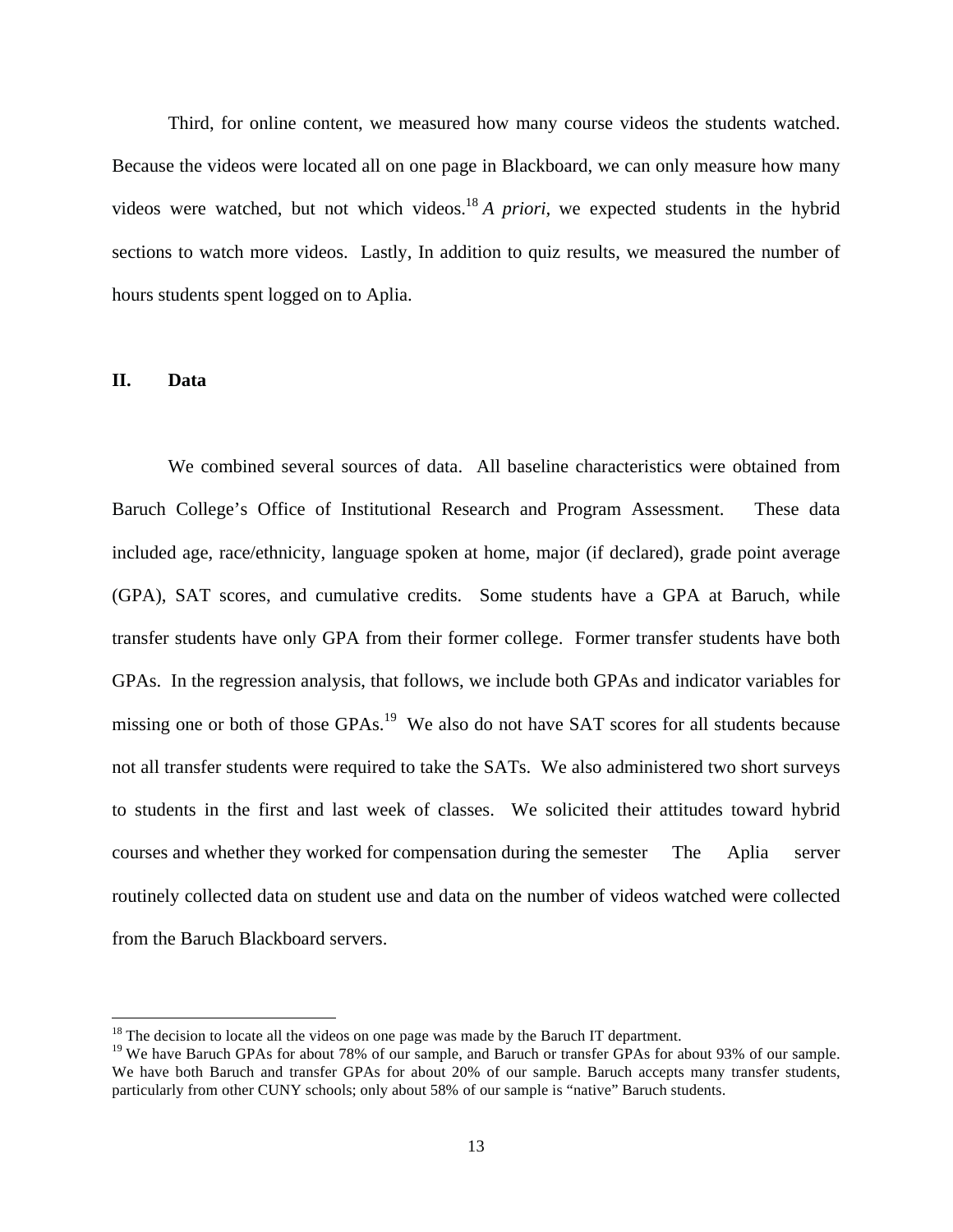### **III. Results**

#### *Summary statistics and balance*

 We present the baseline characteristics of students by format in the pooled sample in Table 1. Characteristics of students at the start of the experiment are shown in the left panel and characteristics at the end of the semester are shown in the right panel. Overall, balance is superb, with no statistically significant differences between traditional and hybrid formats on any of the sample characteristics in the beginning sample and only one statistically significant difference (age) between the formats among students who took the final exam. For both samples we estimated a logit with hybrid (1=hybrid, 0=traditional) as the dependent variable and all of the characteristics (as well as indicators for missing values) as the dependent variables. The *p*value for the overall  $\chi^2$  statistic from these regressions is 0.626 for the initial registrants and 0.157 in for the students who took the final exam. We also show the distribution of characteristics for the Monday-Wednesday and Tuesday-Thursday sections in Appendix Table 1 and these show similarly excellent balance.

 Table 2 shows the baseline characteristics within professor/classroom. Estimating similar logit models as in Table 1 yields *p-*values that are larger than .05 for both the beginning and ending samples for Professor A and also in the beginning sample for Professor B, while in the ending sample for Professor B the differences are jointly significant at the 3.7% level. For both Professors, we do find some differences in the proportion of Asian students, who were more likely to register for Tuesday-Thursday sessions than Monday-Wednesday sessions. There are also some statistically significant differences for Professor A in prior academic performance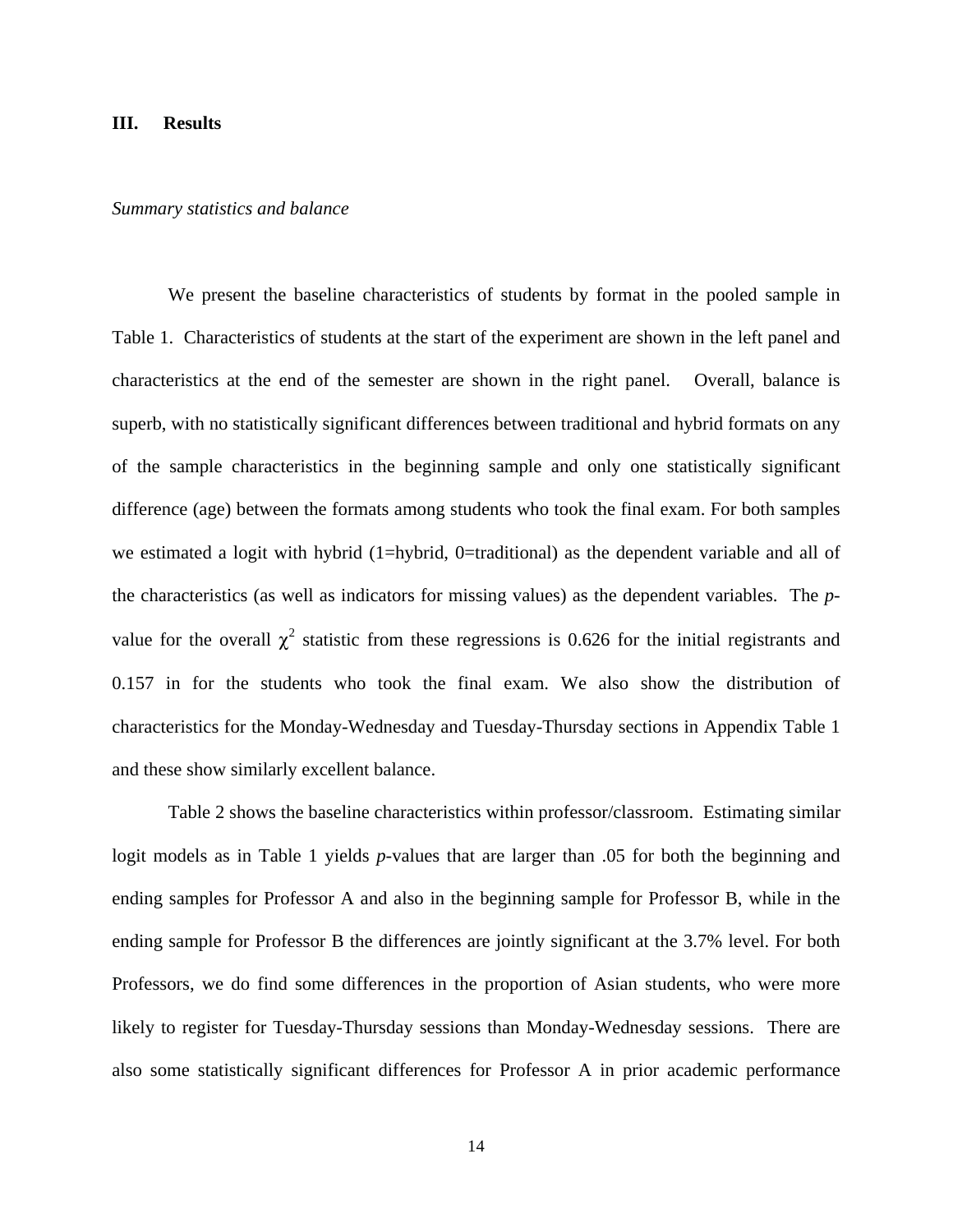experience. Recall that we could not randomize within professor/classroom because we could not randomize across the Monday-Wednesday and Tuesday-Thursday schedules, as this would have caused conflicts with students' other scheduled classes, and student preferences for taking classes on different days or at a different time of day may lead to some small differences between the hybrid and traditional groups for each professor. Overall, however, the balance within professor is excellent.

#### *Performance On Tests and Quizzes: Pooled Sample*

 We show differences in student performance on the midterm, final, the combination of both, Aplia quizzes, and the final course grade in Table 3. As noted above, we scaled all results to range from 0 to 100 to facilitate comparisons across the various performance metrics. For each outcome we show unadjusted (in odd-numbered columns) and adjusted (in even-numbered columns) mean percentage point differences. In all regressions in Table 3 we include an indicator for the Monday-Wednesday classes because the probability of being placed into the hybrid was different in the two randomization pools in the experiment. In practice, however, this variable is never statistically different from zero. Across all performance measures, we find that students in the hybrid format did less well than students in the traditional format, and that these differences, except for Aplia scores, are statistically significantly different from zero. Adjusting for baseline covariates narrows the estimated mean differences between formats by a few tenths of one percentage point relative to the unadjusted differences. The covariates also tighten the standard errors and greatly improved the explanatory power of the model. In general, adding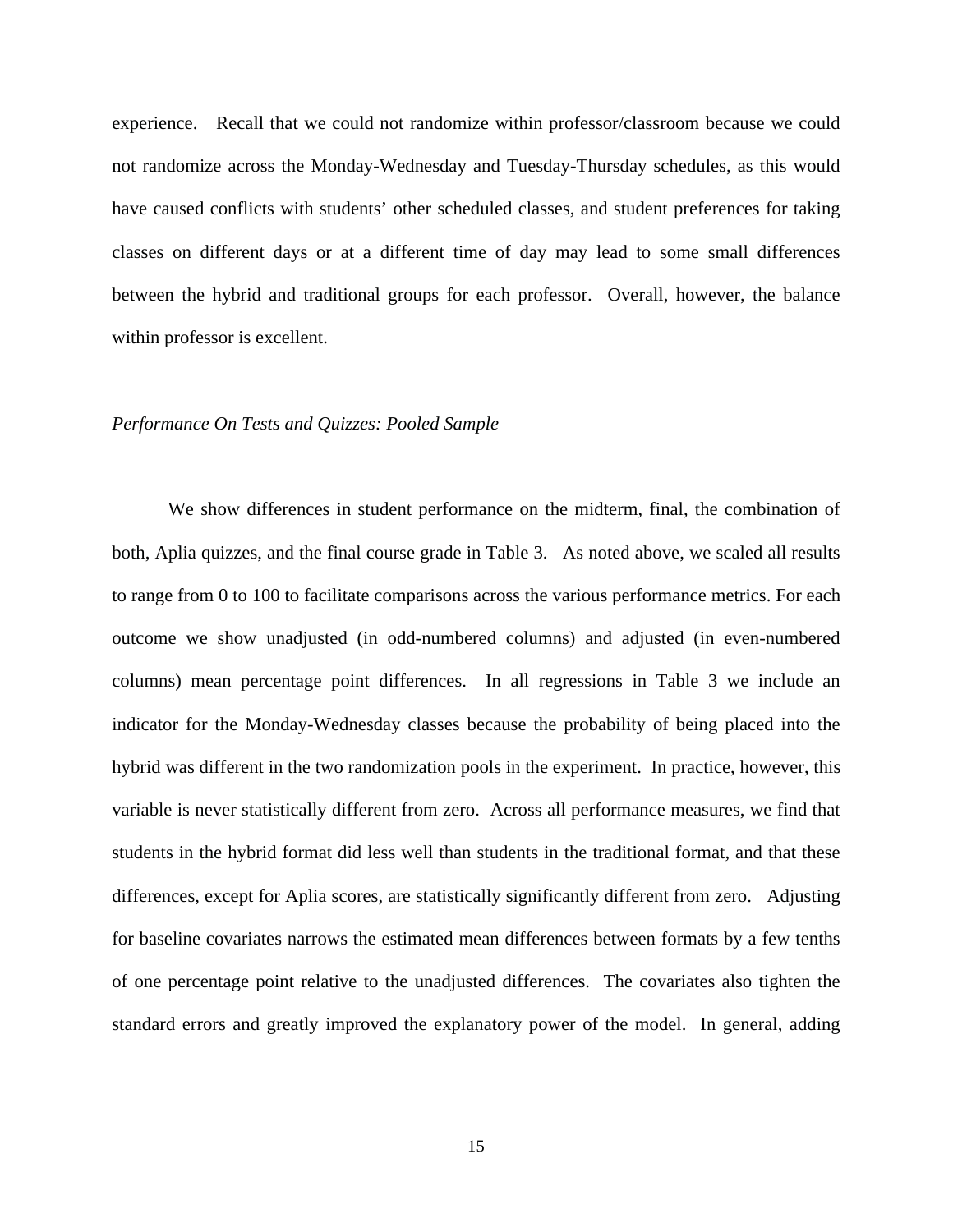covariates increases the  $R^2$  from around 1 percent to 30 percent or more. The consistency of the unadjusted and adjusted results speaks to the balance in the pre-treatment covariates.

Our preferred measure is the combined midterm and final score (columns 7 and 8). We find that on average, students in the hybrid format scored around 2.5 percentage points less than students in the traditional format, adjusted for covariates.<sup>20</sup> This 2.5 percentage point difference represents one fewer correct answer on a test of 40 questions, a relatively modest effect. In terms of standard deviations, this effect is about .2 standard deviations of the mean score of students in the traditional sections. The lower bound of the 95 confidence interval from the estimated effect in column 8 is -4.2, approximately one half of a letter grade, which is more substantial. The results were nearly identical for the overall course grade (columns 11 and 12).

Differences in test scores by format were larger for the midterm (columns 1 and 2) than the final (columns 5 and 6). We present results for the midterm for those students who completed the class in columns 3 and 4. The results are nearly identical to those in columns 1 and 2, suggesting that there is not selective attrition between the formats. This is confirmed in the results in Table 7 below, where we find no differences across format in the overall withdrawal rate or withdrawal after the midterm.

 To examine visually the effects of being in different formats, in Figure 2 we show kernel density estimates of all of outcomes in Table 3 for the hybrid and traditional formats. The red lines indicate the densities for the distribution of outcomes in the hybrid sections while the blue lines indicate the distribution of outcomes in the traditional sections. The shaded area below each plot shows the difference in densities between traditional and hybrid formats. The plots reveal a roughly symmetrical distribution of exam scores and the final grade, with the hybrid

 $\overline{a}$ 

 $20$  The full output for the adjusted estimates is presented in Appendix Table 2. Students' GPAs and math SAT scores are, unsurprisingly, the primary predictors of class performance.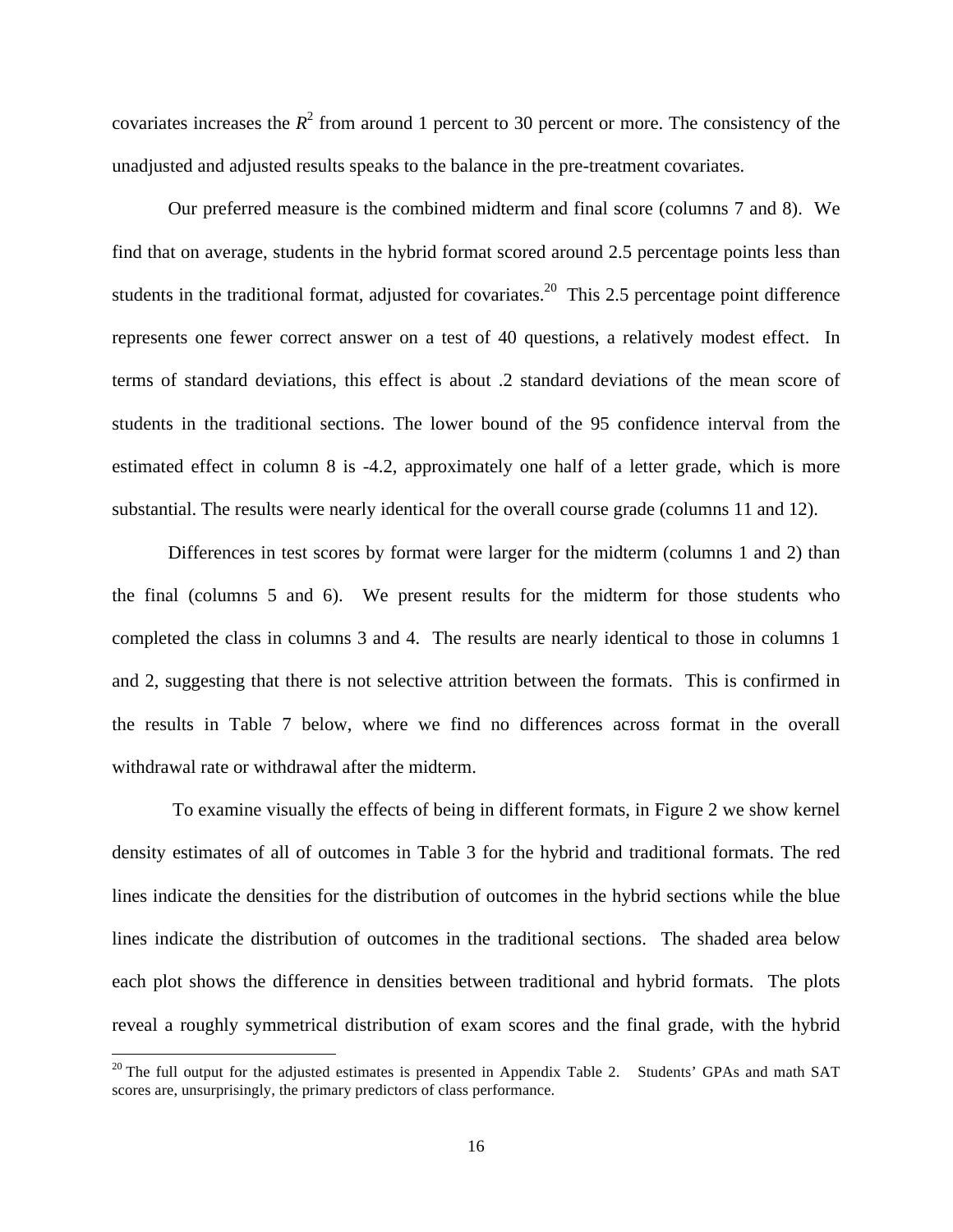distribution shifted slightly left to that of the traditional distribution. The exception is the scores on the Aplia quizzes, which are nearly identical across formats, but are clearly skewed left, reflecting that students were allowed three attempts to answer post-lecture quizzes correctly but some students didn't submit several assignments. We performed two-sample Kolmogorov-Smirnoff tests on the difference between the densities in each of the panels of Figure 2. We rejected the null hypothesis of equal densities only for the midterm, where the test had a *p*-value of 0.078. We also performed two-sample Kolmogorov-Smirnoff tests on the difference in the raw (unsmoothed) distribution between the hybrid and traditional sections for all of the outcomes in Table 3, and rejected the null hypothesis of equal distribution for the midterm  $(p=0.04)$ , midterm plus final  $(p=.02)$ , and the course grade  $(p=.096)$ .

### *Performance On Tests and Quizzes Within Professor/Classroom*

As discussed earlier, for administrative reasons we were unable to procure classrooms of equal size. Each professor taught in either a small classroom with a capacity of 114 students (Professor A) or a large classroom with a capacity of 274 students (Professor B). Although we control for professor/classroom fixed effects in Table 3, we cannot separately control for the professor effect and the classroom effect, and it is possible that there is treatment heterogeneity across classroom sizes that we would not capture in those results. To examine whether this is an issue, we present estimates of the treatment effects separately for each professor/classroom in Table 4. The top panel shows the results for Professor A (in the smaller lecture hall) while the bottom panel shows the results for Professor B (in the larger lecture hall). The outcomes are the same as in Table 3 and columns present unadjusted and adjusted treatment effects as in Table 3.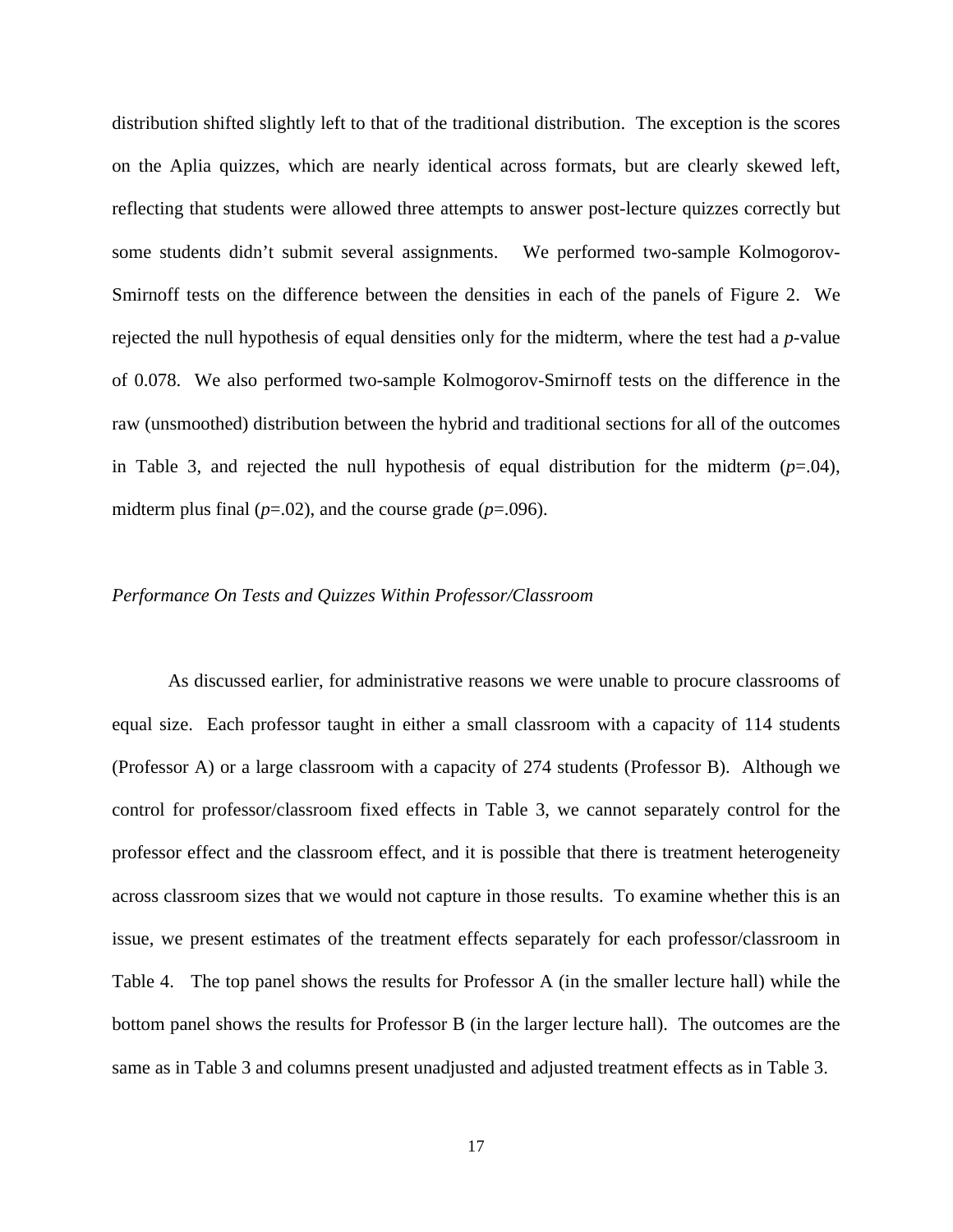Overall, the results are quite consistent with those from the pooled sample shown in Table 3. Students in the hybrid taken in the large lecture hall (Professor B) scored approximately 3 percentage points lower on the combined midterm and final than students in the traditional class (lower panel, columns 5 and 6). Differences by format are somewhat less in the smaller classroom but are not as precisely estimated, reflecting the smaller sample size (upper panel, columns 5 and 6). The estimated differences are also more sensitive to the inclusion of covariates than those in the pooled sample in Table 3. Recall that we only randomized within days. The within professor/classroom estimates therefore compare students from two different randomized samples. Although the balance of baseline characteristics by format appears reasonable, there are greater differences in some characteristics by format, as we showed in Table 2. We view these results as being quite comparable to those from the pooled sample, however, while eliminating an important source of heterogeneity.

### *Performance on Tests and Quizzes Within Day*

 To illustrate the importance of professor/classroom heterogeneity, we show estimates of the hybrid effect comparing within days in Table 5. The top panel (Monday-Wednesday) compares outcomes of students in which the hybrid class was delivered in the large lecture hall and the traditional class in the smaller room. In the bottom panel (Tuesday-Thursday) the opposite occurred: students in the hybrid format were in the smaller classroom and those in traditional format had class in the large lecture hall. The differences are striking. Students in the hybrid format scored over 5 percentage points less on the combined midterm and final (top panel, columns 6 and 7) than those in the traditional class when the hybrid was delivered in the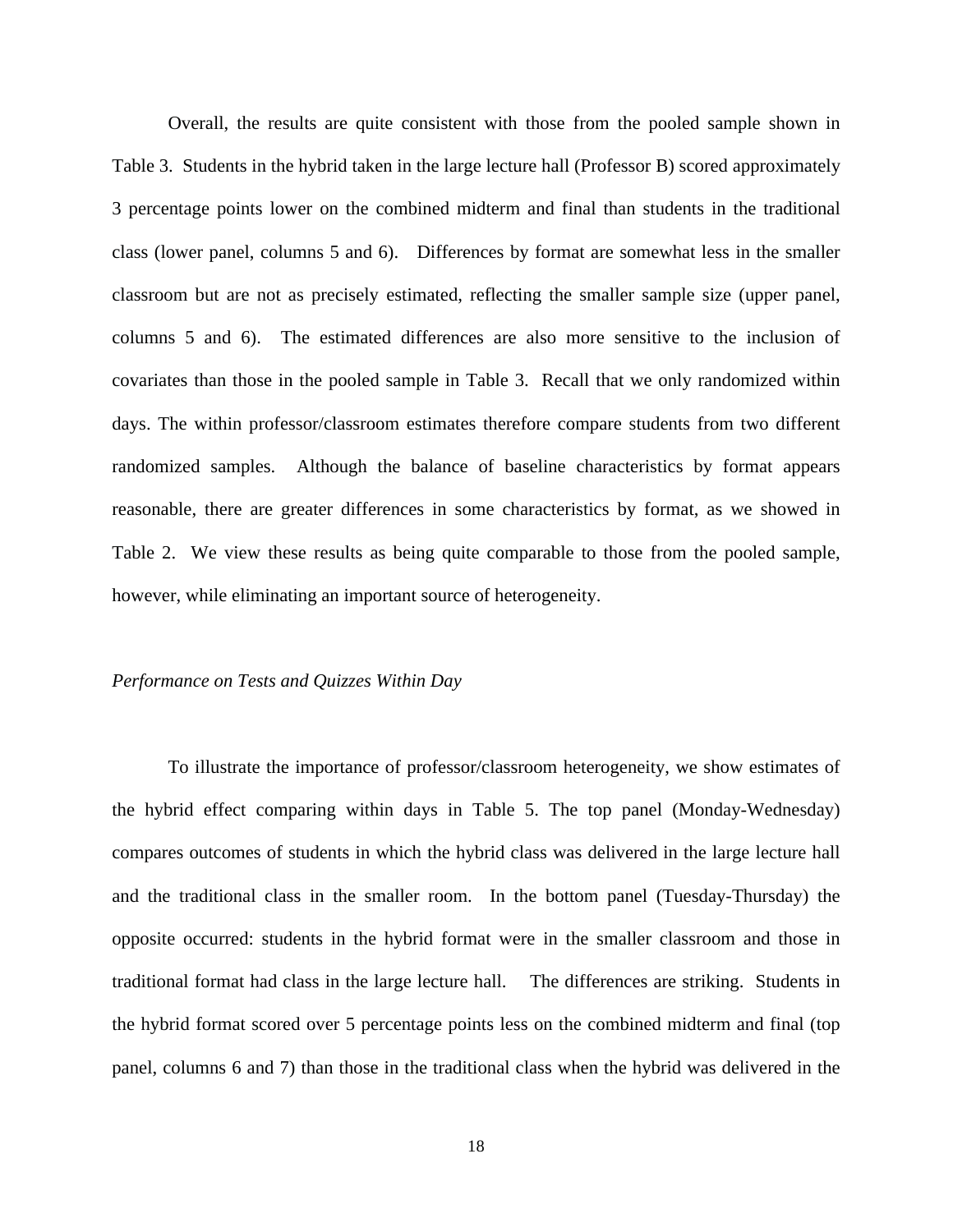large lecture hall, but there was no difference between formats when the hybrid class was given in the smaller classroom (lower panel, columns 6 and 7). These differences are not likely due to imbalance between students in the two formats because randomization occurred within day (see Appendix Table 1). The results are at least suggestive that smaller class sizes may play an important role in learning. Students in smaller classes meeting less frequently seem to perform about as well as students in larger classes that meets twice as often.

### *Performance On Tests: Interaction Effects*

 $\overline{a}$ 

 Our previous results may mask differences in performance for students with different characteristics. In Table 6 we show the interaction effects of various student characteristics with the hybrid indicator using the combined midterm and final score as the outcome.<sup>21</sup> For each model we include main effects for the hybrid and the characteristic of interest along with the Monday-Wednesday indicator. For models with covariates, we include the full set of covariates as employed in Table 3. Previous findings by Figlio, Rush and Yin (2013) suggest that that the performance of students with a higher baseline GPA may be less affected by the lecture format than weaker students who may need more interactive classroom time. In columns 1 and 2 we present unadjusted and adjusted effects for students in the upper half of the baseline GPA distribution.<sup>22</sup> Unlike Figlio, Rush, and Yin (2013), we find no evidence that low-GPA students perform worse in the hybrid format.

 $21$  Results for the other test-based outcomes are similar and are available from the authors by request.

 $22$  Recall that we do not observe a Baruch GPA for new transfer students or for first year students. To create a single baseline GPA index, we regressed Baruch GPA on a quadratic in transfer GPA, a quadratic in age, the number of cumulative credits, an indicator for female, and an indicator for being an underclassman for the 158 students for whom we observe both (transfer students who have been at Baruch at least one semester). We use this predicted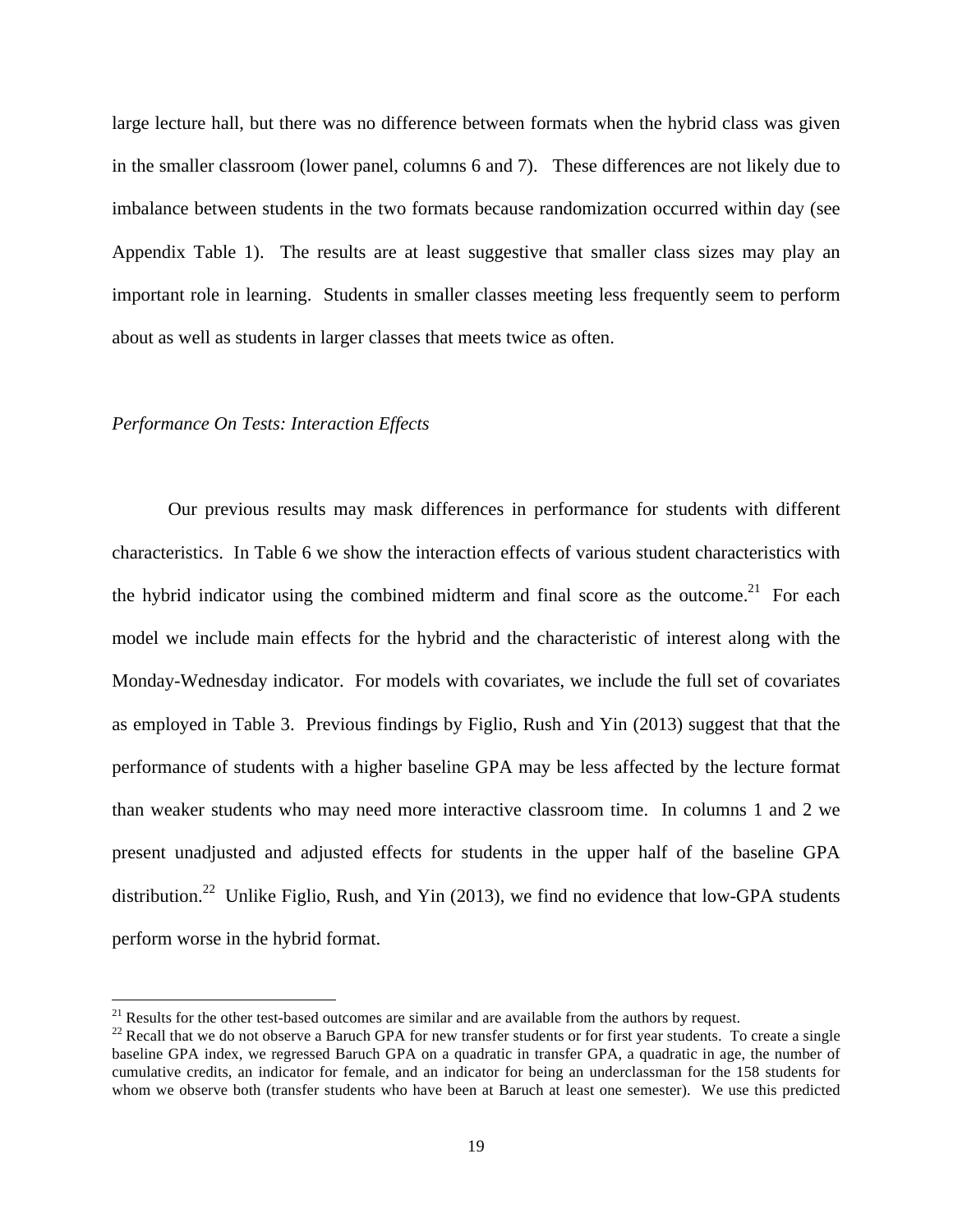We do not find any differences in being in the hybrid by sex (columns 3 and 4) or race (columns 5 and 6). Given that students in both formats have access to online materials, we might expect that non-native English speakers would find it more difficult to keep up with the faster learning tempo in the hybrid format. But here we also find no difference in effects of being in the hybrid format (columns 7 and 8).

Students who work may prefer the flexibility of having fewer class hours to attend. In columns 9 and 10 we find relatively large, but imprecisely estimated, negative effects of being in the hybrid for working students. This suggests that although working students may find the hybrid more convenient, fewer class hours also translates into fewer hours spent learning overall, which manifests itself in a poorer performance. In our data, students who worked spent somewhat less time watching videos and working on Aplia as students do did not work. Students who worked more than 30 hours per week were also less likely to attend class.<sup>23</sup>

### *Attendance, Online Usage, Attrition, and Other Classes*

 $\overline{a}$ 

 In addition to test scores, we also examine the effect of being in the hybrid format on a variety of non-cognitive outcomes related to effort. In Table 7 we present the impact of the hybrid format on attendance, the number of videos watched, time spent online using Aplia, the probability of withdrawing from the class at any time, and the probability of withdrawing from the class after the midterm. Columns 1 and 2 show that there is no difference between the

Baruch GPA for students with only a transfer GPA. Our predicted Baruch GPA has a correlation of .504 with the actual Baruch GPA within the sample of 158 students who have both. Non-transfer first year students will have neither a transfer GPA or a Baruch GPA, and for these observations (*n=*34) we include a dummy variable for missing GPA.<br><sup>23</sup> We also estimated models similar to those in Table 7 below with attendance and online usage as the outcomes, but

with the hybrid indicator interacted with working. Although rarely statistically significant the estimated coefficients on the interaction terms were usually negative.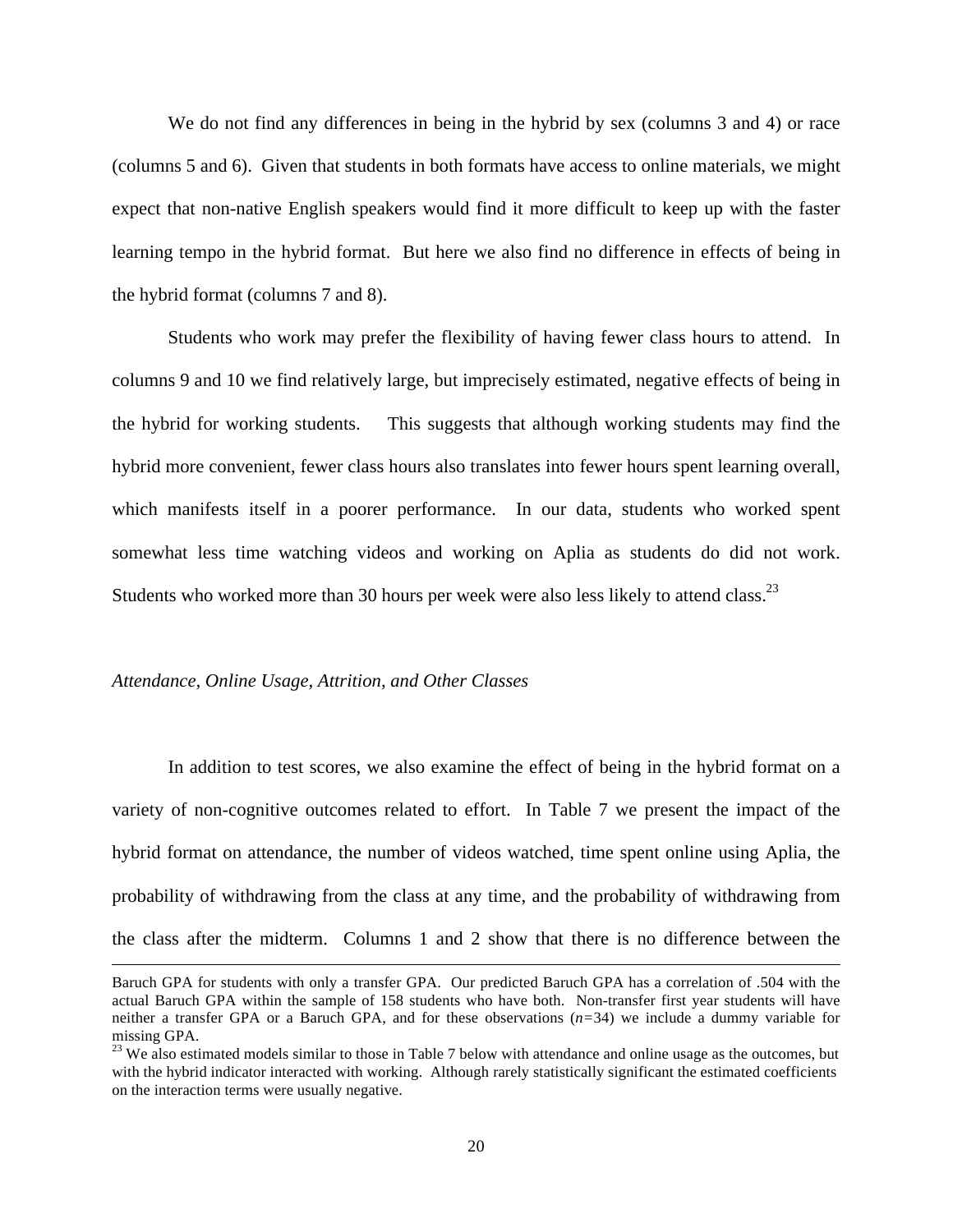formats in the average proportion of classes attended. We do find, however, that students in the smaller classroom taught by Professor A were somewhat more likely to attend and that students that had the morning Monday-Wednesday lectures were 2.2 percentage points less likely to attend than those with in the late afternoon Tuesday-Thursday lectures. We should note, however, that 17 percent of students in the hybrid class were penalized for excessive absences, relative to 9 percent in the traditional format.

In column 3 we show that students in the hybrid format watched 1.8 more videos relative to a mean of 8.5 videos than students in the traditional format. It is noteworthy that when we add the professor/classroom fixed effect (and other covariates) in column 7, we find that students whose professor was in the videos watch 8.6 more videos than those whose professor was not in the videos. Students appear drawn to videos in which *their* professor appears rather than an unknown "talking head." The finding argues for personalizing online material as much as possible. We find no differences in the number of hours students spent on Aplia (columns 5 and 6), although students spent a substantial amount of time on Aplia. The mean was 44 hours or about 3.1 hours per week over 14 weeks. Although the result is not statistically significant, there appears to be some evidence that students in Professor A's classes substituted time watching videos for time on Aplia. Overall, student effort as measured by attendance, videos, and online quizzes was largely the same by format. Importantly, students in the hybrid format did not appear to substitute more use of the measurable online material for reduced time they spent in the classroom. While it is possible, of course, that students in the hybrid format spent more time studying the textbook or with other online materials that we do not measure, we suspect that reducing time in class leads to an decrease in the total amount of time that students were engaged with ECO 1001 relative to those in the traditional format.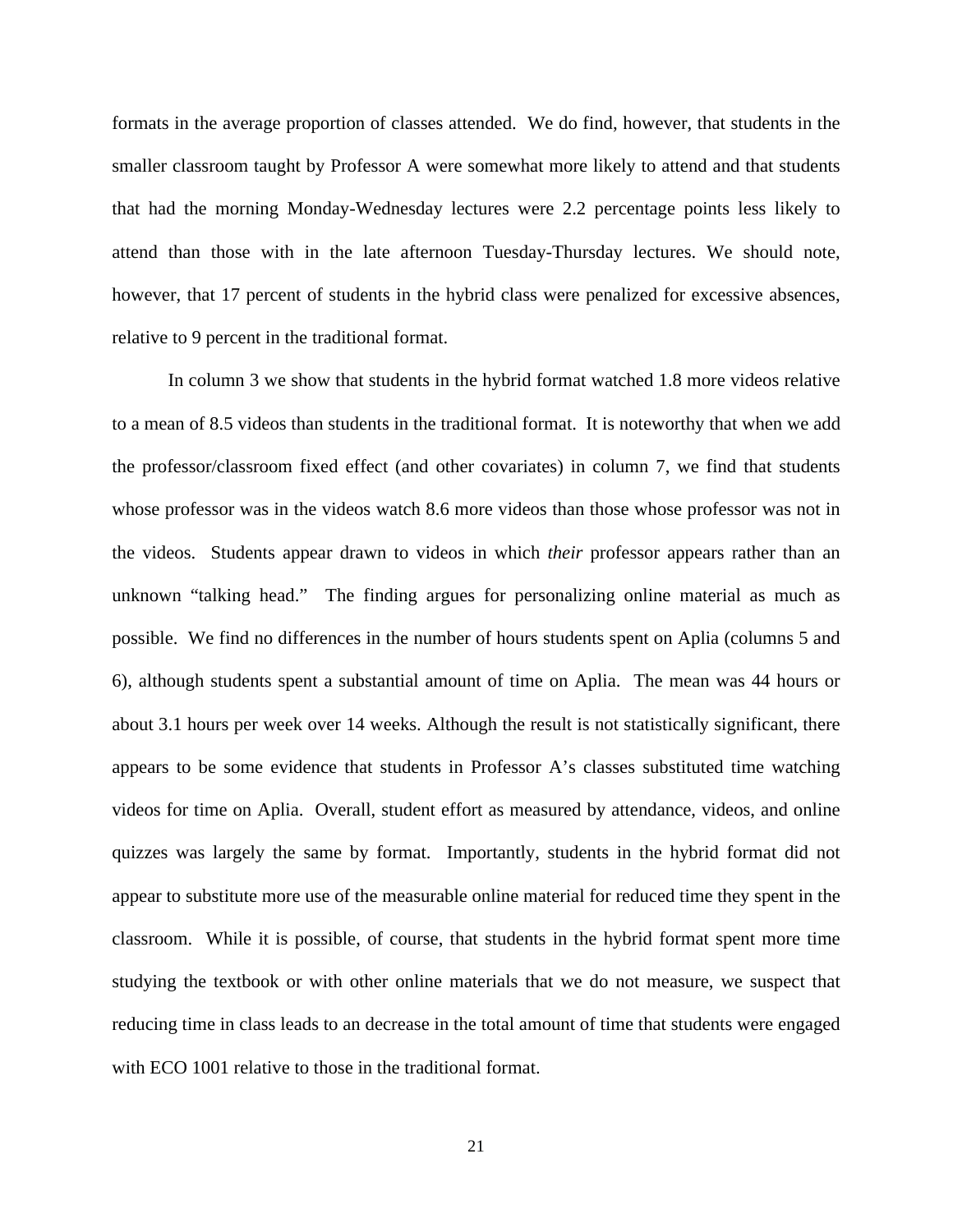The lack of differences in attendance and intensity of online usage by format indicates that students in the hybrid class had, on average, a minimum of 13.8 more hours during the semester to apply to other material related ECO 1001 or to their other courses.<sup>24</sup> As a check we tested for variation in student grades in the other classes taken in the same semester with ECO 1001 by format but found no differences.<sup>25</sup>

It is possible that fewer contact hours with their professor might lead students in the hybrid section to withdraw from the course differentially. In columns 7 and 8 we present results indicating that students did not withdraw more at any time from the class in the hybrid sections and in columns 9 and 10 we find the same result for withdrawal after the midterm. These findings are important, because they indicate that attrition bias is unlikely to affect our results.

### *Student Surveys: Preference for Hybrid or Traditional*

 We surveyed students in the first and last week of classes about their preferences for one format or the other. In the first week of class, we asked students to rate the statement, "I would have chosen the hybrid over the traditional format if I had had the choice," on a 4-point scale ("Strongly Agree," "Agree," "Disagree," and "Strongly Disagree"). The students exhibited a strong *a priori* preference for the hybrid, but it varied by their random assignment: 78 percent of those randomly assigned to the hybrid format agreed or strongly agreed, but only 55 percent in the traditional format did. When we asked students at the end of the semester (but prior to the final exam or knowing their final grade) if they would chose the same format for their next

 $\overline{a}$ 

 $^{24}$  The difference in the median number of classes attended between the two formats was 11, and each class period was 75 minutes. This figure does not include time getting to and from class.

 $25$  These results are available from the authors by request.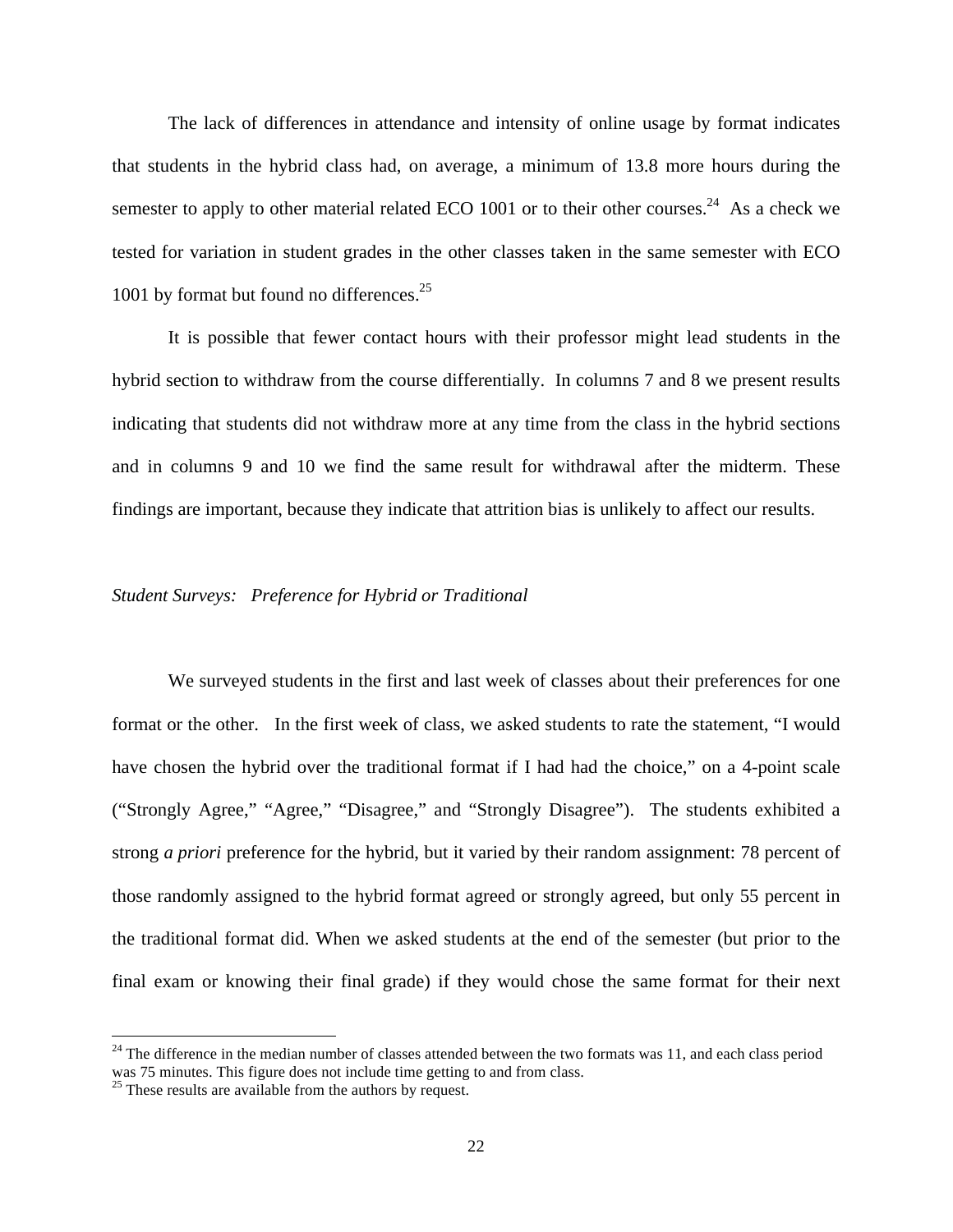economics class, the results shifted in favor of the traditional format: sixty-five percent of the students in the traditional class but only 54 percent in the hybrid agreed or strongly agreed. Thus, the preference for the traditional format increased by 20 percentage points from the beginning of the semester amongst those in the traditional format, while the preference for the hybrid format decreased by 24 percentage points among those in the hybrid format. Despite this change in preferences, 67 percent of students in the traditional format and 62 percent in the hybrid format agreed or strongly agreed that having class twice a week helped their grade, but 62 percent students in the hybrid format disagreed with the statement that the hybrid format hurt their grade. Somewhat surprisingly, we found no differences in responses when we stratified the data by the students' baseline GPA. We interpret the survey results to mean that students found the hybrid format appealing before having experienced it, but found it challenging during the semester. A substantial proportion would not opt for the hybrid format for their next economics class.

### **IV. Comparison with Observational Estimates of the Effect of Attendance**

 Our fundamental experimental manipulation was to randomly assign the number of classes that students attend. The experimental treatment limited hybrid students to at most 13 classes, inducing a difference in the median number of classes attended to 11, i.e. traditional format students attended nearly twice as many classes as those in the hybrid format.<sup>26</sup> Because all of the other inputs (textbook, lecture slides, online content, office hours, etc.) were identical between the two formats, this provides a strong test of the effects of attendance on academic

 $\overline{a}$ 

 $26$  We permitted any student in the hybrid sections to attend traditional classes if they asked. Five students chose to do so. For these students the percent of classes attended could exceed 100 percent.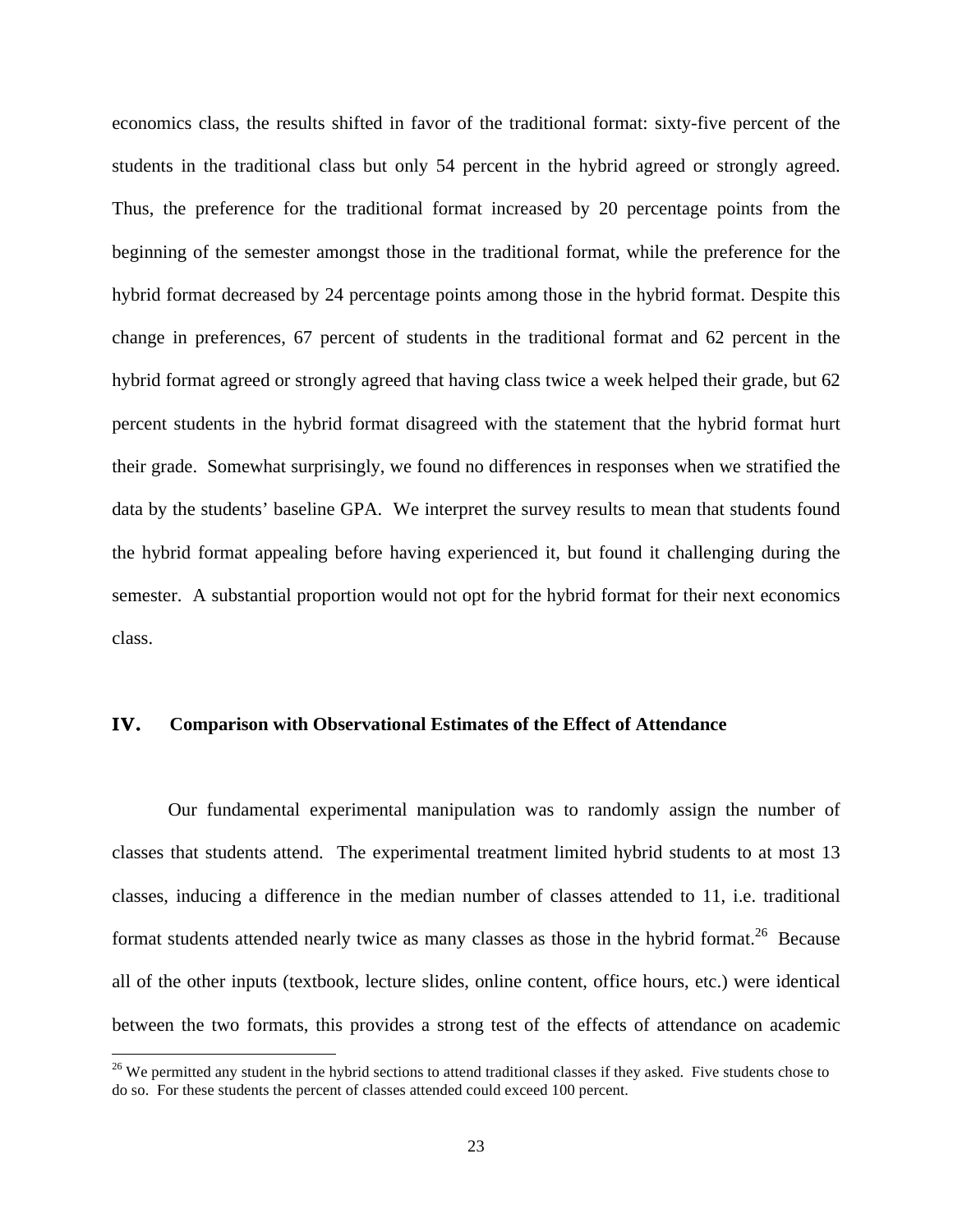performance and is, to our knowledge, the first such experimental evidence. Although the induced change in attendance may seem quite large, numerous non-experimental studies have used differences in attendance of 50 to 75 percent to quantify effects of attendance on student performance (Romer, 1993; Devadoss and Foltz, 1996; Kirby and McElroy, 2003; Cohn and Johnson, 2003). In these studies, the researchers extrapolated the marginal impact of class attendance on student performance, adjusted for student characteristics.

To contrast our experimental estimates of the effects of attendance on performance with those from non-experimental studies, in the old-numbered columns of Table 8 we present results where we regress measures of student performance (final exam, midterm plus final, and course grade) on the number of classes attended *using only students in the traditional format*. These estimates are of course vulnerable to the same omitted variable problems as the previous observational studies. Although we had a mandatory attendance policy, there was no penalty for missing up to six lectures in the traditional format, and there is still substantial variation in attendance. Among those students in the traditional format who took the final exam, the median number of classes attended was 22, the minimum was 2, and the standard deviation was 3.1. We include the same set of control variables as in Table 3, except that instead of separately entering Baruch GPA and Transfer GPA, we include as a summary measure the Predicted Baruch GPA measure used in Table 6.

 The results of regressing the final exam score on classes attended for the traditional format students are shown in column 1 of Table 8. We find that an additional class attended is associated with 0.54 percentage point gain on the final exam (column 1). As shown in the bottom row of the table, using this result, a student who missed 11 classes in the traditional format would be expected to score 6.4 percentage points less (0.58 x 11) on the final exam, or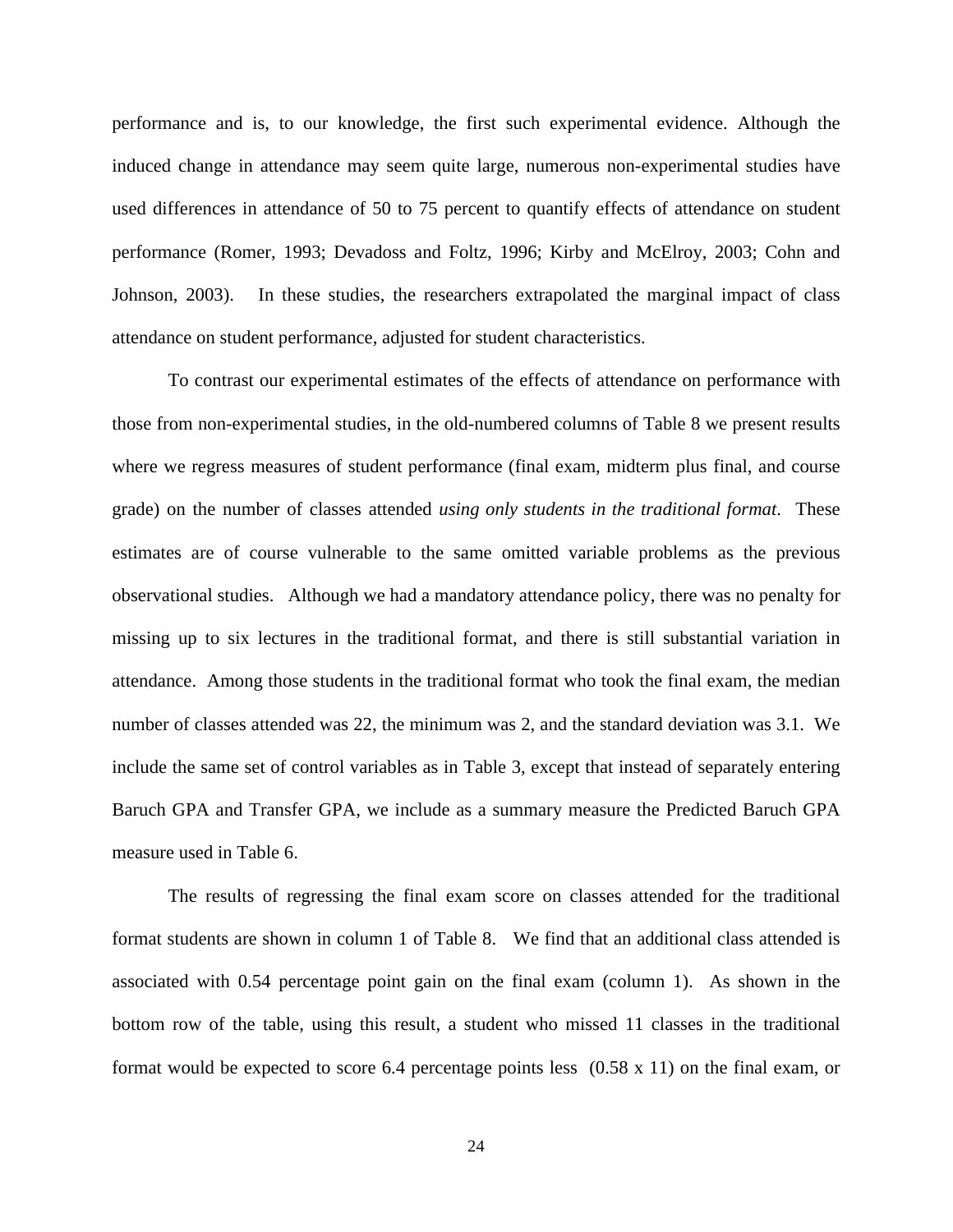approximately two-thirds of a full grade. Because 11 classes is the median difference in classes attended between the traditional format and hybrid format, this result allows us to compare this impact with our experimental estimates. Students who increased their attendance by 50 percent of 25 class meetings would be expected to increase their final exam grade by 7.25 percentage points  $(12.5 \times .58=7.25)$ .

This estimate is very close to results in the observational literature on class attendance. Romer (1993) found that an increase in attendance from 25 to 100 percent would increase performance in an introductory economics class by a full grade. Devadoss and Foltz (1996) also reported that a 50 percent increase in attendance would boost a student's performance by a full grade in various agricultural economics classes. Kirby and McElroy (2003) estimated that students who increased attendance at tutorials from zero to the mean of 62 percent would improve their grade by 13 percentage points while Cohen and Johnson (2003) report that students missing 50 percent of classes reduced students' scores by 4.3 percentage points. More recently, Dobkin, Gil and Marion (2010) used a clever regression discontinuity design to compare the performance of students who scored just below the median on the midterm, and who were required to attend subsequent classes, to students who scored just above the median on the midterm for whom attendance remained voluntary. Assuming effects are linear, they found that mandatory attendance after the midterm increased the final test score by 0.17 standard deviations for every 10 percentage point increase in attendance. To make our results comparable to Dobkin, Gil and Marion (2010), note that the standard deviation on the final exam in the traditional format was 5.9 and that a 10 percent increase in classes would be 2.5 classes. Therefore, increasing attendance by 10 percent would lead to an increase in the score on the final of 1.35 percentage points, or 0.23 standard deviations. Overall our non-experimental estimate of the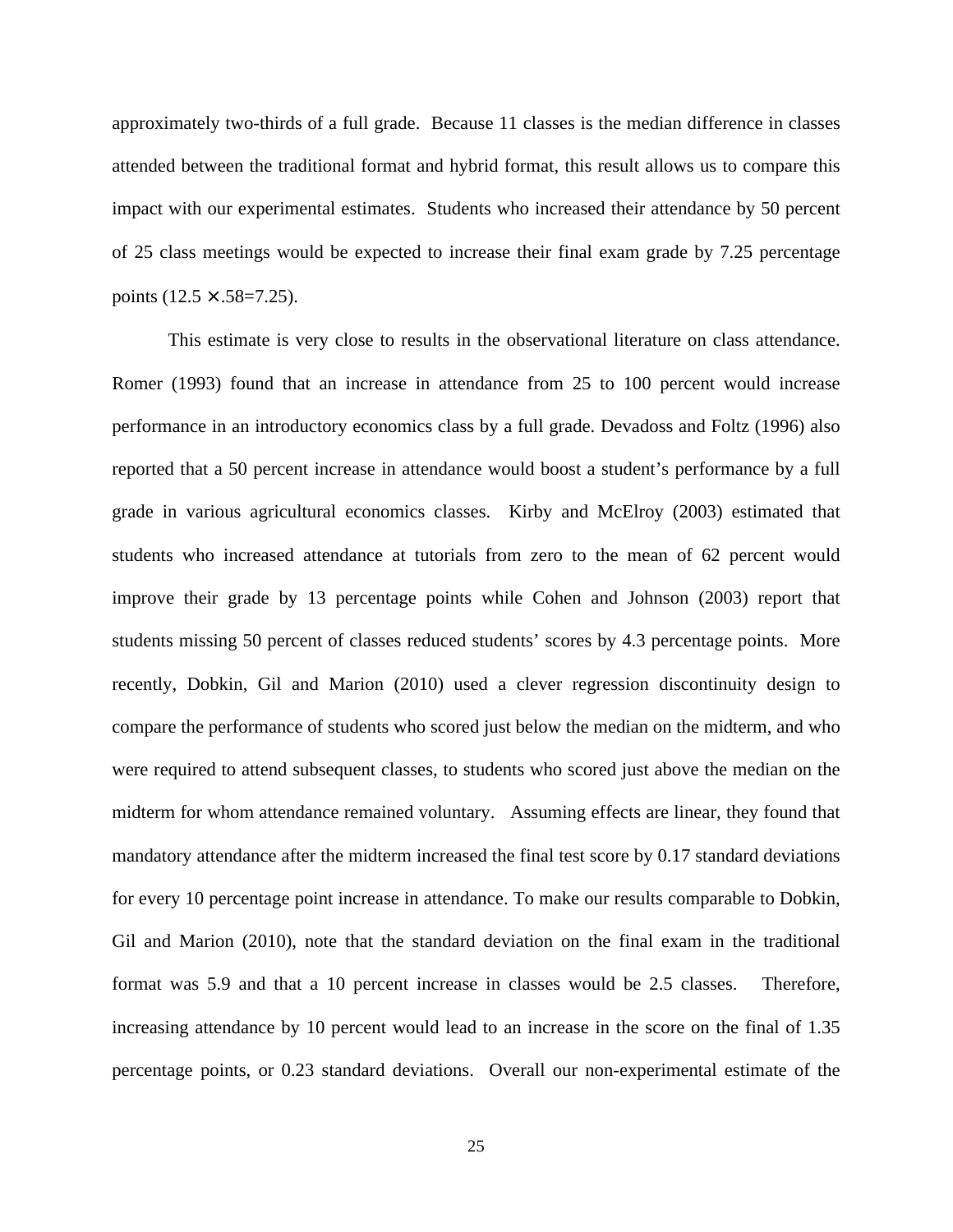association between attendance and performance from our non-randomized analysis is consistent with the previous observational literature.<sup>27</sup> We find a somewhat smaller effect for the combined final and midterm score (column 3) and a larger effect for the course grade (column 5).

 We contrast our non-experimental estimates with the experimental estimates for the final exam in the even-numbered columns of Table 8. Comparing the effect of an 11 class increase in attendance in the last row, the non-experimental estimates of the effect of attendance on performance are from 2.5 times (for the combined midterm and final) to 4.7 times (for the course grade) greater than our estimate based on the randomized design. Taken at face value, these comparisons suggest that the non-experimental estimates are biased upwards, even after controlling for GPA, SAT scores, and cumulative credits. Students who choose not to attend class may be less motivated, diligent, or organized than students that always attend even after adjustment for these key observable determinants of performance.

This interpretation of our results comes with three caveats. First, the non-experimental extrapolations (including ours) all assume a linear effect of attendance on performance. The effect may be concave, however, with smaller marginal increases in performance as more classes are attended. Second, our required weekly pre-quizzes and post-quizzes may have reduced the gains from class attendance relative to studies without such course requirements, since our students had an incentive to interact with the material regularly even in the event of missed classes. Third, we assume that attending one less class each week in the hybrid format is the equivalent to missing one lecture in a course structured to present material over two lectures. This also may not hold completely. To give a concrete example, consider a chapter on perfect

 $\overline{a}$ 

 $27$  The comparison comes with caveats. The online material for introductory economics posted for the class but also available from the Internet more generally may lessen the importance of class attendance as compared to 10 to 20 years ago.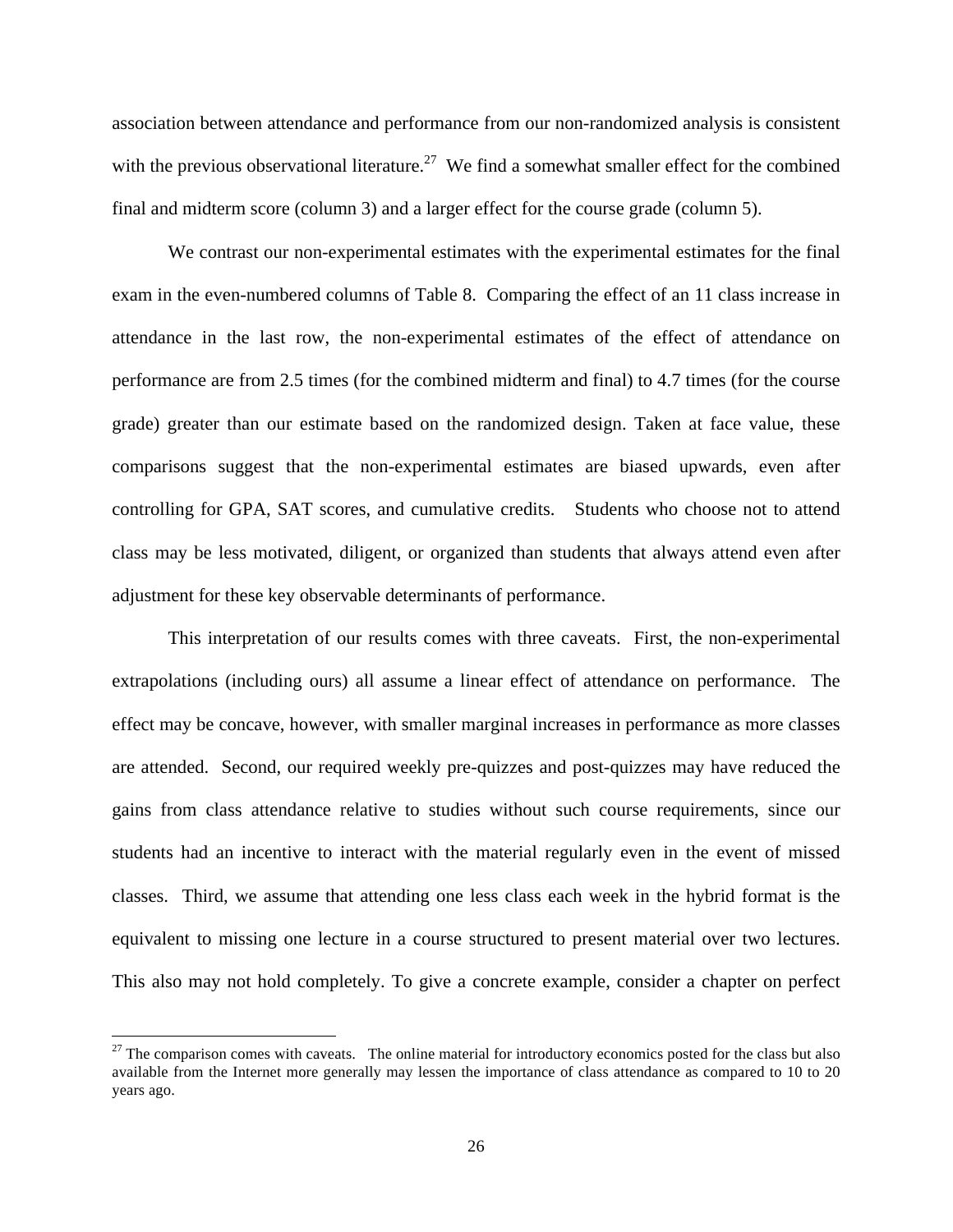competition. In the traditional class, the first lecture of the week may cover short-run profit maximization and derivation of the short-run supply curve. In the second lecture of the week, students are exposed to the dynamics of competition and long-run equilibrium. In the hybrid format we attempted to touch on all four topics in one lecture.

## **V. Conclusion**

We found that students in a traditional lecture format of introductory microeconomics, with twice as much face-to-face instruction, did modestly better than students in a hybrid version of the same class. The difference was equivalent to one question in a 40-question exam. We found no differential effects by GPA or for those who are native English speakers, but suggestive evidence that students in the hybrid format who worked did less well than their working counterparts in the traditional format.

 We have improved on the existing literature in several important dimensions. First, we had a 96 percent participation rate and an attrition rate of 10 percent that did not vary across experimental treatments. Second, each of the two participating faculty taught one of each format, which allowed us to control for faculty fixed effects, a potential source of heterogeneity. Third, all students had access to the same lecture notes and online materials. This eliminated an artificial and arguably unenforceable restriction of access to online materials for students in the traditional class. Lastly, our sample was large, with 725 student at the beginning of the experiment and 656 at completion. Given the apparent success of the randomization, we have a strong claim to internal validity.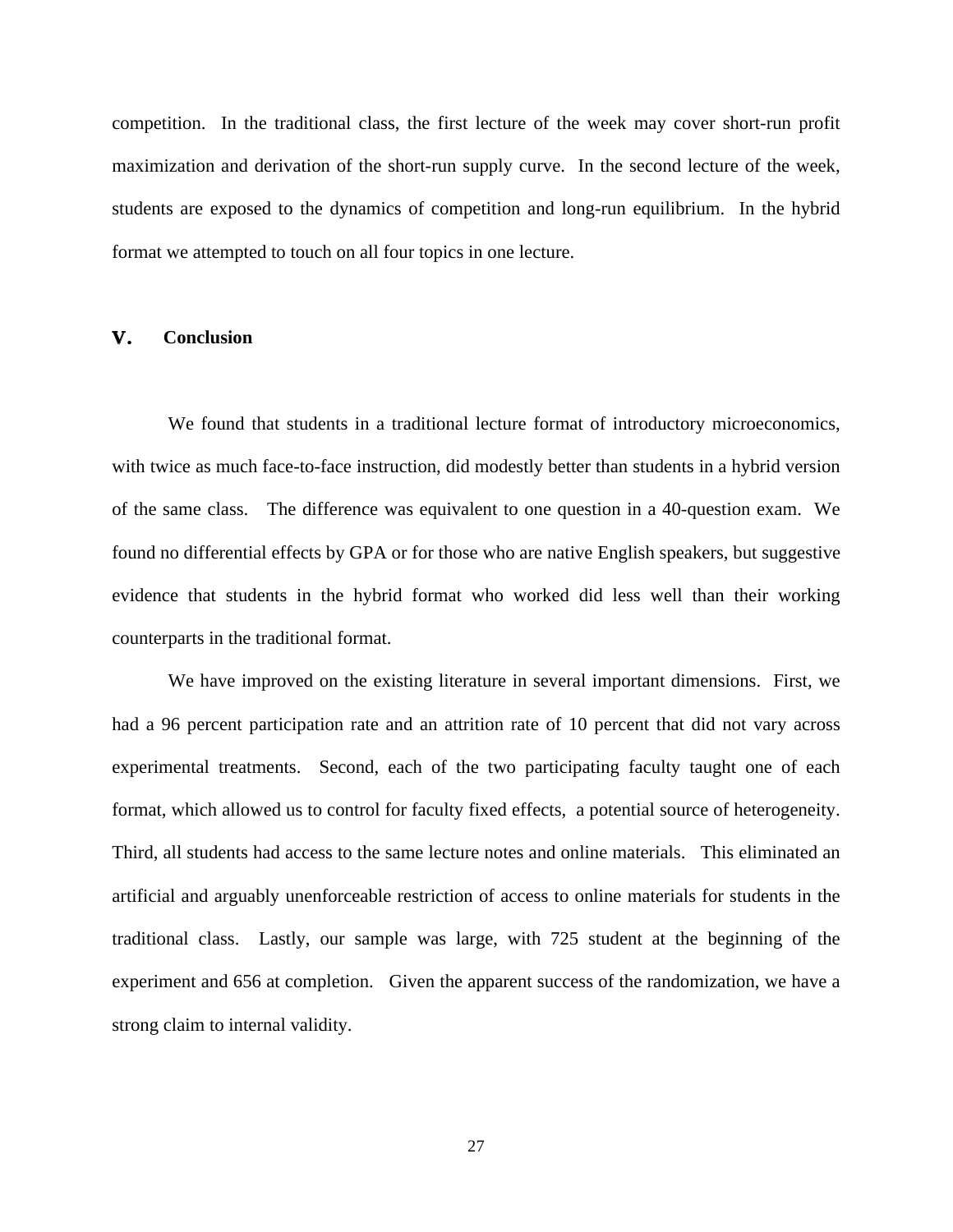Our results are similar to those of Figlio, Rush and Yin (2013) who reported that students in the live lecture of introductory economics scored a statistically significant 2.5 percentage points higher on the average of three exams relative to those in the online section, adjusted for covariates. Our point estimates are also within the 95 percent confidence intervals of the difference between scores obtained by students in the hybrid and traditional statistics classes studied by Bowen et al. (2013).

 Our findings pertain to large urban public universities in which the vast majority of students commute. Fifty percent of participants in the study were transfer students to Baruch, 21 percent from community colleges within the City University of New York system, a population is similar to that in Bowen et al.  $(2013)$ <sup>28</sup> Given this population, our results are also relevant to recent studies of online instruction at community colleges, because the vast majority of students at Baruch also commute (Jaggars and Xu, 2011; Xu and Jaggars, 2013). In Washington State, Xu and Jaggars (2013) reported that community college students scored a full grade lower in courses delivered completely online relative to their counterparts who took courses in a traditional faceto-face environment. Differences in performance by format were much smaller in our study, which is further evidence that purely online courses may be more challenging for students that commute and work.

 The hybrid format was not costly to produce. The software available from publishers in the introductory undergraduate courses is constantly improving, greatly facilitating the move to a "flipped classroom." Faculty can assign frequent homework and quizzes as well as provide students with additional practice problems, videos and whiteboard supplements. Much of the skill building of basic concepts can be done outside of the classroom, preserving class time for

<u>.</u>

 $^{28}$  Indeed Baruch College was one of the six sites in the study by Bowen et al. (2013).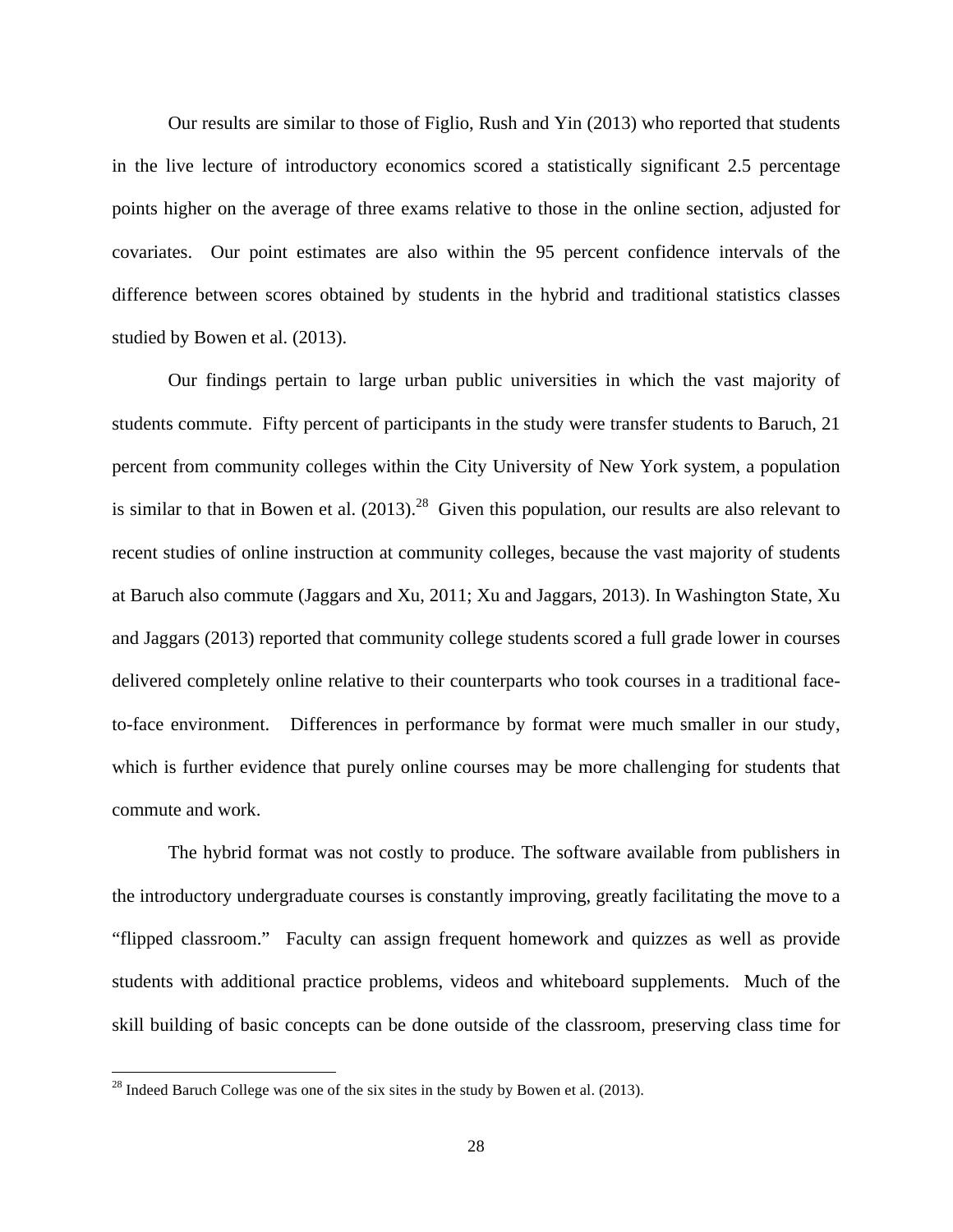clarification of more complex concepts. The potential gains in faculty productivity as measured by faculty compensation per student, as well as better use of limited classroom space, are obvious sources of savings for large introductory classes traditionally delivered twice a week in a limited number of lecture halls with multiple small-group recitations. Bowen et al. (2013) estimate savings from a hybrid class based on labor costs alone to be between 36 and 57 percent. Clearly more work on cost and savings from hybrid formats is needed. Our study has demonstrated that face-to-face instruction in large, introductory economics classes can be greatly reduced if readily available technology is effectively applied, with little impact on student performance. We are confident that our findings are relevant for introductory classes in the natural sciences, mathematics, statistics, and other social sciences.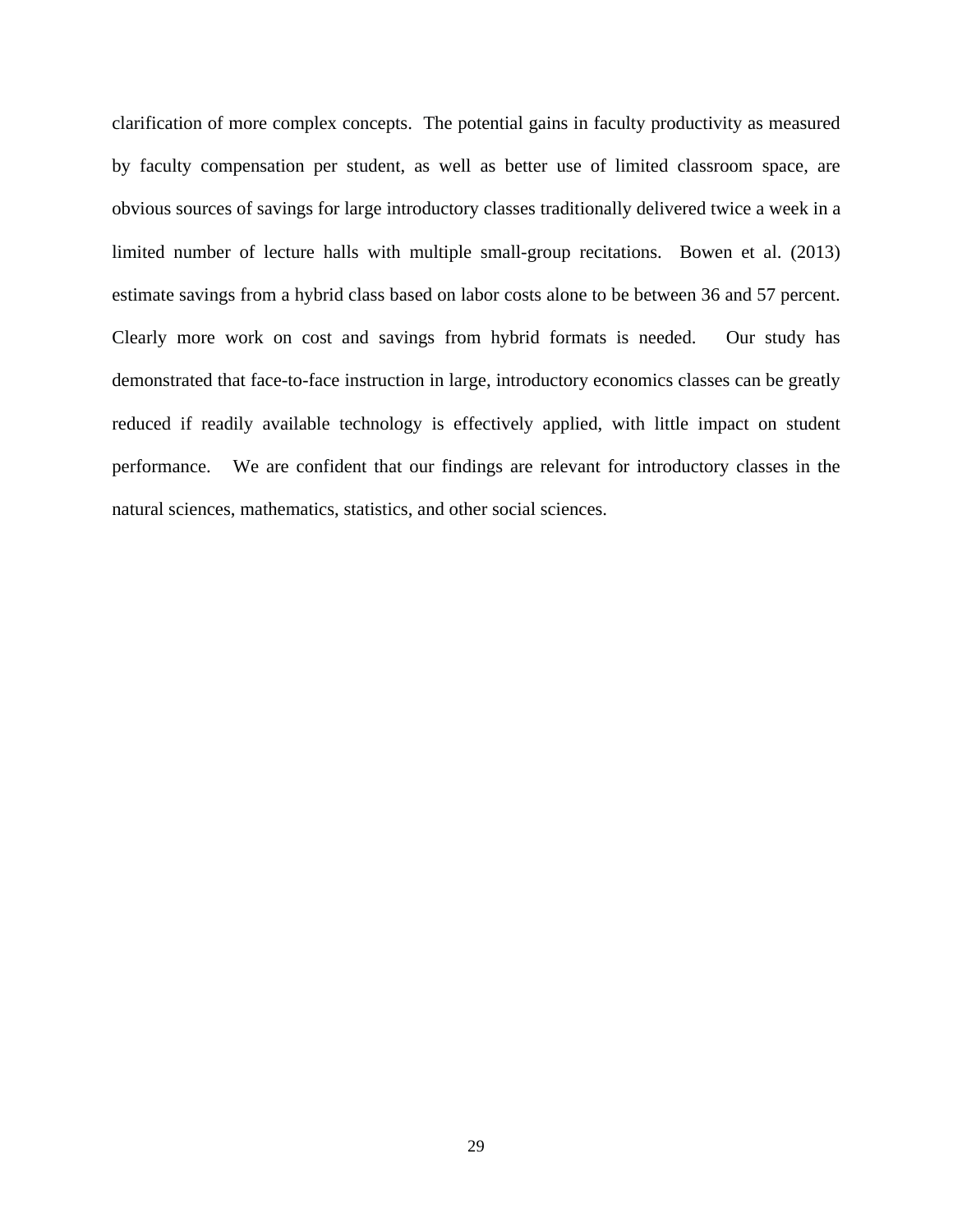### **References**

- Bowen, William G. 2013. *Higher Education in the Digital Age* (Princeton, NJ: Princeton University Press).
- Bowen, William G., Matthew M. Chingos, Kelly A. Lack, Thomas I. Nygren. 2014. "Interactive Learning Online at Public Universities: Evidence from a Six-Campus Randomized Trial," *Journal of Public Policy Analysis and Management* 33(1): 94-111.
- Figlio, David, Mark Rush, and Lu Yin. 2013. "Is it Live or Is It Internet? Experimental Estimates of the Effects of Online Instruction on Student Learning," *Journal of Labor Economics* 31(4): 763-784.
- Cohn, Elchanan. and Johnson Eric. 2006. "Class Attendance and Performance in Principles of Economics,"*Education Economics* 14(2): 211-233.
- Collins, Ellaine D. 2013. "SJSU Plus Augmented Online Learning Environment Pilot Project Report." The Research & Planning Group for California Community Colleges, 2013. http://www.sjsu.edu/chemistry/People/Faculty/Collins\_Research\_Page/AOLE%20Report %20-September%2010%202013%20final.pdf (last accessed 16 February 2014).
- Devadoss, Stephen and John Foltz. 1996. "Evaluation of factors influencing student class attendance and performance," *American Journal of Agriculture Economics* 78(3): 499- 507.
- Dobkin, Carlos, Gil, Ricard, and Justin Marion. 2010. "Skipping Class in College and Exam Performance: Evidence from a Regression Discontinuity Classroom Experiment," *Economics of Education Review* 29(4): 566-575.
- Eurich, Alvin C. 1958. "A Foundation Looks at College Teaching by Television," *Journal of Educational Sociology* 31 (9):329-336.
- Ho, Andrew Dean, Justin Reich, Sergiy O Nesterko, Daniel Thomas Seaton, Tommy Mullaney, Jim Waldo and Iasaac Chung. 2014. "HarvardX and MITx: The First Year of Open Online Courses, Fall 2012-Summer 2013. SSRN, http://papers.ssrn.com/sol3/papers.cfm?abstract\_id=2381263 (last accessed 27 February 2014).
- Jaggars, Shanna Smith and Di Xu. 2011. "Online and Hybrid Course Enrollment and Performance in Washington State Community and Technical Colleges," Community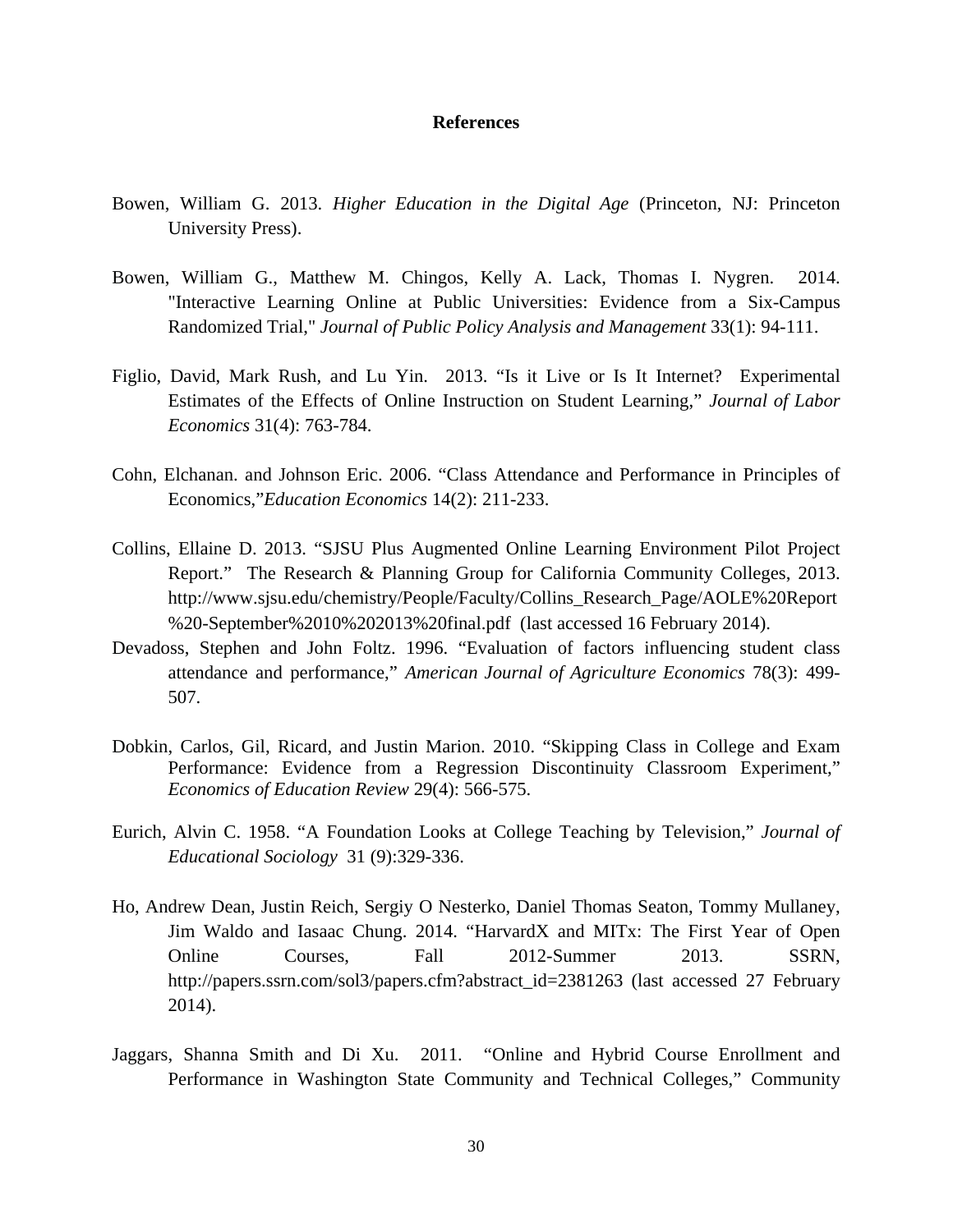College Research Center Working Paper Number 31, Teachers College, Columbia University, March.

- Kirby, Ann and Brendan McElroy. 2003. "Does Attendance Affect Grade? An Analysis of First Year Economics Students in Ireland," *Economic and Social Review* 34(3): 311–326.
- Lewin, Tamar. 2013. "After Setbacks Online Courses Are Rethought." *New York Times*, December 10. http://www.nytimes.com/2013/12/11/us/after-setbacks-online-courses-arerethought.html (last accessed 16 February 2014).
- Macmitchell, Leslie T 1955. "Are Institutions Planning Ahead?" *The Journal of Higher Education* 26 (9): 463-469+504.
- Mankiw, N. Gregory. 2012. *Principles of Microeconomics 6th* (Mason, Ohio: South-Western).
- Pennebaker, James W., Goslings, Samuel D. and Jason D. Ferrell. 2013. "Daily Online Testing in Large Classes: Boosting College Performance while Reducing Achievement Gaps," PLoS ONE 8(11): e79774. doi:10.1371/journal.pone.0079774
- Romer, David. 1993. "Do Student Go to Class? Should They?" *Journal of Economic Perspectives* 7(3): 167-174.
- Rudolf, Frederick. 1956. *Mark Hopkins and the Log: Williams College 1836-1872* (New Haven, CT: Yale University Press).
- U.S. Department of Education. 2010. *Evaluation of Evidence-Based Practices in Online Learning: A Meta-Anlysis and Review of Online Learning Studies*, Washington, D.C. http://www2.ed.gov/rschstat/eval/tech/evidence-based-practices/finalreport.pdf (last accessed 16 February 2014).
- Xu, Di, and Shanna Smith Jaggars. 2011. "The Effectiveness of Distance Education Across Virginia's Community Colleges: Evidence From Introductory College-Level Math and English Courses," *Educational Evaluation and Policy Analysis* 33: 360-377
- Xu, Di, and Shanna Smith Jaggars. 2013. "The Impact of Online Learning on Students' Course Outcomes: Evidence from a Large Community and Technical College System," *Economics of Education Review* 37: 46-57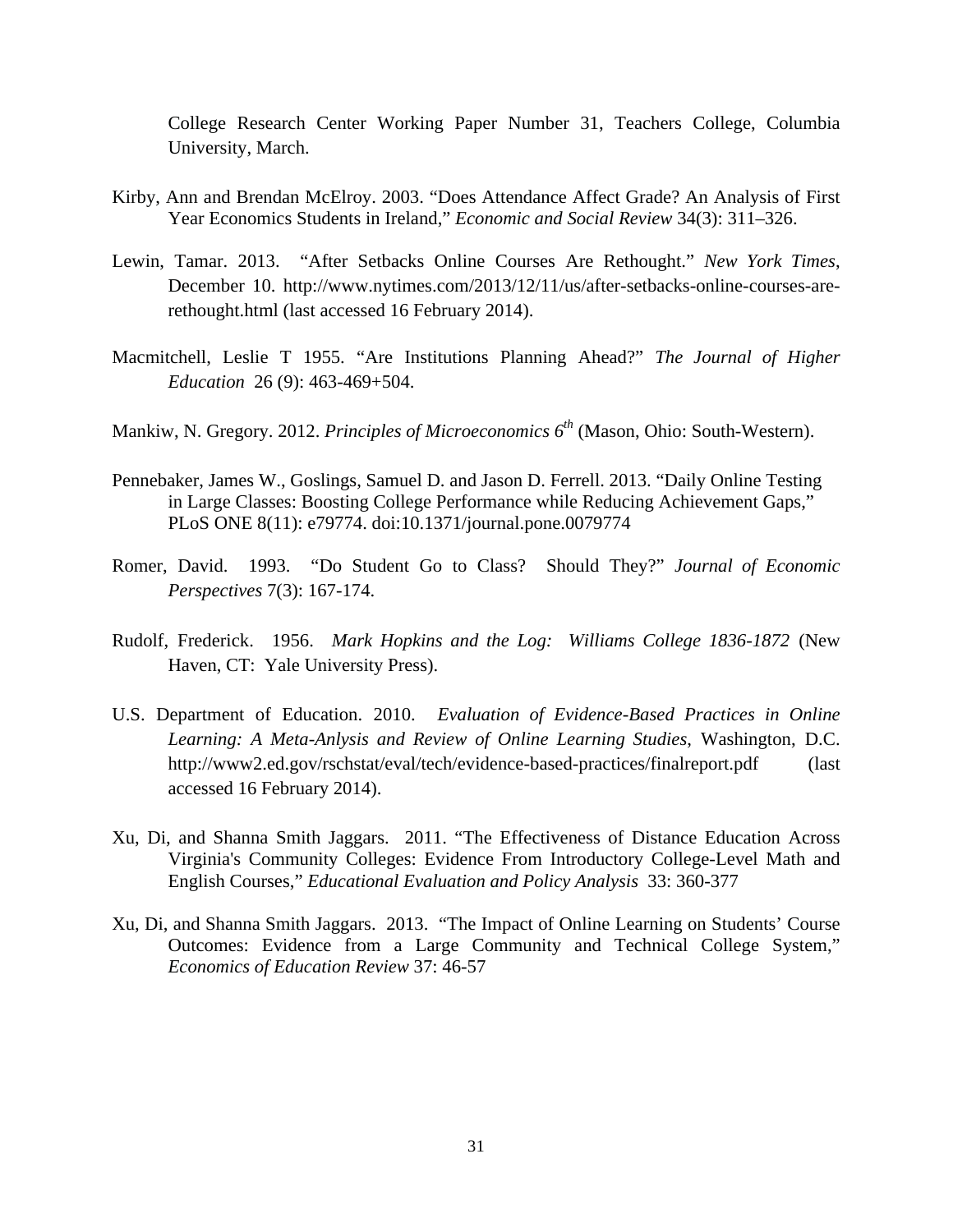**Figure 1 Flowchart of Student Intake and Random Assignment** 

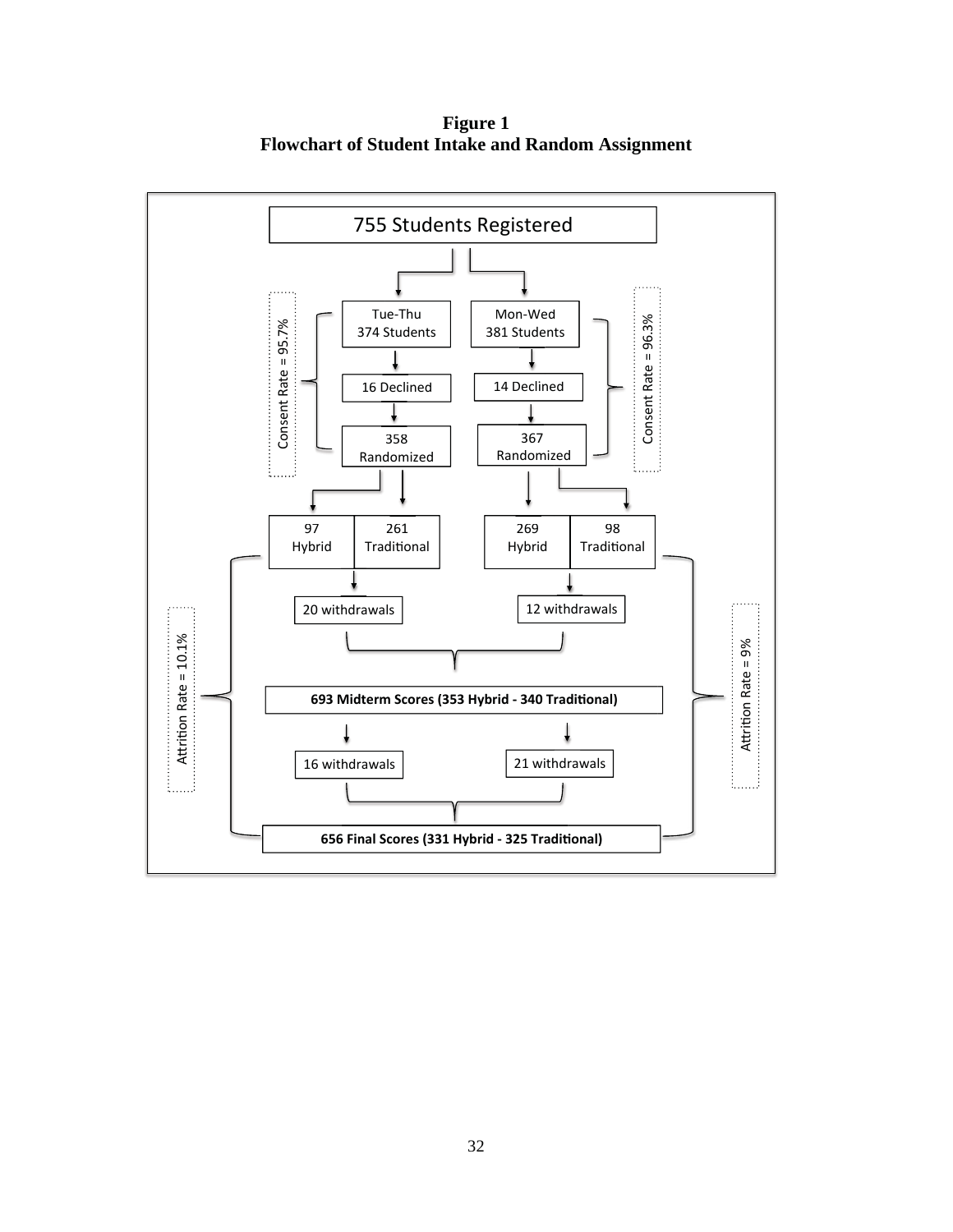**Figure 2 Kernel Density Estimates of Student Performance** 

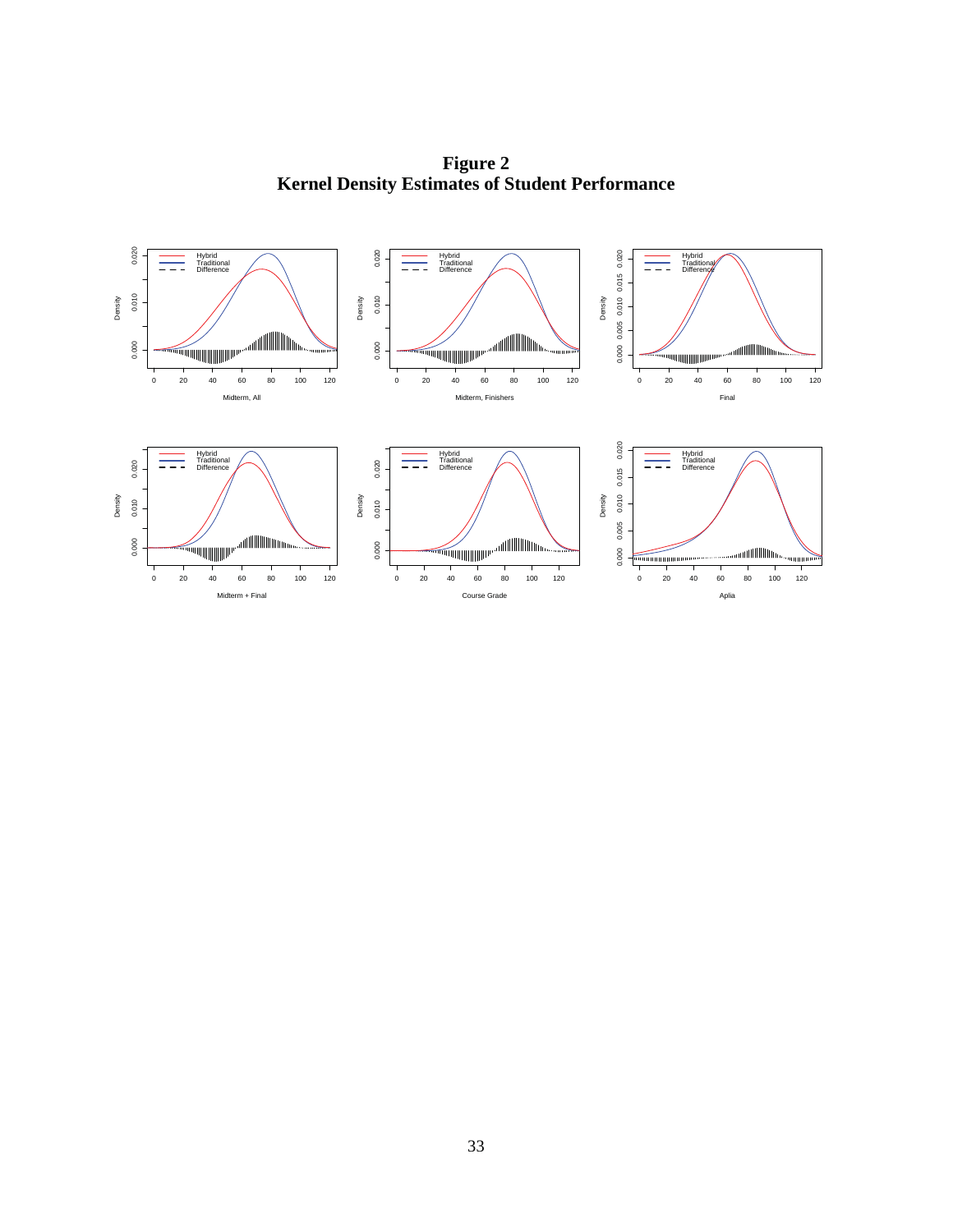| Table 1                                                                           |
|-----------------------------------------------------------------------------------|
| Baseline Characteristics of Participants at the Beginning and End of the Semester |

|                                         |        | <b>Beginning Sample</b> |         |                  |        | <b>Ending Sample</b> |            |                  |
|-----------------------------------------|--------|-------------------------|---------|------------------|--------|----------------------|------------|------------------|
|                                         | Tradi- |                         | Hybrid- |                  | Tradi- |                      | Hybrid-    |                  |
| Covariate                               | tional | <b>Hybrid</b>           | Trad.   | $\boldsymbol{N}$ | tional | <b>Hybrid</b>        | Trad.      | $\boldsymbol{N}$ |
| Prior Academic Performance              |        |                         |         |                  |        |                      |            |                  |
| <b>Baruch GPA</b>                       | 3.00   | 3.01                    | 0.01    | 568              | 3.01   | 3.06                 | 0.05       | 518              |
| <b>Transfer GPA</b>                     | 3.31   | 3.26                    | $-0.05$ | 265              | 3.34   | 3.28                 | $-0.06$    | 230              |
| <b>SAT Verbal</b>                       | 541.56 | 533.31                  | $-8.25$ | 556              | 544.71 | 537.12               | $-7.60$    | 511              |
| <b>SAT Math</b>                         | 601.90 | 596.17                  | $-5.73$ | 556              | 607.42 | 600.94               | $-6.48$    | 511              |
| Prior Academic Experience               |        |                         |         |                  |        |                      |            |                  |
| <b>Cumulative Credits</b>               | 45.93  | 44.98                   | $-0.95$ | 725              | 45.24  | 43.96                | $-1.28$    | 656              |
| Underclass                              | 0.73   | 0.77                    | 0.04    | 725              | 0.74   | 0.79                 | 0.05       | 656              |
| <b>Attends Part Time</b>                | 0.08   | 0.07                    | $-0.00$ | 725              | 0.08   | 0.07                 | $-0.02$    | 656              |
| Demographic Characteristics             |        |                         |         |                  |        |                      |            |                  |
| Age                                     | 21.22  | 20.93                   | $-0.30$ | 725              | 21.23  | 20.70                | $-0.53$ ** | 656              |
| Female                                  | 0.45   | 0.48                    | 0.02    | 725              | 0.44   | 0.46                 | 0.02       | 656              |
| Asian                                   | 0.44   | 0.43                    | $-0.02$ | 606              | 0.46   | 0.44                 | $-0.03$    | 546              |
| Black, Hispanic, Other                  | 0.31   | 0.28                    | $-0.03$ | 606              | 0.29   | 0.26                 | $-0.03$    | 546              |
| Native English Speaker                  | 0.54   | 0.53                    | $-0.02$ | 621              | 0.53   | 0.53                 | 0.00       | 561              |
| <i>p</i> -value, joint $\gamma^2$ -test |        | 0.626                   |         |                  |        | 0.157                |            |                  |

**Note:** Statistical significance tested using two-sample *t*-tests assuming equal variances. Significance levels are indicated by  $* < 0.10$ ,  $** < 0.05$ ,  $** < 0.01$ . The joint  $\chi^2$  tests are based on logit regressions of Hybrid on all variables shown in the table plus indicator variables for missing Baruch GPA, Transfer GPA, SAT scores, Race/Ethnicity, and Native English Speaker. Sample size for left panel is 725, sample size for right panel is 656.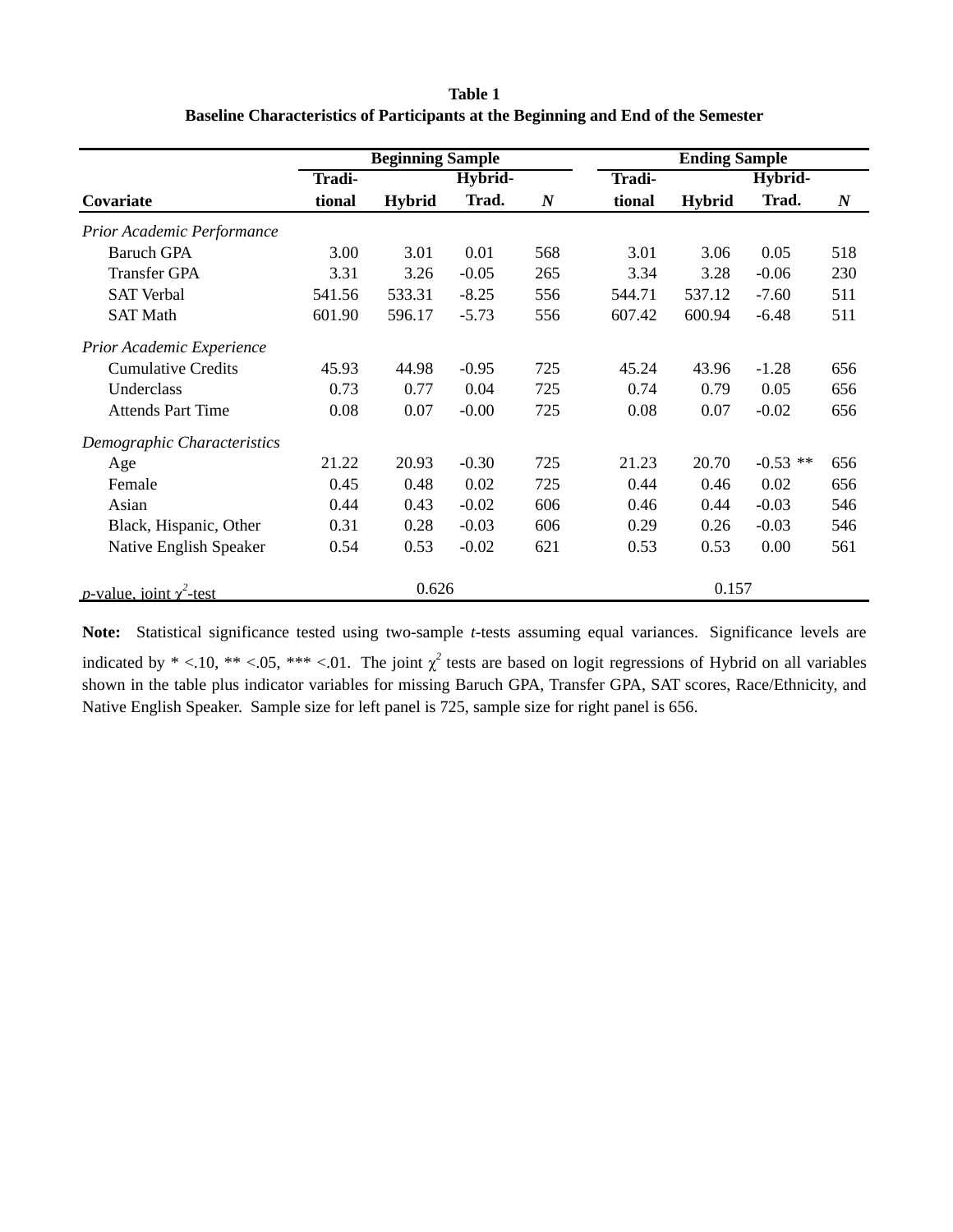#### **Table 2**

### **Baseline Characteristics of Participants at the Beginning and End of the Semester by Professor / Classroom Size**

|                                         |        | <b>Beginning Sample</b> |            |                  |                                      | <b>Ending Sample</b> |            |                  |
|-----------------------------------------|--------|-------------------------|------------|------------------|--------------------------------------|----------------------|------------|------------------|
|                                         | Tradi- |                         | Hybrid-    |                  | <b>Tradi-</b>                        |                      | Hybrid-    |                  |
| Covariate                               | tional | <b>Hybrid</b>           | Trad.      | $\boldsymbol{N}$ | tional                               | <b>Hybrid</b>        | Trad.      | $\boldsymbol{N}$ |
|                                         |        |                         |            |                  | <b>Professor A / Small Classroom</b> |                      |            |                  |
| Prior Academic Performance              |        |                         |            |                  |                                      |                      |            |                  |
| <b>Baruch GPA</b>                       | 3.06   | 2.89                    | $-0.18*$   | 143              | 3.08                                 | 2.95                 | $-0.13$    | 131              |
| <b>Transfer GPA</b>                     | 3.37   | 3.32                    | $-0.05$    | 71               | 3.42                                 | 3.31                 | $-0.11$ *  | 65               |
| <b>SAT Verbal</b>                       | 543.52 | 520.67                  | $-22.85$   | 146              | 545.61                               | 520.14               | $-25.47$   | 138              |
| <b>SAT Math</b>                         | 609.01 | 594.53                  | $-14.48$   | 146              | 614.39                               | 596.11               | $-18.28$   | 138              |
| Prior Academic Experience               |        |                         |            |                  |                                      |                      |            |                  |
| <b>Cumulative Credits</b>               | 48.80  | 42.58                   | $-6.22$ *  | 195              | 47.94                                | 41.87                | $-6.08*$   | 181              |
| Underclass                              | 0.67   | 0.81                    | $0.14$ **  | 195              | 0.70                                 | 0.82                 | $0.12*$    | 181              |
| Part time                               | 0.11   | 0.05                    | $-0.06$    | 195              | 0.12                                 | 0.04                 | $-0.07*$   | 181              |
| Demographic Characteristics             |        |                         |            |                  |                                      |                      |            |                  |
| Age                                     | 21.26  | 20.89                   | $-0.37$    | 195              | 21.27                                | 20.67                | $-0.60*$   | 181              |
| Female                                  | 0.48   | 0.48                    | 0.00       | 195              | 0.48                                 | 0.47                 | $-0.01$    | 181              |
| Asian                                   | 0.36   | 0.58                    | $0.22$ *** | 160              | 0.39                                 | 0.58                 | $0.19**$   | 148              |
| Black, Hispanic, Other                  | 0.30   | 0.18                    | $-0.12$ *  | 160              | 0.26                                 | 0.17                 | $-0.09$    | 148              |
| Native English Speaker                  | 0.54   | 0.51                    | $-0.03$    | 171              | 0.52                                 | 0.50                 | $-0.02$    | 161              |
| <i>p</i> -value, joint $\gamma^2$ -test |        | 0.126                   |            |                  |                                      | 0.221                |            |                  |
|                                         |        |                         |            |                  | <b>Professor B / Large Classroom</b> |                      |            |                  |
| Prior Academic Performance              |        |                         |            |                  |                                      |                      |            |                  |
| <b>Baruch GPA</b>                       | 2.98   | 3.05                    | 0.08       | 425              | 2.98                                 | 3.10                 | $0.11 *$   | 443              |
| <b>Transfer GPA</b>                     | 3.29   | 3.23                    | $-0.06$    | 194              | 3.31                                 | 3.26                 | $-0.05$    | 157              |
| <b>SAT Verbal</b>                       | 540.86 | 537.78                  | $-3.08$    | 410              | 544.38                               | 543.38               | $-1.00$    | 373              |
| <b>SAT Math</b>                         | 599.34 | 596.75                  | $-2.60$    | 410              | 604.83                               | 602.72               | $-2.11$    | 373              |
| Prior Academic Experience               |        |                         |            |                  |                                      |                      |            |                  |
| <b>Cumulative Credits</b>               | 44.85  | 45.84                   | 0.99       | 530              | 44.17                                | 44.73                | 0.56       | 475              |
| Underclass                              | 0.75   | 0.75                    | $0.01\,$   | 530              | 0.75                                 | 0.78                 | 0.03       | 475              |
| Part time                               | 0.07   | 0.08                    | 0.02       | 530              | 0.07                                 | 0.07                 | 0.01       | 475              |
| Demographic Characteristics             |        |                         |            |                  |                                      |                      |            |                  |
| Age                                     | 21.21  | 20.94                   | $-0.27$    | 530              | 21.22                                | 20.71                | $-0.50*$   | 475              |
| Female                                  | 0.44   | 0.47                    | 0.03       | 530              | 0.43                                 | 0.45                 | 0.03       | 475              |
| Asian                                   | 0.48   | 0.38                    | $-0.10$ ** | 446              | 0.49                                 | 0.39                 | $-0.10$ ** | 398              |
| Black, Hispanic, Other                  | 0.31   | 0.31                    | $-0.00$    | 446              | 0.29                                 | 0.30                 | 0.01       | 398              |
| Native English Speaker                  | 0.54   | 0.53                    | $-0.01$    | 450              | 0.53                                 | 0.54                 | 0.01       | 400              |
| <i>p</i> -value, joint $\gamma^2$ -test |        | 0.167                   |            |                  |                                      | 0.038                |            |                  |

**Note:** Statistical significance means between traditional (lectures twice per week) and hybrid (lectures once per week) tested using two-sample *t*-tests assuming equal variances. Significance levels are indicated by \* <.10, \*\* <.05, \*\*\*

 $\lt$ .01. The joint  $\chi^2$  tests are based on logit regressions of Hybrid on all variables shown in the table plus indicator variables for missing Baruch GPA, Transfer GPA, SAT scores, Race/Ethnicity, and Native English Speaker. Sample sizes are 195 (beginning) and 181 (ending) for the top panel and 530 (beginning) and 475 (ending) for the bottom panel.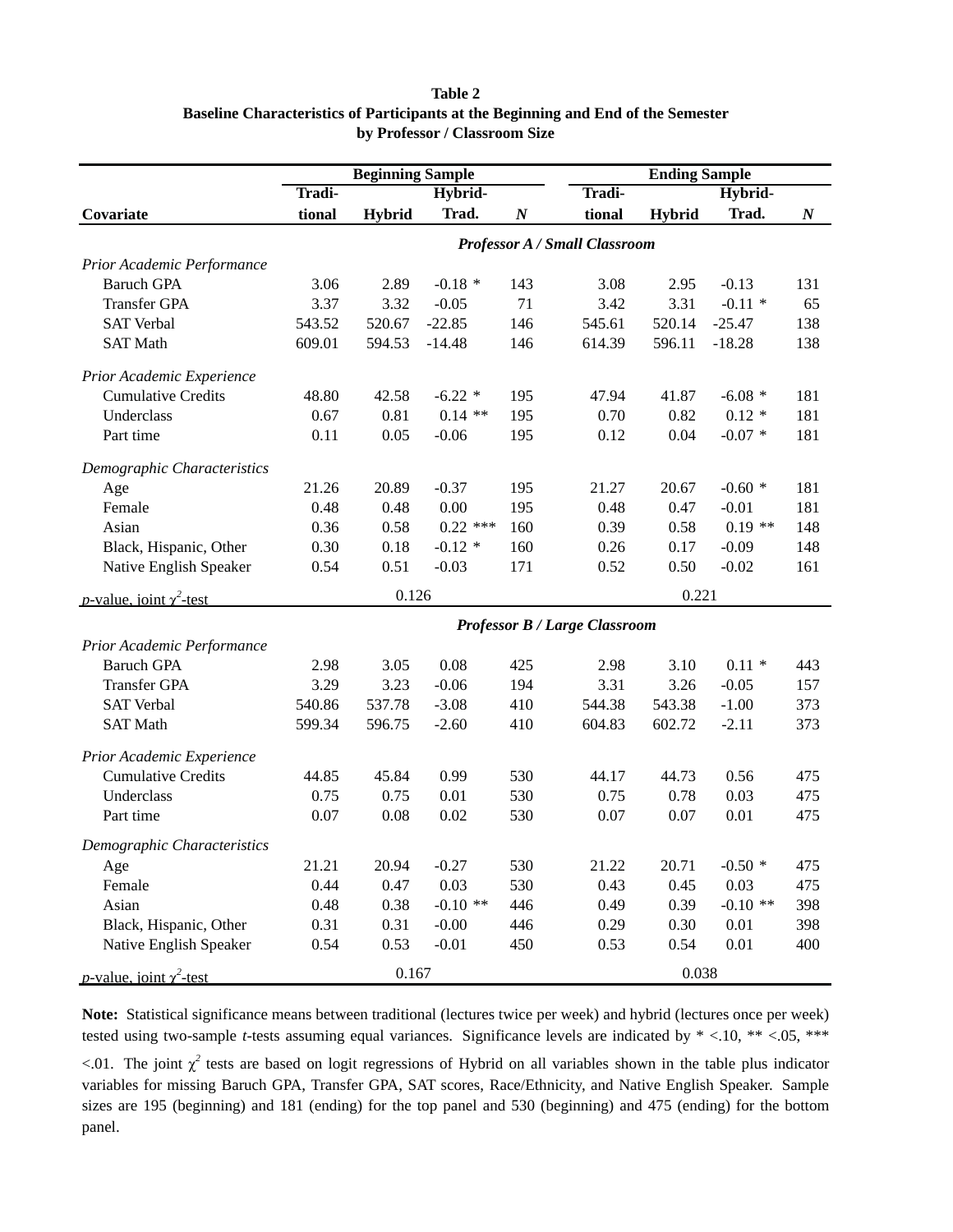|                      |                  | Midterm, All |            | <b>Midterm, Finishers</b> |           | Final      |            | Midterm + Final |         | Aplia   |            | <b>Course Grade</b> |
|----------------------|------------------|--------------|------------|---------------------------|-----------|------------|------------|-----------------|---------|---------|------------|---------------------|
| Covariate            | (1)              | (2)          | (3)        | (4)                       | (5)       | (6)        | (7)        | (8)             | (9)     | (10)    | (11)       | (12)                |
| Hybrid               | $***$<br>$-3.77$ | $-3.24$ ***  | $-3.30$ ** | $-3.26$ ***               | $-2.42$ * | $-1.64$    | $-2.80$ ** | $-2.33$ **      | $-0.99$ | $-1.28$ | $-2.86$ ** | $-2.59$ ***         |
|                      | (1.45)           | (1.16)       | (1.43)     | (1.16)                    | (1.32)    | (1.10)     | (1.24)     | (0.97)          | (1.75)  | (1.48)  | (1.24)     | (0.96)              |
| Mon.-Wed.            | < 0.01           | $-1.09$      | 0.23       | $-0.87$                   | 0.34      | $-1.02$    | 0.29       | $-0.96$         | $-1.50$ | $-2.06$ | $-0.03$    | $-1.20$             |
|                      | (1.45)           | (1.18)       | (1.43)     | (1.19)                    | (1.32)    | (1.11)     | (1.24)     | (0.98)          | (1.74)  | (1.55)  | (1.24)     | (0.97)              |
| Prof. A/Small Class  |                  | $3.67$ ***   |            | $2.78$ ***                |           | $3.14$ *** |            | $2.98$ ***      |         | 1.60    |            | $2.70$ ***          |
|                      |                  | (1.14)       |            | (1.14)                    |           | (1.10)     |            | (0.95)          |         | (1.56)  |            | (0.96)              |
| Other covariates     |                  | X            |            | X                         |           | X          |            | X               |         | X       |            | X                   |
| $R^2$                | 0.013            | 0.383        | 0.010      | 0.378                     | 0.006     | 0.325      | 0.010      | 0.429           | 0.003   | 0.311   | 0.010      | 0.457               |
| $\boldsymbol{N}$     |                  | 693          |            | 656                       |           | 656        |            | 656             |         | 656     |            | 656                 |
| Mean score, Trad.    | 73.17            |              |            | 74.16                     |           | 60.98      |            | 66.63           |         | 78.66   |            | 82.93               |
| Standard Dev., Trad. |                  | 15.54        |            | 14.93                     |           | 14.85      |            | 13.08           |         | 19.20   |            | 13.11               |

**Table 3 Student Performance**

Note: All outcomes are based on a 100-point scale. Estimated with OLS. Heteroskedasticity-consistent standard errors in parentheses. Significance levels are indicated by  $*$  <.10, \*\* <.05, \*\*\* <.01. Other covariates are Baruch GPA, Transfer, GPA, Verbal SAT, Math SAT, Cumulative Credits, Age, indicator variables for Part-Time Student, Underclassman, Female, Asian, Black/Hispanic/Other, and Native Speaker plus indicator variables for missing Baruch GPA, Transfer GPA, SAT scores, Race, and Native English Speaker. Mean scores are for students in the traditional format. Midterm, Final, and Midterm+Final are raw (uncurved) scores. Aplia is average score on online quizzes. Course Grade includes curved midterm and final grades, penalties for missed classes, and the 5 percentage point participation bonus.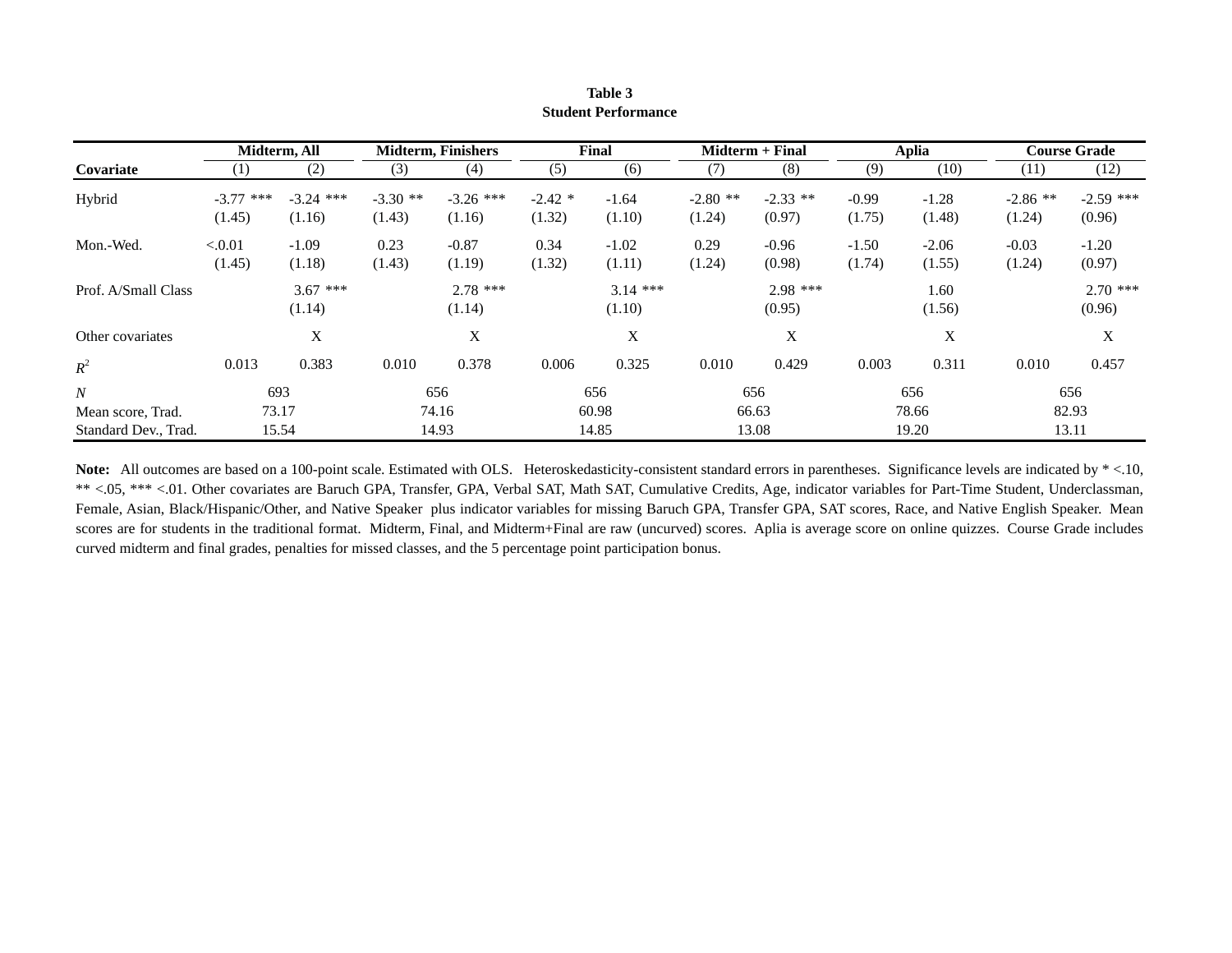|                                       |                      | Midterm, All          |                   | Final                |                      | Midterm + Final                      |                   | <b>Aplia</b>         | <b>Course Grade</b>  |                       |  |
|---------------------------------------|----------------------|-----------------------|-------------------|----------------------|----------------------|--------------------------------------|-------------------|----------------------|----------------------|-----------------------|--|
| Covariate                             | (1)                  | (2)                   | (3)               | (4)                  | (5)                  | (6)                                  | (7)               | (8)                  | (9)                  | (10)                  |  |
|                                       |                      |                       |                   |                      |                      | <b>Professor A / Small Classroom</b> |                   |                      |                      |                       |  |
| Hybrid                                | $-3.71$<br>(2.46)    | $-2.82$<br>(2.19)     | $-2.69$<br>(2.23) | $-0.28$<br>(2.05)    | $-3.01$<br>(2.13)    | $-1.33$<br>(1.85)                    | 0.57<br>(2.92)    | 0.24<br>(2.47)       | $-2.76$<br>(2.12)    | $-1.57$<br>(1.77)     |  |
| Other covariates                      |                      | $\mathbf X$           |                   | $\mathbf X$          |                      | $\mathbf X$                          |                   | $\mathbf X$          |                      | $\mathbf X$           |  |
| $R^2$                                 | 0.012                | 0.460                 | 0.008             | 0.415                | 0.011                | 0.490                                | < 0.001           | 0.338                | 0.009                | 0.503                 |  |
| $\boldsymbol{N}$                      | 184                  |                       | 181               |                      | 181                  |                                      | 181               |                      | 181                  |                       |  |
| Mean score, Trad.<br>Std. Dev., Trad. | 76.16<br>16.01       |                       | 63.61<br>14.51    |                      | 69.13<br>13.91       |                                      |                   | 79.34<br>21.21       |                      | 85.11<br>13.96        |  |
|                                       |                      |                       |                   |                      |                      | <b>Professor B / Large Classroom</b> |                   |                      |                      |                       |  |
| Hybrid                                | $-3.70$ **<br>(1.48) | $-4.50$ ***<br>(1.22) | $-2.04$<br>(1.37) | $-2.62$ **<br>(1.22) | $-2.47$ **<br>(1.23) | $-3.39$ ***<br>(1.00)                | $-2.47$<br>(1.90) | $-3.38$ **<br>(1.64) | $-2.86$ **<br>(1.27) | $-3.87$ ***<br>(1.00) |  |
| Other covariates                      |                      | $\mathbf X$           |                   | X                    |                      | $\mathbf X$                          |                   | X                    |                      | X                     |  |
| $R^2$                                 | 0.012                | 0.365                 | 0.005             | 0.302                | 0.008                | 0.417                                | 0.004             | 0.338                | 0.011                | 0.459                 |  |
| $\boldsymbol{N}$                      |                      | 509                   |                   | 475                  | 475                  |                                      | 475               |                      | 475                  |                       |  |
| Mean score, Trad.<br>Std. Dev., Trad. | 72.04<br>14.51       |                       | 59.95<br>14.89    |                      | 65.65<br>12.64       |                                      | 78.39<br>18.39    |                      | 82.07<br>12.69       |                       |  |

**Table 4 Student Performance within Professor / Classroom**

**Note:** All outcomes are based on a 100-point scale. Estimated with OLS. Heteroskedasticity-consistent standard errors in parentheses. Significance levels are indicated by  $* < 0.10$ ,  $** < 0.05$ ,  $** < 0.01$ . Other covariates are Baruch GPA, Transfer, GPA, Verbal SAT, Math SAT, Cumulative Credits, Age, indicator variables for Part-Time Student, Underclassman, Female, Asian, Black/Hispanic/Other, and Native Speaker plus indicator variables for missing Baruch GPA, Transfer GPA, SAT scores, Race/Ethnicity, and Native English Speaker. Mean scores are for students in the traditional format. Midterm, Final, and Midterm+Final are raw (uncurved) scores. Aplia is average score on online quizzes. Course Grade includes curved midterm and final grades, penalties for missed classes, and the 5 percentage point participation bonus. Capacity of the small classroom is 114 students whle the large classroom is 274 students.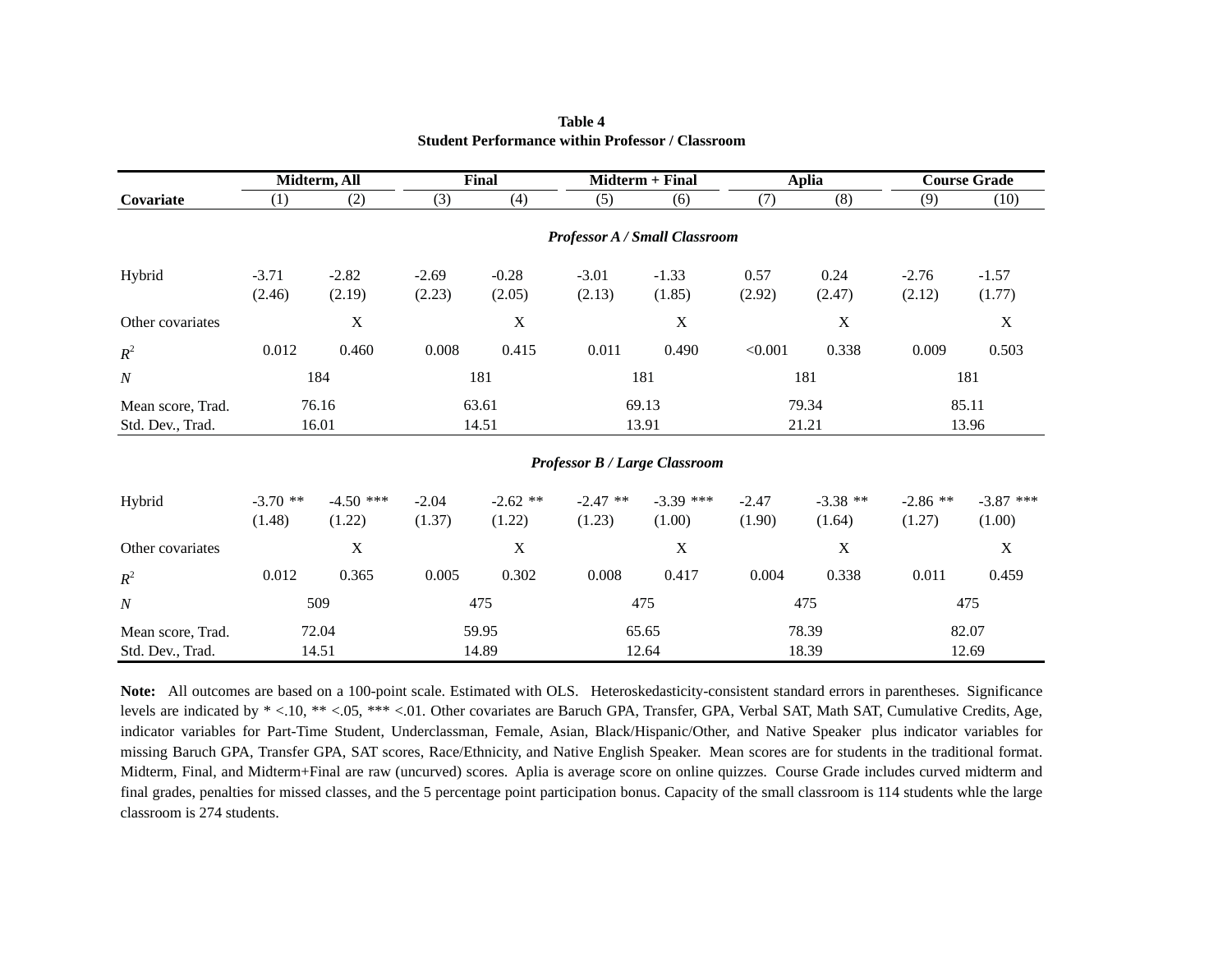|                                       |                       | Midterm, All          |                       | <b>Final</b>          |                                 | <b>Midterm + Final</b>            |                   | <b>Aplia</b>      | <b>Course Grade</b>   |                       |  |
|---------------------------------------|-----------------------|-----------------------|-----------------------|-----------------------|---------------------------------|-----------------------------------|-------------------|-------------------|-----------------------|-----------------------|--|
| Covariate                             | (1)                   | (2)                   | (3)                   | (4)                   | (5)                             | (6)                               | (7)               | (8)               | (9)                   | (10)                  |  |
|                                       |                       |                       |                       |                       |                                 | <b>Monday - Wednesday Classes</b> |                   |                   |                       |                       |  |
| Hybrid                                | $-7.83$ ***<br>(2.00) | $-6.83$ ***<br>(1.57) | $-5.71$ ***<br>(1.79) | $-4.46$ ***<br>(1.40) | $-5.95$ ***<br>(1.71)           | $-5.05$ ***<br>(1.25)             | $-3.42$<br>(2.65) | $-2.51$<br>(2.24) | $-5.90$ ***<br>(1.74) | $-4.96$ ***<br>(1.25) |  |
| Other Covariates                      |                       | X                     |                       | X                     |                                 | $\mathbf X$                       |                   | $\mathbf X$       |                       | X                     |  |
| $R^2$                                 | 0.037                 | 0.434                 | 0.029                 | 0.409                 | 0.035                           | 0.495                             | 0.005             | 0.365             | 0.032                 | 0.524                 |  |
| $\boldsymbol{N}$                      | 355                   |                       | 334                   |                       | 334                             |                                   | 334               |                   | 334                   |                       |  |
| Mean Score, Trad.<br>Std. Dev., Trad. | 76.16<br>16.01        |                       | 63.61<br>14.51        |                       | 69.13<br>13.91                  |                                   | 79.34<br>21.21    |                   | 85.11                 | 13.96                 |  |
|                                       |                       |                       |                       |                       | <b>Tuesday-Thursday Classes</b> |                                   |                   |                   |                       |                       |  |
| Hybrid                                | 0.42<br>(2.05)        | 1.07<br>(1.78)        | 0.98<br>(1.91)        | 1.62<br>(1.78)        | 0.47<br>(1.76)                  | 0.85<br>(1.55)                    | 1.53<br>(2.25)    | 1.22<br>(2.05)    | 0.28<br>(1.75)        | 0.49<br>(1.53)        |  |
| <b>Other Covariates</b>               |                       | $\mathbf X$           |                       | X                     |                                 | $\mathbf X$                       |                   | $\mathbf X$       |                       | X                     |  |
| $R^2$                                 | < 0.001               | 0.340                 | 0.001                 | 0.298                 | < 0.001                         | 0.386                             | 0.001             | 0.288             | < 0.001               | 0.404                 |  |
| $\boldsymbol{N}$                      |                       | 338                   | 322                   |                       | 322                             |                                   | 322               |                   | 322                   |                       |  |
| Mean Score, Trad.                     | 72.04                 |                       |                       | 59.95                 | 65.65                           |                                   | 78.39             |                   | 82.07                 |                       |  |
| Std. Dev., Trad.                      | 16.01                 |                       | 14.89                 |                       | 12.64                           |                                   |                   | 18.39             | 12.69                 |                       |  |

### **Table 5 Student Performance within Class Day**

Note: All outcomes are based on a 100-point scale. Estimated with OLS. Heteroskedasticity-consistent standard errors in parentheses. Significance levels are indicated by  $* < 0.10$ ,  $** < 0.05$ ,  $*** < 0.1$ . Other covariates are Baruch GPA, Transfer, GPA, Verbal SAT, Math SAT, Cumulative Credits, Age, indicator variables for Part-Time Student, Underclassman, Female, Asian, Black/Hispanic/Other, and Native Speaker plus indicator variables for missing Baruch GPA, Transfer GPA, SAT scores, Race, and Native English Speaker. Mean scores are for students in the traditional format. Midterm, Final, and Midterm+Final are raw (uncurved) scores. Aplia is average score on online quizzes. Course Grade includes curved midterm and final grades, penalties for missed classes, and the 5 percentage point participation bonus.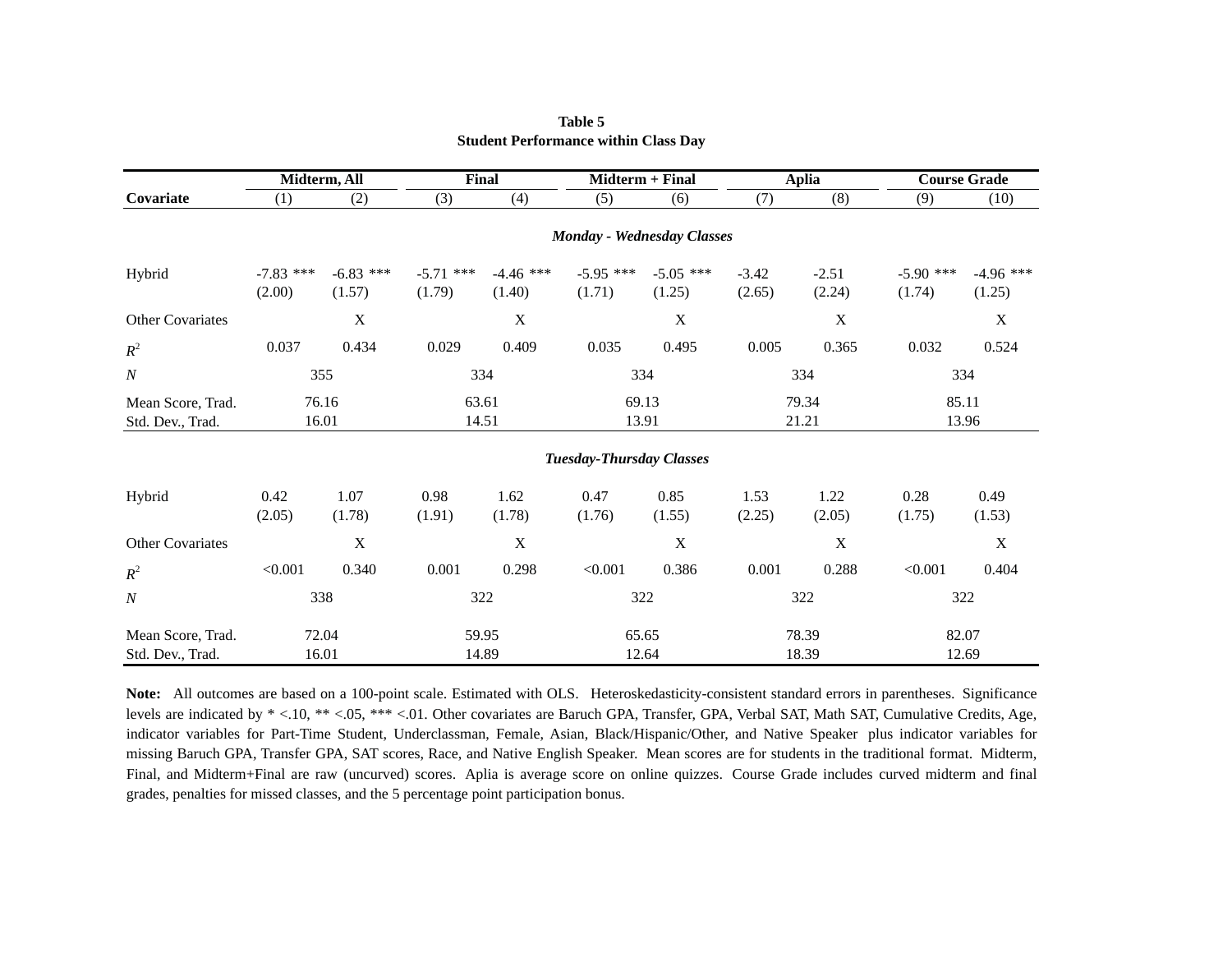|                      | <b>Grade Point Average</b> |                   |            | <b>Sex</b>        |                | <b>Native English Speaker?</b><br><b>Race and Ethnicity</b> |                |                   |                      | <b>Hours Worked Per Week</b> |                   |                      |                   |                   |
|----------------------|----------------------------|-------------------|------------|-------------------|----------------|-------------------------------------------------------------|----------------|-------------------|----------------------|------------------------------|-------------------|----------------------|-------------------|-------------------|
| Category             | $\left(1\right)$           | (2)               | Category   | (3)               | (4)            | Category                                                    | (5)            | (6)               | Category             | (7)                          | (8)               | Category             | (9)               | (10)              |
| < Median             | ref.                       |                   | Male       | ref.              |                | White                                                       | ref.           |                   | No                   | ref.                         |                   | None                 | ref.              |                   |
| $\geq$ Median        | $-0.49$<br>(1.97)          | $-0.75$<br>(1.73) | Female     | $-0.01$<br>(2.14) | 0.74<br>(1.68) | Asian                                                       | 3.76<br>(2.77) | 0.34<br>(2.14)    | Yes                  | 2.62<br>(2.38)               | 2.06<br>(1.83)    | $1-30$ hrs           | $-4.30$<br>(2.66) | $-2.44$<br>(2.01) |
|                      |                            |                   |            |                   |                | Black/<br>Hisp./Oth.                                        | 1.66<br>(3.08) | $-0.09$<br>(2.38) |                      |                              |                   | $>$ 30 hrs           | $-5.86$<br>(4.18) | $-2.73$<br>(3.50) |
| Missing              | 1.85<br>(4.35)             | 1.35<br>(3.96)    |            |                   |                | Missing                                                     | 2.35<br>(3.64) | $-1.50$<br>(2.81) | Missing              | $-0.84$<br>(2.91)            | $-3.22$<br>(2.43) | Missing              | $-0.56$<br>(4.12) | $-1.81$<br>(3.54) |
| Covariates           |                            | X                 | Covariates |                   | X              | Covariates                                                  |                | X                 | Covariates           |                              | X                 | Covariates           |                   | X                 |
| p for joint $\chi^2$ | 0.855                      | 0.814             |            |                   |                | p for joint $\chi^2$                                        | 0.587          | 0.922             | p for joint $\chi^2$ | 0.380                        | 0.066             | p for joint $\chi^2$ | 0.284             | 0.669             |
| $R^2$                | 0.223                      | 0.436             | $R^2$      | 0.032             | 0.429          | $R^2$                                                       | 0.052          | 0.430             | $R^2$                | 0.019                        | 0.433             | $R^2$                | 0.075             | 0.444             |

**Table 6 Interaction Effects on the Combined Midterm and Final**

Note: Outcome is the combined midterm plus final scaled to 100 points. Estimated with OLS. Heteroskedasticity-consistent standard errors in parentheses. Significance levels are indicated by \*<.10, \*\* <.05, \*\*\* <.01. Coefficients reported are for the interaction with Hybrid of the indicated category. All regressions also include a main effect for Hybrid and for the indicated categories. All regressions include a dummy variable for Monday-Wednesday class meeting and a main effect for Hybrid. Regressions with covariates include, where appropriate Baruch GPA, Transfer, GPA, Verbal SAT, Math SAT, Cumulative Credits, Age, indicator variables for Part-Time Student, Underclassman, Female, Asian, Black/Hispanic/Other, and Native Speaker plus indicator variables for missing

Baruch GPA, Transfer GPA, SAT scores, Race, and Native English Speaker. The reported *p*-values are from  $\chi^2$  tests that the reported interactions with Hybrid are jointly equal to zero. The sample size for each regression is 656. In columns (1) and (2) the measure used to stratify is the median of Baruch GPA/Predicted Baruch GPA. We use the Baruch GPA for students who have one, and predicted Baruch GPA for students who do not have Baruch GPA, but have a Transfer GPA. Predicted Baruch GPA is calculated from a regression of Baruch GPA on a quadratic in Transfer GPA, a quadratic in Age, Cumulative Credits, and indicators variables for Female and Underclassman for the 148 students who have both a Baruch GPA and a Transfer GPA. There are 51 students who have neither a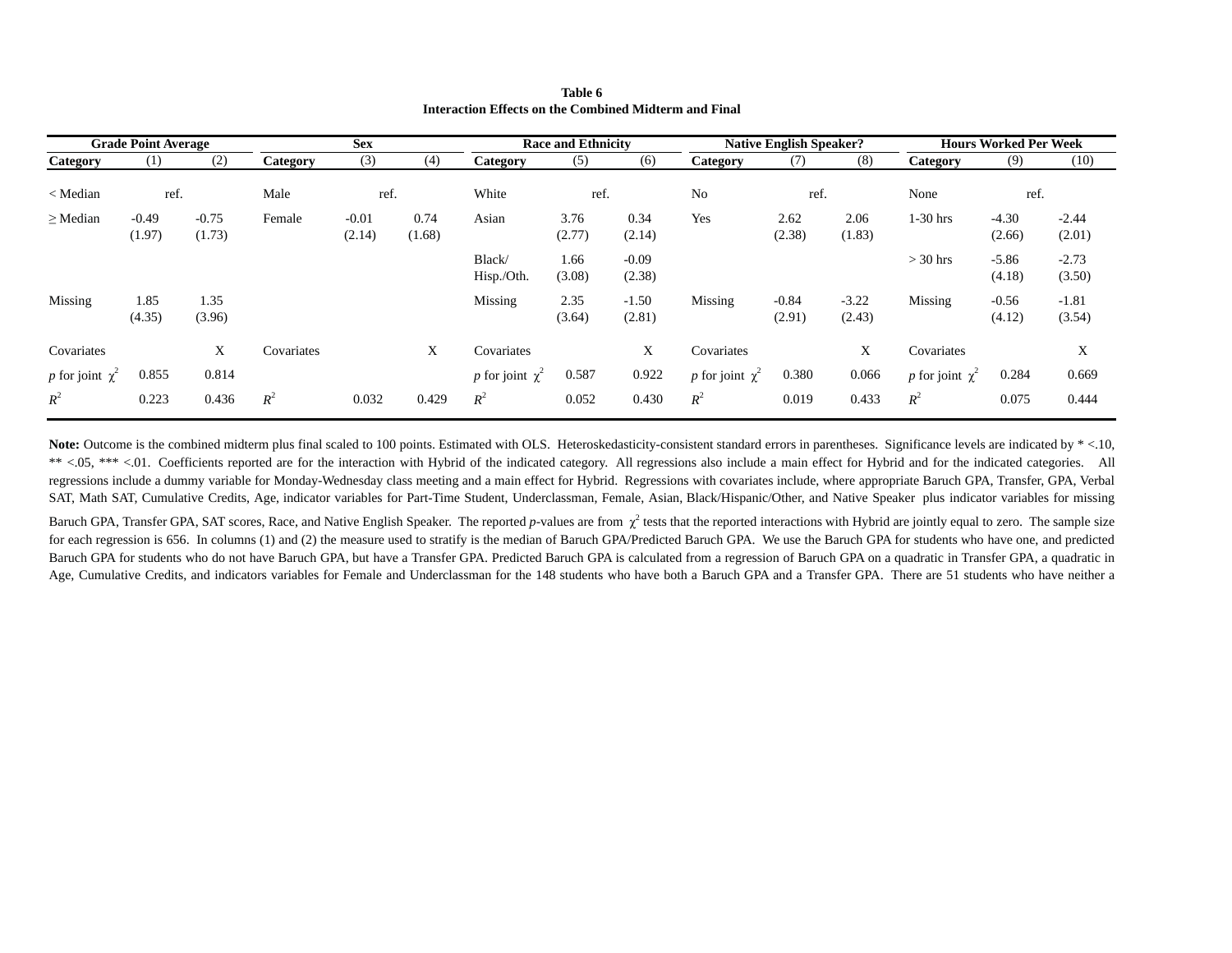|                                         |                            |                      |                   |                         |                |                       |                     |                          |                  | <b>Withdrew After</b>   |
|-----------------------------------------|----------------------------|----------------------|-------------------|-------------------------|----------------|-----------------------|---------------------|--------------------------|------------------|-------------------------|
|                                         | <b>Percentage Attended</b> |                      |                   | <b>Number of Videos</b> |                | <b>Hours on Aplia</b> |                     | <b>Withdrew Any Time</b> |                  | <b>Midterm</b>          |
| Covariate                               | (1)                        | (2)                  | (3)               | (4)                     | (5)            | (6)                   | (7)                 | (8)                      | (9)              | (10)                    |
| Hybrid                                  | 1.21<br>(1.11)             | 0.98<br>(1.11)       | 1.82<br>(1.76)    | $2.52*$<br>(1.50)       | 0.45<br>(2.48) | 0.29<br>(2.19)        | 0.007<br>(1.425)    | 0.005<br>(0.023)         | 0.016<br>(0.015) | 0.009<br>(0.016)        |
| Mon.-Wed.                               | $-1.91$<br>(1.11)          | $-2.23$ **<br>(1.12) | $-0.16$<br>(1.75) | $-0.65$<br>(1.56)       | 2.91<br>(2.47) | 3.34<br>(2.32)        | $-0.014$<br>(0.023) | $-0.015$<br>(0.023)      | 0.004<br>(0.015) | 0.012<br>(0.014)        |
| Prof. A/Small Class                     |                            | $2.03*$<br>(1.09)    |                   | $8.58$ ***<br>(1.60)    |                | $-2.07$<br>(2.34)     |                     | $-0.034$<br>(0.024)      |                  | $-0.053$ ***<br>(0.015) |
| Other covariates                        |                            | X                    |                   | $\boldsymbol{X}$        |                | X                     |                     | $\mathbf X$              |                  | X                       |
| $R^2$                                   | 0.004                      | 0.104                | 0.003             | 0.177                   | 0.003          | 0.182                 | < 0.001             | 0.069                    | 0.002            | 0.065                   |
| $\boldsymbol{N}$                        |                            | 656                  |                   | 656                     |                | 656                   |                     | 725                      |                  | 693                     |
| Mean Outcome, Trad.<br>Std. Dev., Trad. |                            | 85.02<br>12.46       |                   | 8.54<br>12.46           | 44.26<br>27.64 |                       | 0.095<br>0.293      |                          | 0.044<br>0.206   |                         |

**Table 7 Attendance, Attrition, and Online Usage**

Note: Estimated with OLS. Heteroskedasticity-consistent standard errors in parentheses. Significance levels are indicated by  $* < 0.01$ ,  $** < 0.05$ ,  $** < 0.01$ . Percentage Attended is on a 100-point scale. Other covariates are Baruch GPA, Transfer, GPA, Verbal SAT, Math SAT, Cumulative Credits, Age, indicator variables for Part-Time Student, Underclassman, Female, Asian, Black/Hispanic/Other, and Native Speaker plus indicator variables for missing Baruch GPA, Transfer GPA, SAT scores, Race, and Native English Speaker. Mean outcomes are for students in the traditional format. 69 students in total withdrew at any time during the course, and 27 withdraw after the midterm. Withdrawal after the midterm is conditional on having taken the midterm.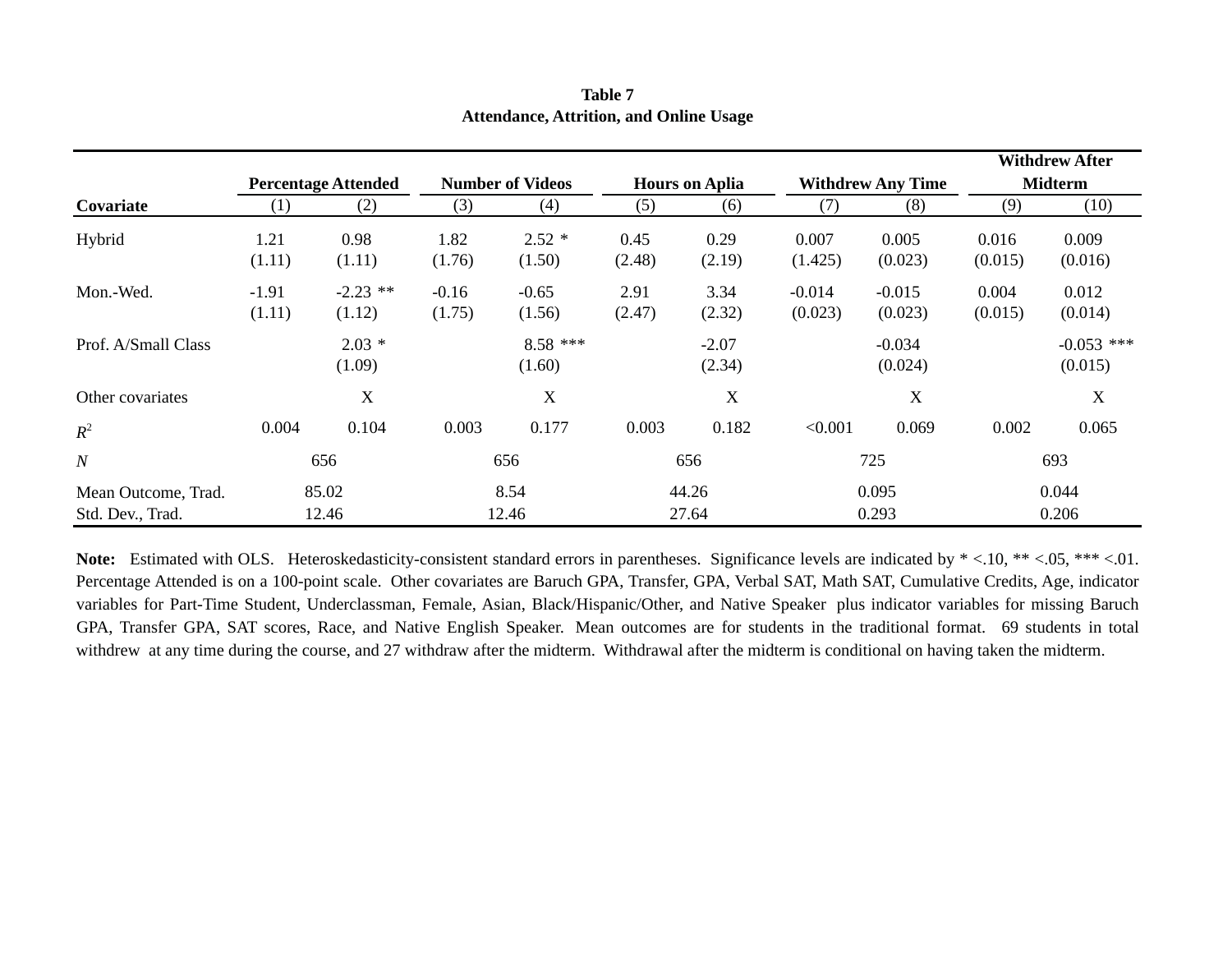|                          | Final          |                | Midterm + Final |                | <b>Course Grade</b> |                |
|--------------------------|----------------|----------------|-----------------|----------------|---------------------|----------------|
|                          | Non-           |                | Non-            |                | Non-                |                |
|                          | <b>Experi-</b> | <b>Experi-</b> | <b>Experi-</b>  | <b>Experi-</b> | <b>Experi-</b>      | <b>Experi-</b> |
|                          | mental         | mental         | mental          | mental         | mental              | mental         |
| Covariate                | (1)            | (2)            | (3)             | (4)            | (5)                 | (6)            |
| Number of                | $0.58$ ***     |                | $0.47$ ***      |                | $0.90$ ***          |                |
| <b>Classes Attended</b>  | (0.21)         |                | (0.15)          |                | (0.17)              |                |
| Hybrid                   |                | $-1.45$        |                 | $-2.03$ **     |                     | $-2.11$ **     |
|                          |                | (1.09)         |                 | (0.95)         |                     | (0.94)         |
| Prof. A/Small Class      | $2.82*$        | $3.51$ ***     | $2.67$ **       | $3.36$ ***     | $2.17*$             | $3.11$ ***     |
|                          | (1.47)         | (1.09)         | (1.28)          | (0.95)         | (1.19)              | (0.95)         |
| Monday-Wednesday         |                | $-0.95$        |                 | $-0.96$        |                     | $-1.25$        |
|                          |                | (1.10)         |                 | (0.96)         |                     | (0.96)         |
| Baruch GPA/              | $11.38$ ***    | $11.24$ ***    | $10.89$ ***     | $11.37$ ***    | $11.23$ ***         | 13.14 ***      |
| Predicted Baruch GPA     | (1.31)         | (0.95)         | (1.19)          | (0.85)         | (1.17)              | (0.89)         |
| Verbal SAT/100           | 1.34           | 1.06           | 1.20            | 0.50           | 0.76                | $-0.20$        |
|                          | (1.11)         | (0.76)         | (0.92)          | (0.62)         | (0.85)              | (0.62)         |
| Math SAT/100             | $2.66**$       | $3.73$ ***     | $3.44$ ***      | $4.58$ ***     | $2.76$ ***          | $4.06$ ***     |
|                          | (1.27)         | (0.86)         | (1.09)          | (0.72)         | (1.03)              | (0.73)         |
| $R^2$                    | 0.381          | 0.334          | 0.454           | 0.434          | 0.511               | 0.456          |
| $\cal N$                 | 325            | 656            | 325             | 656            | 325                 | 656            |
| Mean outcome             | 60.98          | 59.84          | 66.63           | 65.29          | 82.93               | 81.48          |
| Std. Dev. of outcome     | 14.85          | 15.07          | 13.08           | 13.78          | 13.11               | 81.48          |
| Effect of Increase of 11 | $6.41$ ***     | 1.45           | $5.14$ ***      | $2.03$ **      | $9.85$ ***          | $2.11**$       |
| Classes                  | (2.31)         | (1.09)         | (1.70)          | (0.95)         | (1.85)              | (0.94)         |

**Table 8 Non-Experimental and Experimental Estimates of Student Performance**

**Note:** All outcomes are based on a 100-point scale. Estimated with OLS. Heteroskedasticity-consistent standard errors in parentheses. Significance levels are indicated by \* <.10, \*\* <.05, \*\*\* <.01. All models also Cumulative Credits, Age, indicator variables for Part-Time Student, Underclassman, Female, Asian, Black/Hispanic/Other, and Native Speaker plus indicator variables for missing Baruch GPA, Transfer GPA, SAT scores, Race, and Native English Speaker. Final, and Midterm+Final are raw (uncurved) scores. Aplia is average score on online quizzes. Course Grade includes curved midterm and final grades, penalties for missed classes, and the 5 percentage point participation bonus. Predicted Baruch GPA is calculated from a regression of Baruch GPA on a quadratic in Transfer GPA, a quadratic in Age, Cumulative Credits, and indicators variables for Female and Underclassman for the 148 students who have both a Baruch GPA and a Transfer GPA. There are 51 students who have neither a Baruch GPA nor a Predicted Baruch GPA. The difference in median classes attended between the traditional and hybrid sections was 11 (22 in the traditional, 11 in the hybrid); the difference in mean classes attended between the traditional and hybrid formats was 11.01 (22.25 in the traditional and 10.24 in the hybrid).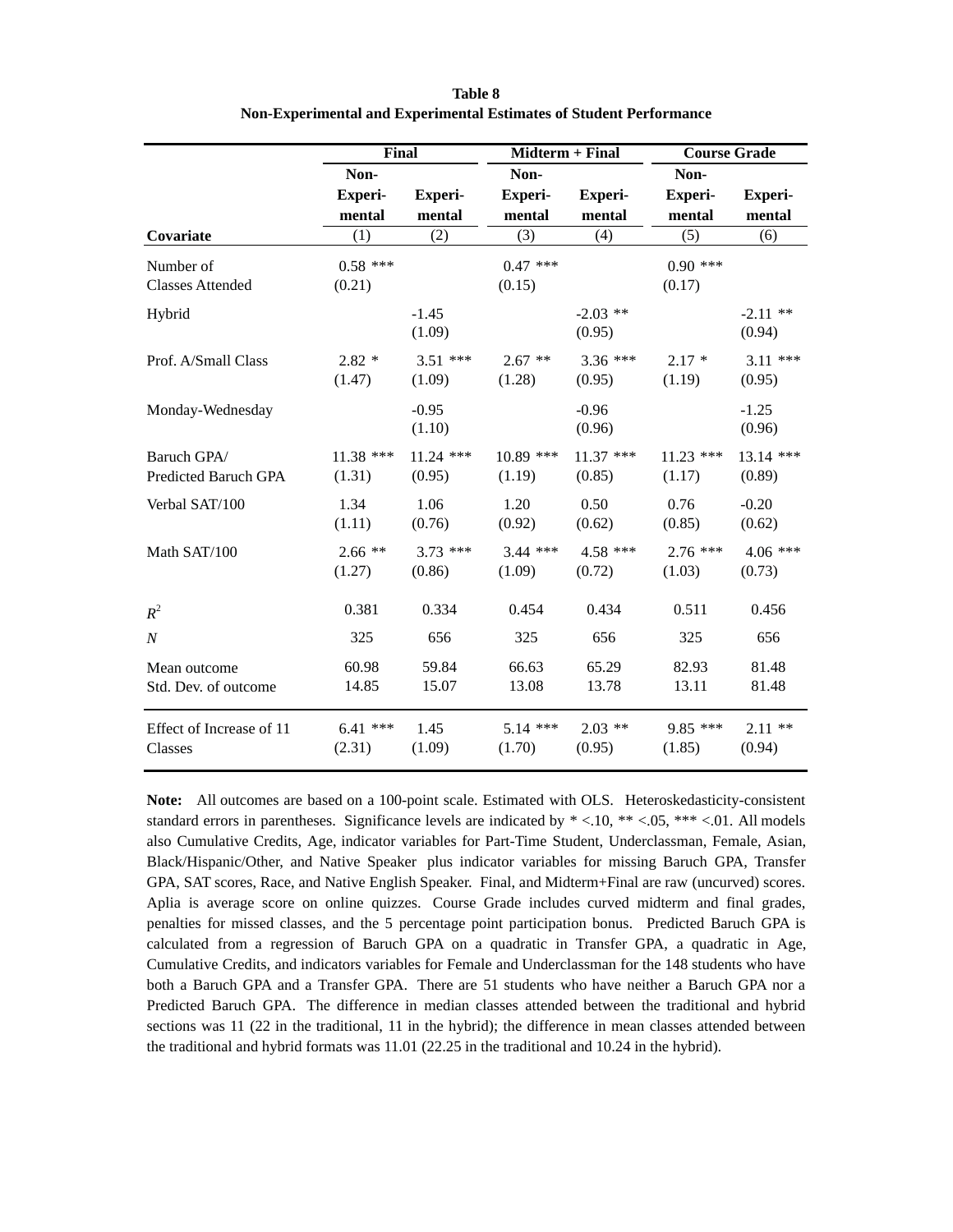### **Appendix Table 1 Baseline Characteristics of Participants at the Beginning and End of the Semester by Instruction Day**

|                                         |        | <b>Beginning Sample</b> |            |                  | <b>Ending Sample</b> |               |            |                  |  |
|-----------------------------------------|--------|-------------------------|------------|------------------|----------------------|---------------|------------|------------------|--|
|                                         | Tradi- |                         | Hybrid-    |                  | Tradi-               |               | Hybrid-    |                  |  |
| Covariate                               | tional | <b>Hybrid</b>           | Trad.      | $\boldsymbol{N}$ | tional               | <b>Hybrid</b> | Trad.      | $\boldsymbol{N}$ |  |
|                                         |        |                         |            |                  | Monday-Wednesday     |               |            |                  |  |
| Prior Academic Performance              |        |                         |            |                  |                      |               |            |                  |  |
| <b>Baruch GPA</b>                       | 3.06   | 3.05                    | $-0.01$    | 286              | 3.08                 | 3.10          | 0.02       | 260              |  |
| <b>Transfer GPA</b>                     | 3.37   | 3.23                    | $-0.14$    | 127              | 3.42                 | 3.26          | $-0.16*$   | 109              |  |
| <b>SAT Verbal</b>                       | 543.52 | 537.78                  | $-5.74$    | 283              | 545.61               | 543.38        | $-2.22$    | 138              |  |
| <b>SAT Math</b>                         | 609.01 | 596.75                  | $-12.27$   | 283              | 614.39               | 602.72        | $-11.68$   | 138              |  |
| Prior Academic Experience               |        |                         |            |                  |                      |               |            |                  |  |
| <b>Cumulative Credits</b>               | 48.80  | 45.84                   | $-2.96$    | 367              | 47.94                | 44.73         | $-3.22$    | 334              |  |
| Underclass                              | 0.67   | 0.75                    | 0.08       | 367              | 0.70                 | 0.78          | 0.08       | 334              |  |
| Part time                               | 0.11   | 0.08                    | $-0.03$    | 367              | 0.12                 | 0.07          | $-0.05$    | 334              |  |
| Demographic Characteristics             |        |                         |            |                  |                      |               |            |                  |  |
| Age                                     | 21.26  | 20.94                   | $-0.33$    | 367              | 21.27                | 20.71         | $-0.56$    | 334              |  |
| Female                                  | 0.48   | 0.47                    | $-0.01$    | 367              | 0.48                 | 0.45          | $-0.02$    | 334              |  |
| Asian                                   | 0.36   | 0.38                    | 0.01       | 315              | 0.39                 | 0.39          | $-0.00$    | 286              |  |
| Black, Hispanic, Other                  | 0.30   | 0.31                    | 0.00       | 315              | 0.26                 | 0.30          | 0.04       | 286              |  |
| Native English Speaker                  | 0.54   | 0.53                    | $-0.01$    | 317              | 0.52                 | 0.54          | 0.02       | 286              |  |
| <i>p</i> -value, joint $\gamma^2$ -test |        | 0.551                   |            |                  |                      | 0.450         |            |                  |  |
|                                         |        |                         |            |                  | Tuesday-Thursday     |               |            |                  |  |
| Prior Academic Performance              |        |                         |            |                  |                      |               |            |                  |  |
| <b>Baruch GPA</b>                       | 2.98   | 2.89                    | $-0.09$    | 282              | 2.98                 | 2.95          | $-0.03$    | 258              |  |
| <b>Transfer GPA</b>                     | 3.29   | 3.32                    | 0.03       | 138              | 3.31                 | 3.31          | 0.01       | 121              |  |
| <b>SAT Verbal</b>                       | 540.86 | 520.67                  | $-20.19$   | 273              | 544.38               | 520.14        | $-24.24$   | 250              |  |
| <b>SAT Math</b>                         | 599.34 | 594.53                  | $-4.81$    | 273              | 604.83               | 596.11        | $-8.72$    | 250              |  |
| Prior Academic Experience               |        |                         |            |                  |                      |               |            |                  |  |
| <b>Cumulative Credits</b>               | 44.85  | 42.58                   | $-2.28$    | 358              | 44.17                | 41.87         | $-2.30$    | 322              |  |
| Underclass                              | 0.75   | 0.81                    | 0.07       | 358              | 0.75                 | 0.82          | 0.07       | 322              |  |
| Part time                               | 0.07   | 0.05                    | $-0.01$    | 358              | 0.07                 | 0.04          | $-0.02$    | 322              |  |
| Demographic Characteristics             |        |                         |            |                  |                      |               |            |                  |  |
| Age                                     | 21.21  | 20.89                   | $-0.31$    | 358              | 21.22                | 20.67         | $-0.54$    | 475              |  |
| Female                                  | 0.44   | 0.48                    | 0.04       | 358              | 0.43                 | 0.47          | 0.04       | 475              |  |
| Asian                                   | 0.48   | 0.58                    | 0.11       | 291              | 0.49                 | 0.58          | 0.09       | 398              |  |
| Black, Hispanic, Other                  | 0.31   | 0.18                    | $-0.13$ ** | 291              | 0.29                 | 0.17          | $-0.12$ ** | 398              |  |
| Native English Speaker                  | 0.54   | 0.51                    | $-0.03$    | 304              | 0.53                 | 0.50          | $-0.03$    | 400              |  |
| <i>p</i> -value, joint $\gamma^2$ -test |        | 0.366                   |            |                  | 0.080                |               |            |                  |  |

**Note:** Statistical significance means between traditional (lectures twice per week) and hybrid (lectures once per week) tested using two-sample *t*-tests assuming equal variances. Significance levels are indicated by  $* < 0.10, ** < 0.05, ***$ 

 $\lt$ .01. The joint  $\chi^2$  tests are based on logit regressions of Hybrid on all variables shown in the table plus indicator variables for missing Baruch GPA, Transfer GPA, SAT scores, Race/Ethnicity, and Native English Speaker. Sample sizes are 367 (beginning) and 334 (ending) for the top panel and 358 (beginning) and 322 (ending) for the bottom panel.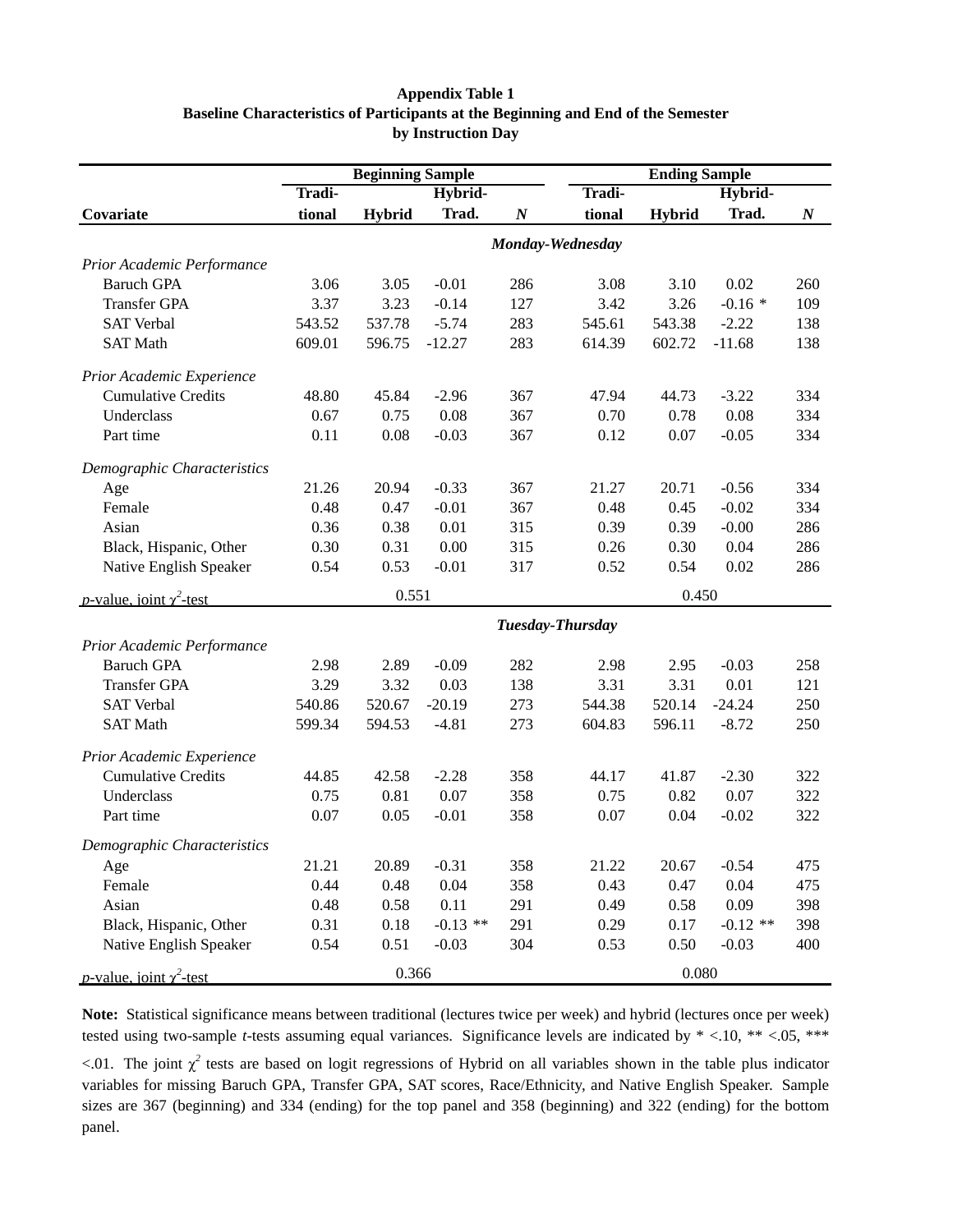| <b>Outcome:</b>             |              | Midterm, All |              | <b>Midterm, Finishers</b> |              | Final     |              | <b>Midterm + Final</b> |              | <b>Aplia</b> |              | <b>Course Grade</b> |
|-----------------------------|--------------|--------------|--------------|---------------------------|--------------|-----------|--------------|------------------------|--------------|--------------|--------------|---------------------|
| <b>Table 3 Column:</b>      |              | (2)          |              | (4)                       |              | (6)       |              | (8)                    |              | (10)         |              | (12)                |
| Covariate                   | <b>Coeff</b> | Std. Err.    | <b>Coeff</b> | Std. Err.                 | <b>Coeff</b> | Std. Err. | <b>Coeff</b> | Std. Err.              | <b>Coeff</b> | Std. Err.    | <b>Coeff</b> | Std. Err.           |
|                             |              |              |              |                           |              |           |              |                        |              |              |              |                     |
| Hybrid                      | $-3.238$     | 1.159        | $-3.263$     | 1.155                     | $-1.636$     | 1.101     | $-2.334$     | 0.968                  | $-1.276$     | 1.476        | $-2.587$     | 0.957               |
| Monday-Wednesday            | $-1.088$     | 1.181        | $-0.871$     | 1.186                     | $-1.019$     | 1.114     | $-0.955$     | 0.978                  | $-2.056$     | 1.546        | $-1.201$     | 0.973               |
| Professor A/Small Classroom | 3.670        | 1.142        | 2.776        | 1.140                     | 3.138        | 1.100     | 2.983        | 0.954                  | 1.600        | 1.562        | 2.696        | 0.959               |
| Verbal SAT/100              | 0.354        | 0.713        | 0.173        | 0.696                     | 1.102        | 0.804     | 0.704        | 0.644                  | $-1.830$     | 1.011        | 0.169        | 0.632               |
| Math SAT/100                | 6.494        | 0.803        | 6.148        | 0.824                     | 3.896        | 0.859     | 4.861        | 0.721                  | 2.949        | 1.162        | 4.442        | 0.722               |
| Missing SAT scores          | $-4.035$     | 1.861        | $-3.607$     | 1.841                     | 0.862        | 1.860     | $-1.053$     | 1.596                  | 0.796        | 2.261        | $-0.771$     | 1.563               |
| <b>Baruch GPA</b>           | 11.187       | 1.099        | 11.456       | 1.123                     | 10.323       | 1.001     | 10.809       | 0.909                  | 17.476       | 1.669        | 12.816       | 0.981               |
| Missing Baruch GPA          | 2.188        | 1.551        | 2.996        | 1.568                     | 2.238        | 1.603     | 2.563        | 1.357                  | 4.885        | 1.869        | 3.275        | 1.315               |
| <b>Transfer GPA</b>         | 9.542        | 2.441        | 7.895        | 2.388                     | 7.257        | 2.613     | 7.530        | 2.126                  | 8.665        | 2.713        | 7.662        | 1.910               |
| <b>Missing Transfer GPA</b> | $-0.517$     | 1.728        | $-0.530$     | 1.702                     | 2.419        | 1.816     | 1.155        | 1.476                  | $-2.086$     | 2.467        | 0.364        | 1.482               |
| <b>Cumulative Credits</b>   | $-0.023$     | 0.044        | $-0.017$     | 0.045                     | $-0.040$     | 0.042     | $-0.030$     | 0.036                  | $-0.229$     | 0.062        | $-0.068$     | 0.036               |
| Underclassman               | $-1.796$     | 2.116        | $-1.398$     | 2.157                     | $-2.355$     | 2.121     | $-1.945$     | 1.769                  | $-6.786$     | 2.765        | $-2.838$     | 1.701               |
| Part time                   | $-2.793$     | 2.569        | $-2.622$     | 2.582                     | 1.186        | 2.179     | $-0.446$     | 2.099                  | $-5.128$     | 3.537        | $-1.220$     | 2.176               |
| Age                         | $-0.372$     | 0.262        | $-0.377$     | 0.282                     | 0.062        | 0.220     | $-0.126$     | 0.214                  | 0.436        | 0.268        | $-0.006$     | 0.192               |
| Female                      | $-2.625$     | 1.071        | $-3.166$     | 1.053                     | $-4.130$     | 1.022     | $-3.717$     | 0.862                  | $-1.129$     | 1.390        | $-3.112$     | 0.852               |
| Asian                       | $-1.309$     | 1.417        | $-0.988$     | 1.410                     | $-0.320$     | 1.341     | $-0.606$     | 1.119                  | 0.431        | 1.897        | $-0.520$     | 1.103               |
| Black/Hispanic/Other        | $-1.926$     | 1.596        | $-1.614$     | 1.565                     | $-1.241$     | 1.462     | $-1.401$     | 1.252                  | $-3.820$     | 2.159        | $-2.283$     | 1.279               |
| <b>Missing Race</b>         | 2.658        | 1.773        | 2.552        | 1.808                     | 1.594        | 1.811     | 2.005        | 1.505                  | 2.087        | 2.433        | 1.674        | 1.479               |
| Native English Speaker      | $-0.070$     | 1.223        | 0.059        | 1.207                     | $-2.192$     | 1.174     | $-1.227$     | 1.003                  | $-0.169$     | 1.706        | $-1.088$     | 1.008               |
| Missing Language            | 0.885        | 1.576        | $-0.431$     | 1.612                     | $-2.297$     | 1.539     | $-1.498$     | 1.277                  | $-2.118$     | 1.979        | $-1.646$     | 1.245               |
| Constant                    | $-20.679$    | 10.714       | $-12.576$    | 10.455                    | $-20.953$    | 11.740    | $-17.363$    | 9.671                  | $-2.184$     | 13.771       | $-1.834$     | 9.043               |
| $R^2$                       |              | 0.383        |              | 0.378                     |              | 0.325     |              | 0.429                  |              | 0.311        |              | 0.457               |
| $\overline{N}$              |              | 693          |              | 656                       |              | 656       |              | 656                    |              | 656          |              | 656                 |

**Appendix Table 2 Regression Coefficients for Student Outcomes, Table 3**

**Note:** All outcomes are based on a 100-point scale. Estimated with OLS. Heteroskedasticity-consistent standard errors. Course Grade includes curved midterm and final grades, penalties for missed classes, and the 5 percentage point participation bonus.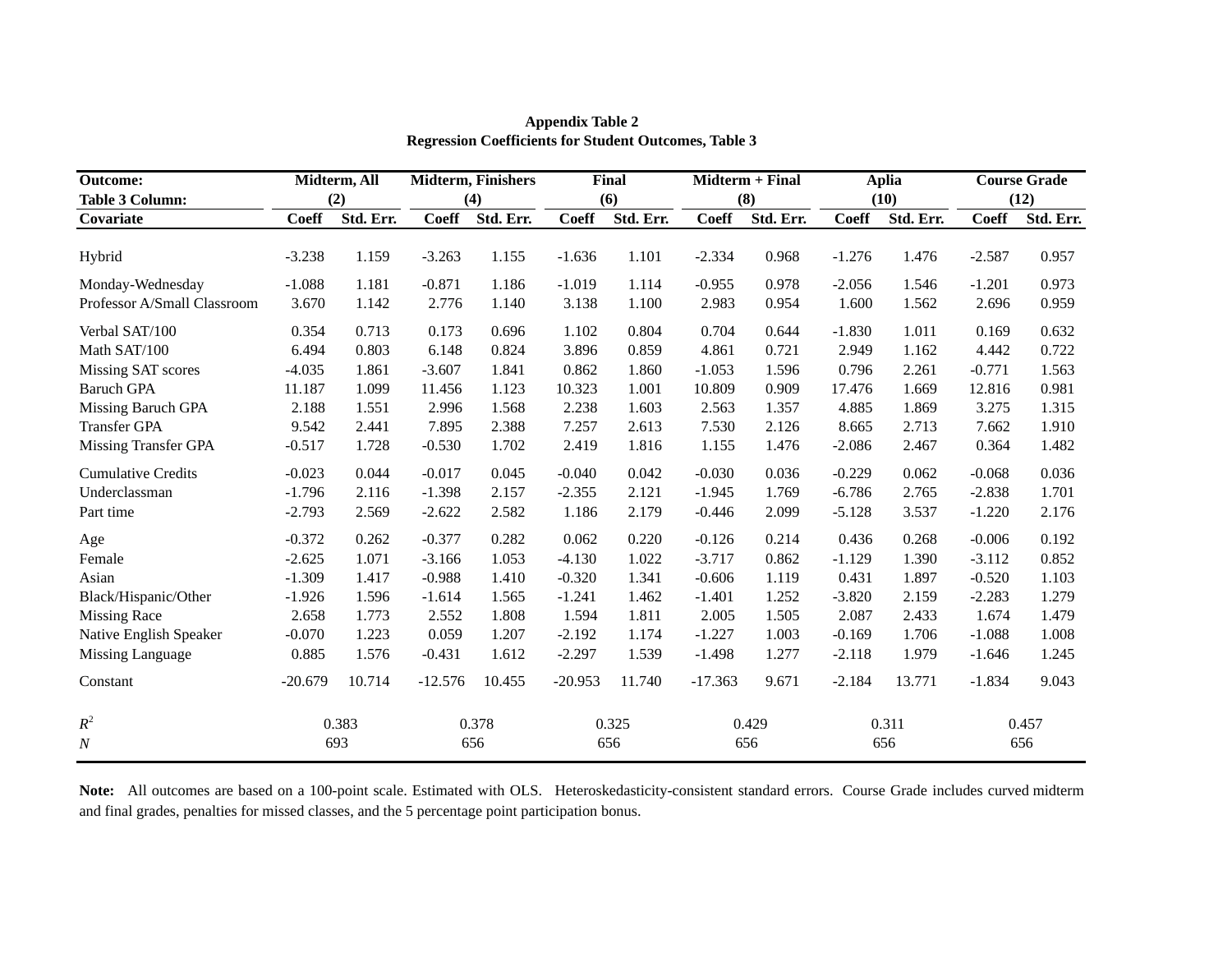# **Appendix: Midterm and Final Exams**

The same exams, with questions randomly ordered, were given in both formats.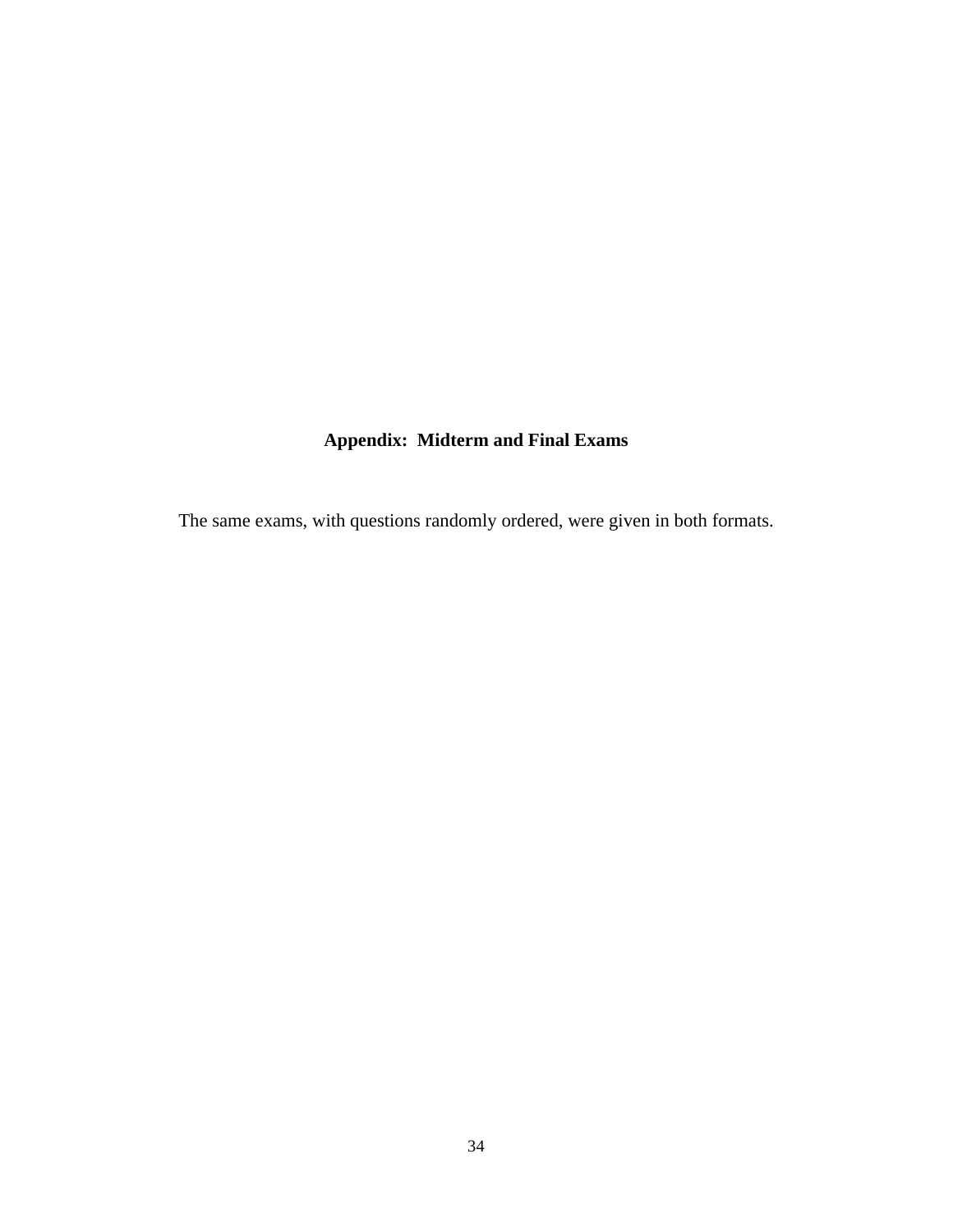## **Exam 1 Fall 2013-14**

## **Multiple Choice**

*Identify the letter of the choice that best completes the statement or answers the question.*





1. **Refer to** *Figure: Supply and Demand*. If a price floor of \$13 is imposed on this market, what is the likely effect?

- a. A surplus of 7 units c. A surplus of 5 units
- 
- 
- b. A shortage of 7 units d. Nothing, the price floor is not binding.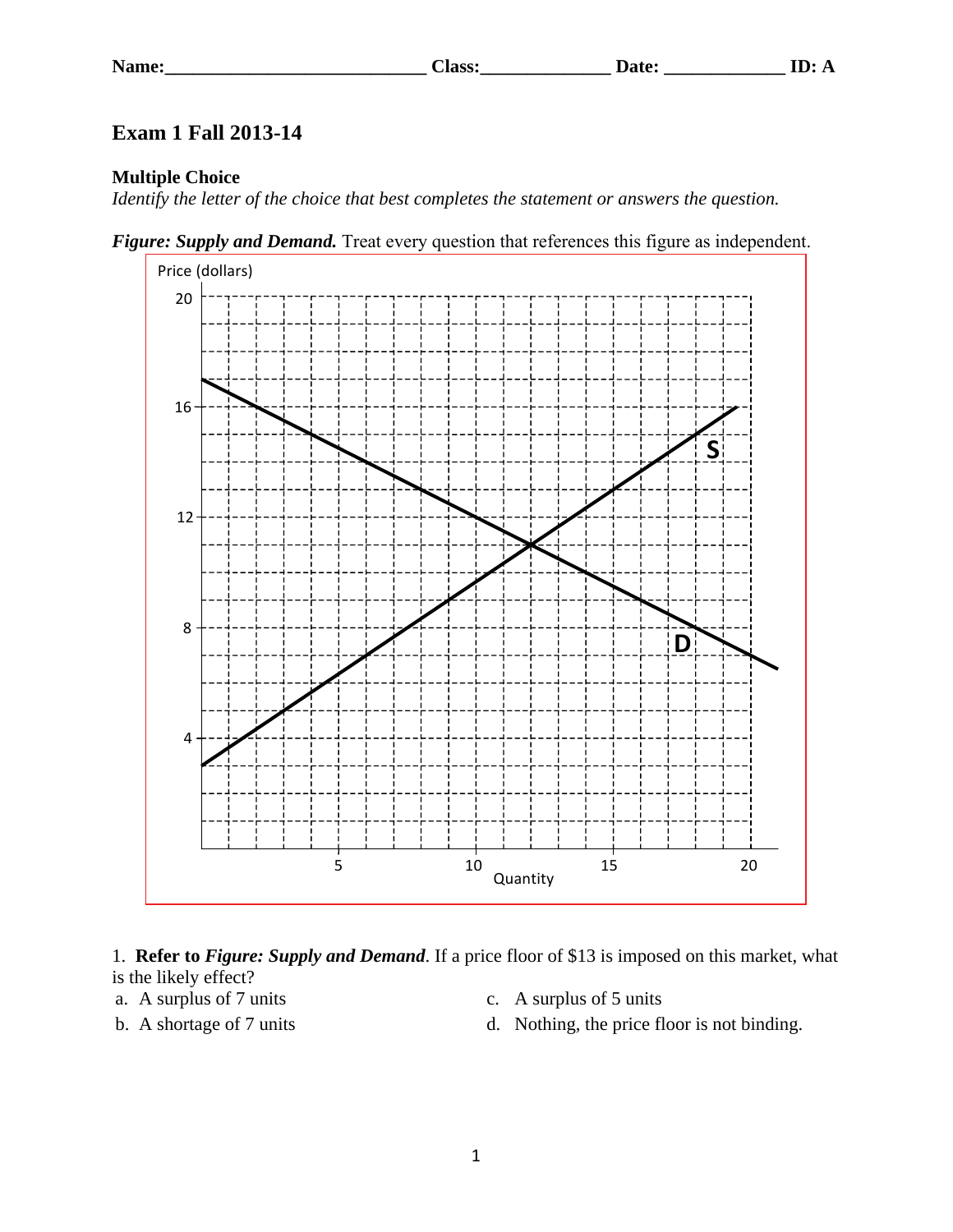| Name: | ---<br>1993.<br>__ |  |
|-------|--------------------|--|
|       |                    |  |

2. **Refer to** *Figure: Supply and Demand*. What is consumer surplus in equilibrium?

- a. \$24 c. \$48
- b. \$36 d. \$72

3. **Refer to** *Figure: Supply and Demand*. If there is a \$7 per unit negative externality associated with the consumption of this good, what is total surplus after the socially optimal tax is implemented?

| a. \$21   | c. $$42$ |
|-----------|----------|
| $b.$ \$36 | d. $$54$ |

4. **Refer to** *Figure: Supply and Demand*. How much tax revenue is generated by a \$7 per unit tax?

| a. \$28   | c. $$42$ |
|-----------|----------|
| $b.$ \$35 | d. $$49$ |

*Table: Production.* Assume that the farmer and the rancher can switch between producing meat and producing potatoes at a constant rate.

|         | Labor Hours Needed |          | <b>Pounds Produced</b> |             |
|---------|--------------------|----------|------------------------|-------------|
|         | to Make 1 Pound of |          |                        | in 24 Hours |
|         | Meat               | Potatoes | Meat                   | Potatoes    |
| Farmer  |                    |          |                        |             |
| Rancher |                    |          |                        |             |

5. **Refer to** *Table: Production*. Assume that the farmer and the rancher each have 24 labor hours available. If each person divides his time equally between the production of meat and potatoes, then total production is

- a. 3 pounds of meat and 12 pounds of potatoes.
- b. 5.5 pounds of meat and 8 pounds of potatoes.
- c. 8 pounds of meat and 4 pounds of potatoes.
- d. 11 pounds of meat and 16 pounds of potatoes.

6. **Refer to** *Table: Production***.** Which of the following statements is correct?

- a. The farmer has an absolute advantage in potato production but a comparative advantage in meat production.
- b. The farmer has an absolute advantage in meat production but a comparative advantage in potato production.
- c. The farmer has both an absolute advantage and comparative advantage in meat production.
- d. The farmer has both an absolute advantage and comparative advantage in potato production.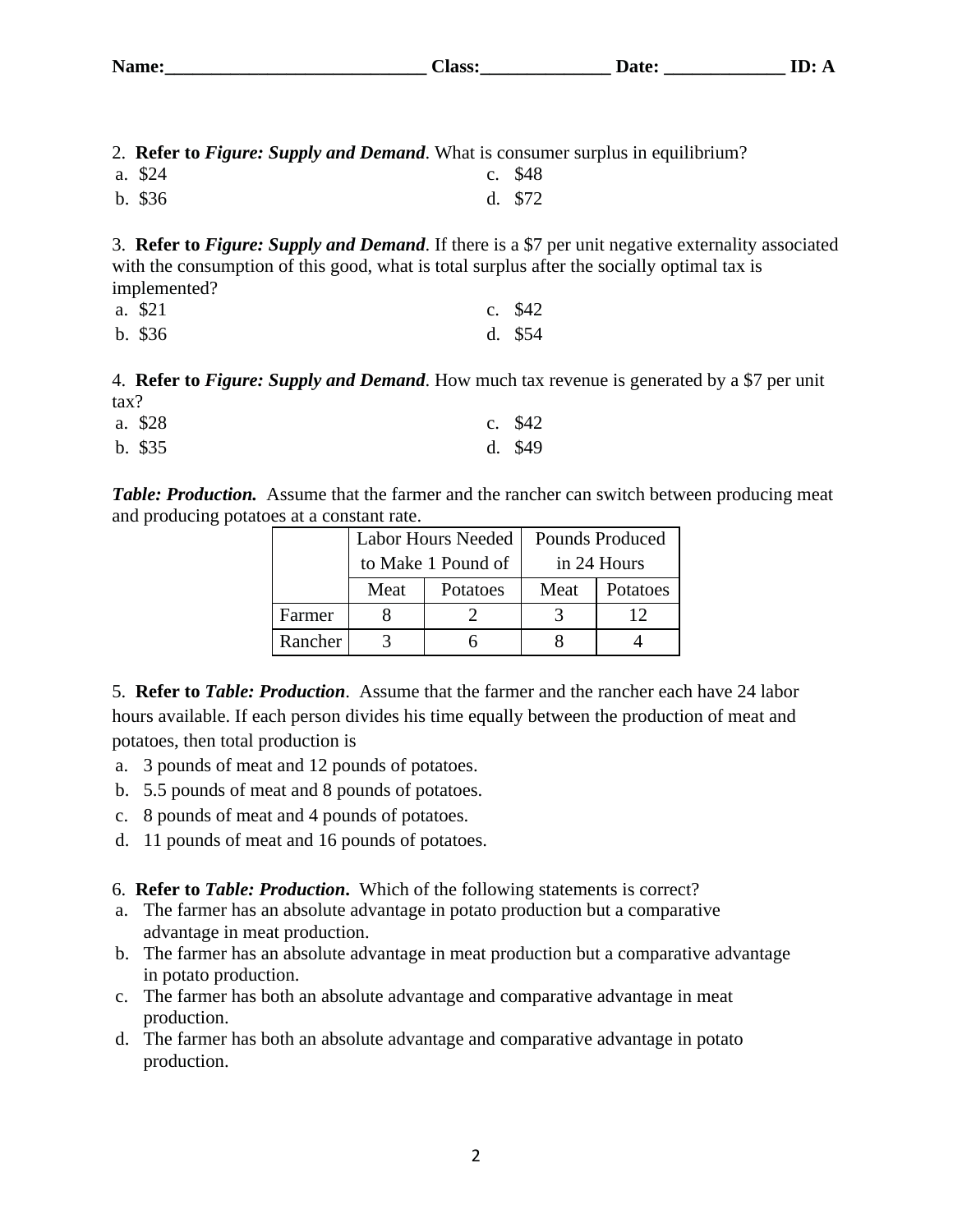## *Table: Willingness to Pay*

Consider the town of Anywhere with only three residents, Mary, Bill, and Tricia. The three residents are trying to determine how large, in acres, they should build the public park. The table below shows each resident's willingness to pay for each acre of the park.

| Acres | Mary | <b>Bill</b> | Tricia |  |
|-------|------|-------------|--------|--|
|       | \$14 | \$18        | \$30   |  |
|       | 10   | 14          | 26     |  |
|       |      | 10          | 22     |  |
|       |      |             | 18     |  |
|       |      |             | 14     |  |
| O     |      |             | 10     |  |
|       |      |             | r      |  |

7. **Refer to** *Table: Willingness to Pay***.** Suppose the cost to build the park is \$33 per acre. How many acres maximizes total surplus from the park in Anywhere?

a. 2 acres c. 4 acres

b. 3 acres d. 5 acres

*Figure: Tax I*



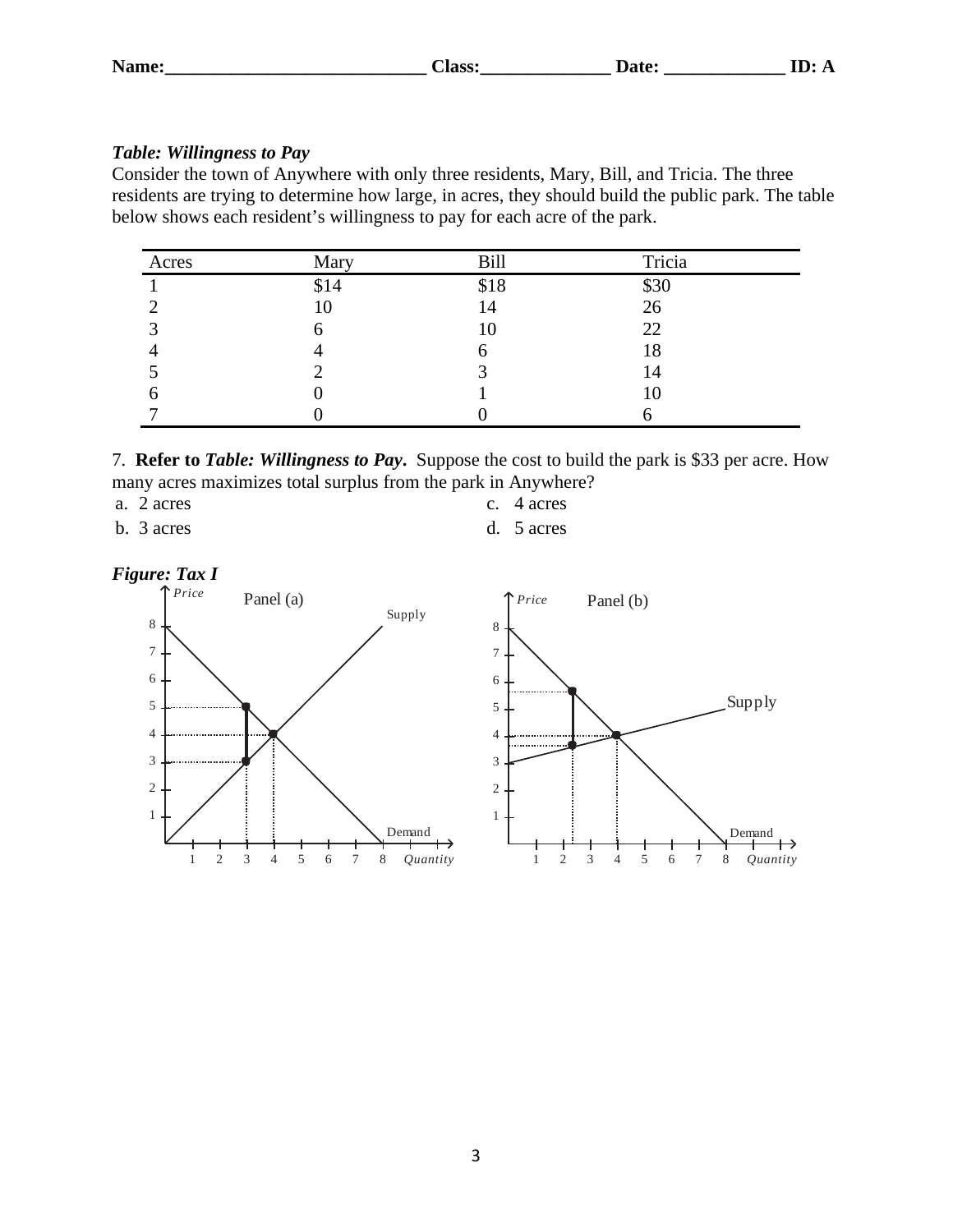| Name: | --<br>lass: | $- + -$ |  |
|-------|-------------|---------|--|
|       |             |         |  |

8. **Refer to** *Figure: Tax I***.** Panel (a) and Panel (b) each illustrate a \$2 tax placed on a market. In comparison to Panel (b), Panel (a) illustrates which of the following statements?

- a. When demand is relatively inelastic, the deadweight loss of a tax is smaller than when demand is relatively elastic.
- b. When demand is relatively elastic, the deadweight loss of a tax is larger than when demand is relatively inelastic.
- c. When supply is relatively inelastic, the deadweight loss of a tax is smaller than when supply is relatively elastic.
- d. When supply is relatively elastic, the deadweight loss of a tax is larger than when supply is relatively inelastic.

*Figure: PPF* 





| a. 20 bikes   | c. $50 \text{ bikes}$ |
|---------------|-----------------------|
| $b. 25$ bikes | d. $75 \text{ bikes}$ |

10. **Refer to** *Figure: PPF*. Which of the following statements is correct if 100 bikes are efficiently produced on both PPFs?

- a. PPF B reflects a comparative advantage in making beer.
- b. PPF B reflects a comparative advantage in making bikes.
- c. The opportunity cost of making a bike is the same on both PPFs.
-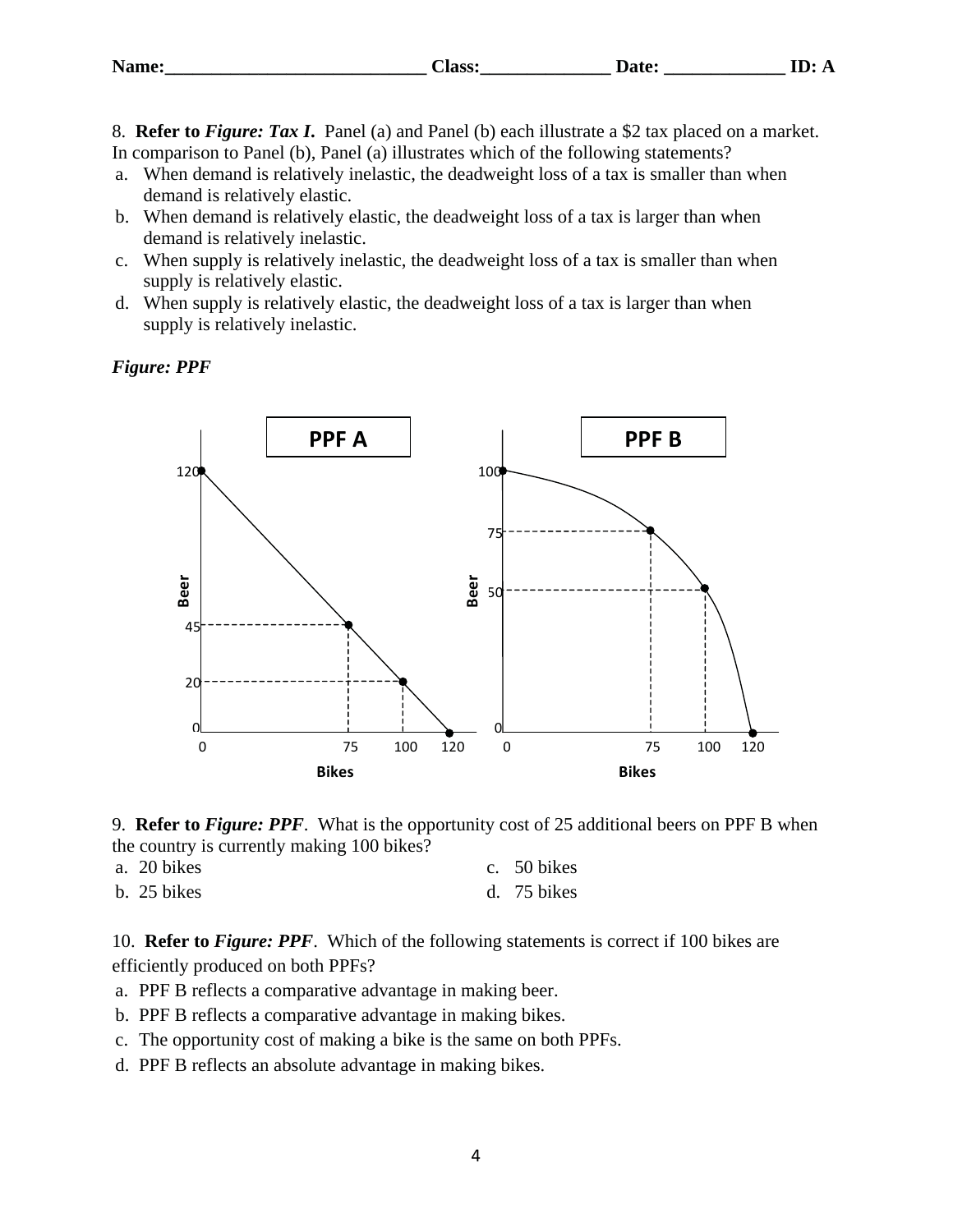| <b>Name:</b> | --<br>1995 |  |
|--------------|------------|--|
|              |            |  |

11. Before the flu season begins, Jeremy gets a flu shot. As a result, Jeremy and several of his friends and relatives avoid the flu for the entire flu season. It would make sense to argue that

- a. flu shots provide a positive externality, and that flu shots should be subsidized.
- b. if flu shots are not subsidized, then the number of people getting flu shots will be smaller than the socially optimal number.
- c. the externality generated by flu shots is more like the externality generated by education than the externality generated by pollution.
- d. All of the above are correct.

12. Equilibrium quantity must decrease when demand

- a. increases and supply does not change, when demand does not change and supply decreases, and when both demand and supply decrease.
- b. increases and supply does not change, when demand does not change and supply increases, and when both demand and supply decrease.
- c. decreases and supply does not change, when demand does not change and supply increases, and when both demand and supply decrease.
- d. decreases and supply does not change, when demand does not change and supply decreases, and when both demand and supply decrease.

*Scenario: International Trade*: Let  $P_d = 100-3Q_d$  be domestic demand for backpacks and let  $P_s = 20 + 2Q_s$  be domestic supply in a small country. The world price of backpacks is \$70.

13. **Refer to** *Scenario: International Trade***.** What is the domestic equilibrium price if there is no free trade?

| a. \$16   | c. $$52$ |
|-----------|----------|
| $b.$ \$36 | d. $$64$ |

14. **Refer to** *Scenario: International Trade***.** Assume this country allows trade. At the world price there will be

| a. imports of 15 units. | c. exports of 15 units. |
|-------------------------|-------------------------|
| b. exports of 25 units. | d. exports of 10 units. |

15. **Refer to** *Scenario: International Trade***.** The increase in total surplus as a result of trade is

| a. \$200   | c. $$270$ |
|------------|-----------|
| $b. \$135$ | $d.$ \$80 |

16. **Refer to** *Scenario: International Trade***.** Because of the great recession the world price falls to \$40. As a result

- a. exports fall by 5 units and total surplus declines.
- b. the country imports 10 units and consumer surplus rises.
- c. the country imports 25 units and consumer surplus rises.
- d. domestic production falls 5 units and producer surplus falls.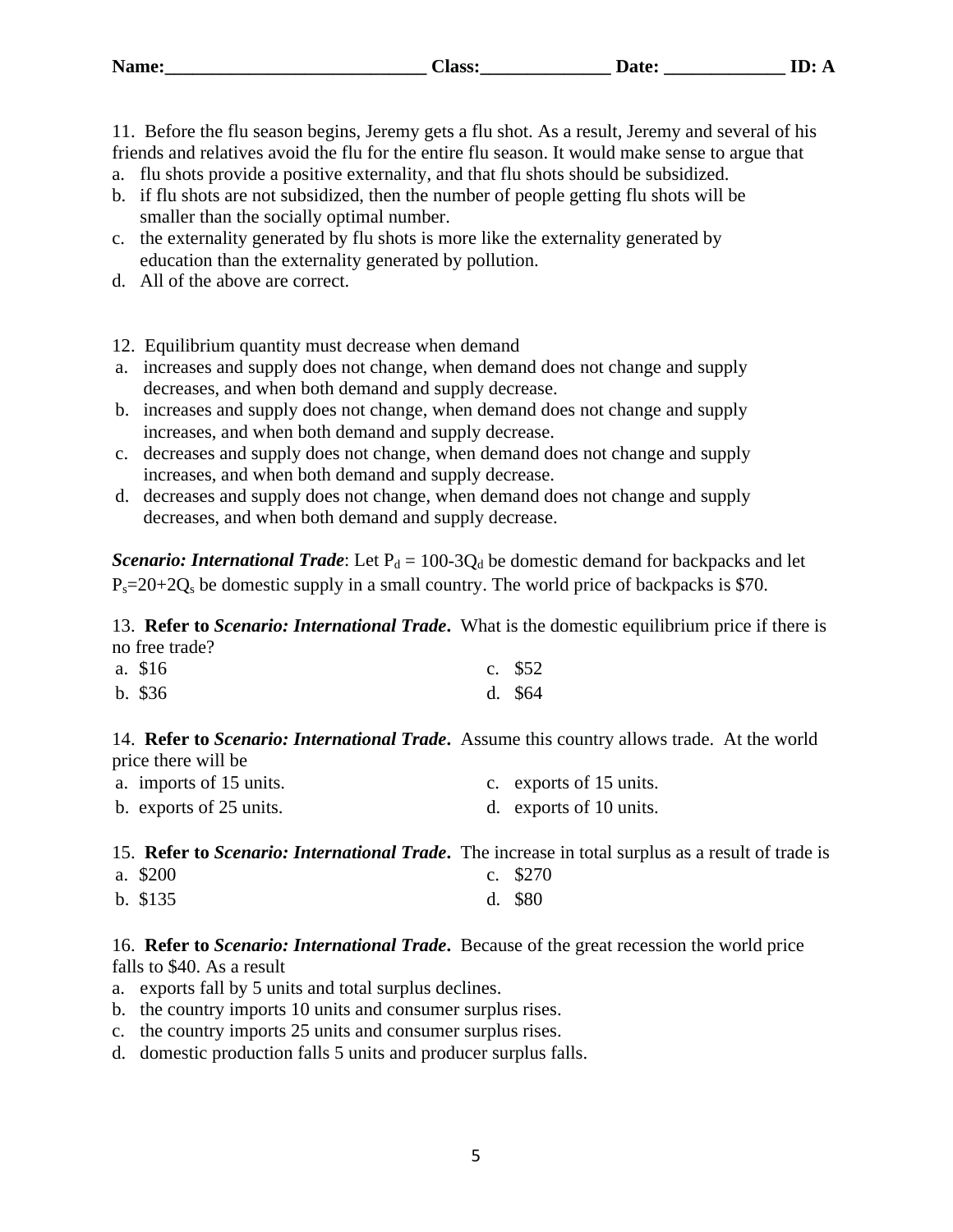| Name:<br>---<br>1966.<br>----- |  | --- |
|--------------------------------|--|-----|
|--------------------------------|--|-----|

17. **Refer to** *Scenario: International Trade***.** Given a world price of \$40, the government decides to protect domestic producers by imposing a tariff of \$6. As a result

- a. imports decline by 5 units and producer surplus rises.
- b. exports rise by 5 units and producer surplus rises.
- c. imports decline by 10 units and consumer surplus falls.
- d. domestic production rises by 13 units.

## *Figure: Tax II*



18. **Refer to** *Figure: Tax II***.** Suppose a tax of \$3 per unit is imposed on this market. What will be the new equilibrium quantity in this market?

- 
- a. Less than 8 units. c. Between 8 units and 10 units.
- 
- b. 8 units.  $\alpha$  and 8 units.

19. **Refer to** *Figure: Tax II***.** Suppose a tax of \$3 per unit is imposed on this market. How much will sellers receive per unit after the tax is imposed?

a. \$16 c. Between \$20 and \$22. b. Between \$16 and \$20. d. \$22

20. Your neighbor owns an apple tree, and some of the apples drop into your yard. You don't like to eat apples, and the fallen apples make your yard more difficult to mow and ruin your grass. Your neighbor values the apple tree at \$1,000, and your costs associated with the tree are \$2,500. Suppose your neighbor has the legal right to keep the tree under any circumstances. If there are no transactions costs to negotiating with your neighbor, what is the likely outcome in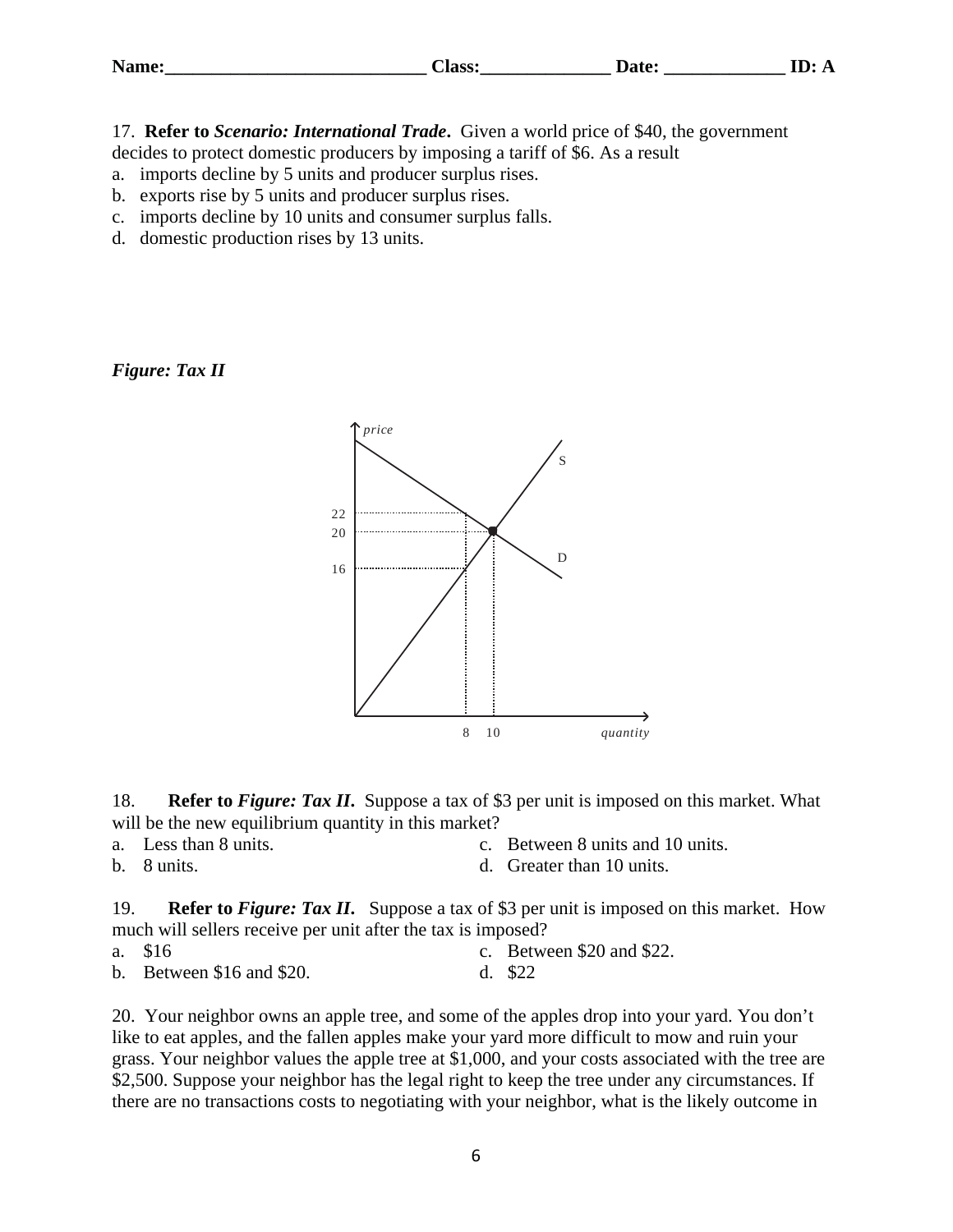this situation according to the Coase theorem?

- a. You call the Department of Public Works to have the tree cut down.
- b. You pay your neighbor \$2,000 to cut the tree down.
- c. Your neighbor pays you \$1,500 to not have the tree cut down.
- d. Your neighbor pays you \$500 to not have the tree cut down.

21. If a shortage exists in a market, then we know that the actual price is

- a. above the equilibrium price, and quantity supplied is greater than quantity demanded.
- b. above the equilibrium price, and quantity demanded is greater than quantity supplied.
- c. below the equilibrium price, and quantity demanded is greater than quantity supplied.
- d. below the equilibrium price, and quantity supplied is greater than quantity demanded.
- 22. A cable television broadcast of a movie is
- a. excludable and rival in consumption.
- b. excludable and not rival in consumption.
- c. not excludable and rival in consumption.
- d. not excludable and not rival in consumption.

## *Table: Clean-up Costs*

The following table shows the marginal (not total) costs for each of four firms (A, B, C, and D) to eliminate units of pollution from their production processes. For example, for Firm A to eliminate one unit of pollution, it would cost \$60, and for Firm A to eliminate a second unit of pollution would cost an additional \$70 (that is, reduction of two units costs a total of \$130).

|                             | Firm |     |    |    |
|-----------------------------|------|-----|----|----|
| Unit to be eliminated $ A $ |      |     |    |    |
| First unit                  |      |     | 54 | 62 |
| Second unit                 |      | 74  | 72 | 73 |
| Third unit                  |      | 86  | 82 |    |
| Fourth unit                 |      | 108 |    |    |

23. **Refer to** *Table: Clean-up Costs***.** If the government charged a fee of \$74 per unit of pollution, how many units of pollution would the firms eliminate altogether?

- a. 7 units c. 9 units
- b. 8 units d. 10 units
- -

24. When the price of good X is \$15, the quantity demanded of good Y is 2,000 units per week. When the price of good X is \$10, the quantity demanded of good Y is 3,000 units per week. What are these goods?

- a. Normal goods c. Substitutes
- b. Inferior goods d. Complements
- -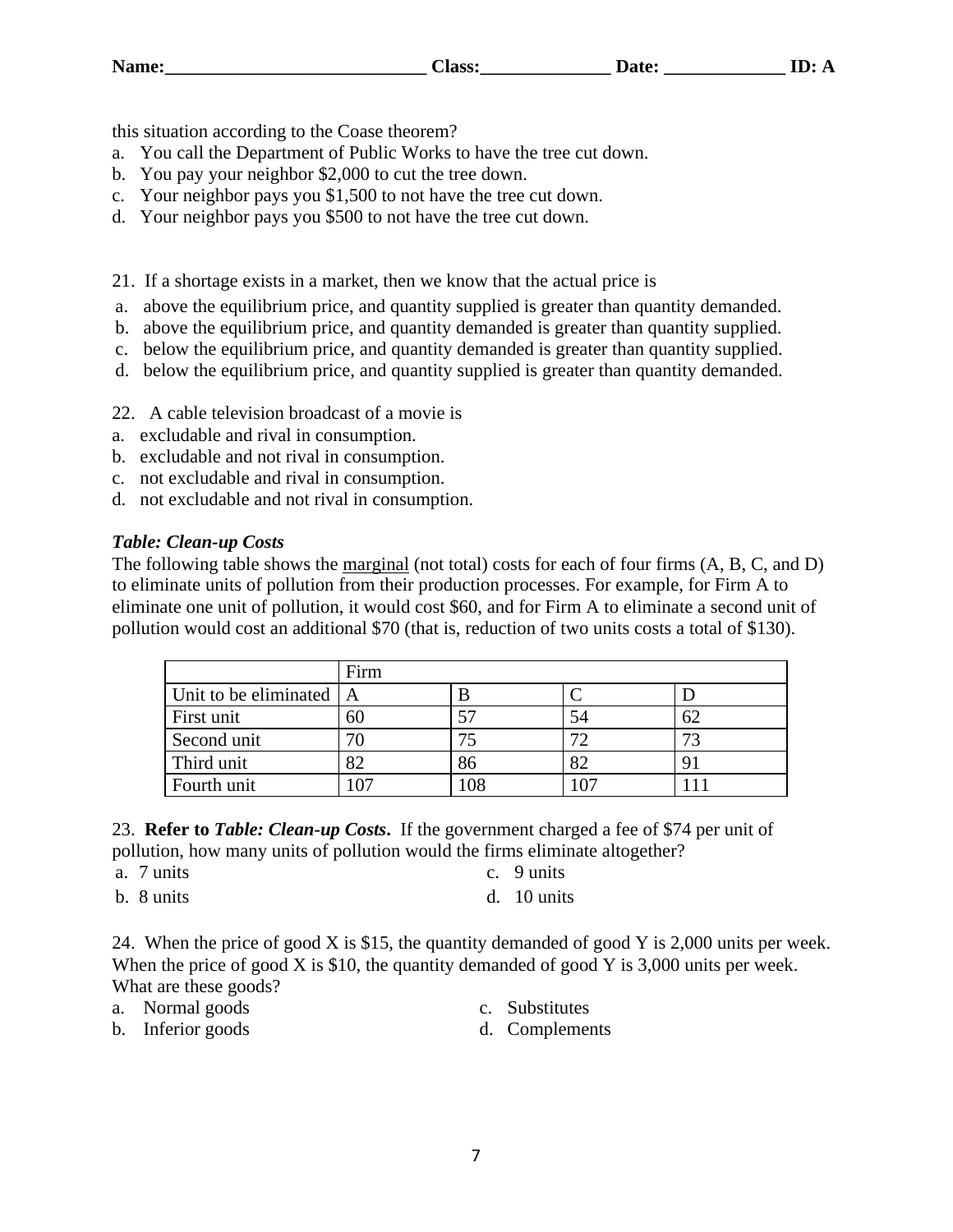| <b>Name:</b> | $\sim$<br>. .<br><b>OO</b><br>נוכו. | ure،<br>. . | ᅭ<br>. . |
|--------------|-------------------------------------|-------------|----------|
|--------------|-------------------------------------|-------------|----------|

25. When the price of an eBook is \$15.00, the quantity demanded is 400 eBooks per day. When the price falls to \$10.00, the quantity demanded increases to 700. Given this information and using the midpoint method, we know that the demand for eBooks is

a. inelastic.  $\qquad \qquad c.$  unit elastic

- b. elastic.  $\qquad \qquad d.$  perfectly inelastic
- *Figure: Tax III*



26. **Refer to** *Figure: Tax III***.** Suppose the government changed the per-unit tax on this good from \$3.00 to \$1.50. Compared to the original tax rate, this lower tax rate would

- a. increase tax revenue and increase the deadweight loss from the tax.
- b. increase tax revenue and decrease the deadweight loss from the tax.
- c. decrease tax revenue and increase the deadweight loss from the tax.
- d. decrease tax revenue and decrease the deadweight loss from the tax.

27. Suppose that a worker in Caninia can produce either 2 blankets or 8 meals per day, and a worker in Felinia can produce either 5 blankets or 1 meal per day. Each nation has 10 workers. For many years, the two countries traded, each completely specializing according to their respective comparative advantages. Now war has broken out between them and all trade has stopped. Without trade, Caninia produces and consumes 10 blankets and 40 meals per day and Felinia produces and consumes 25 blankets and 5 meals per day. The war has caused the combined daily output of the two countries to decline by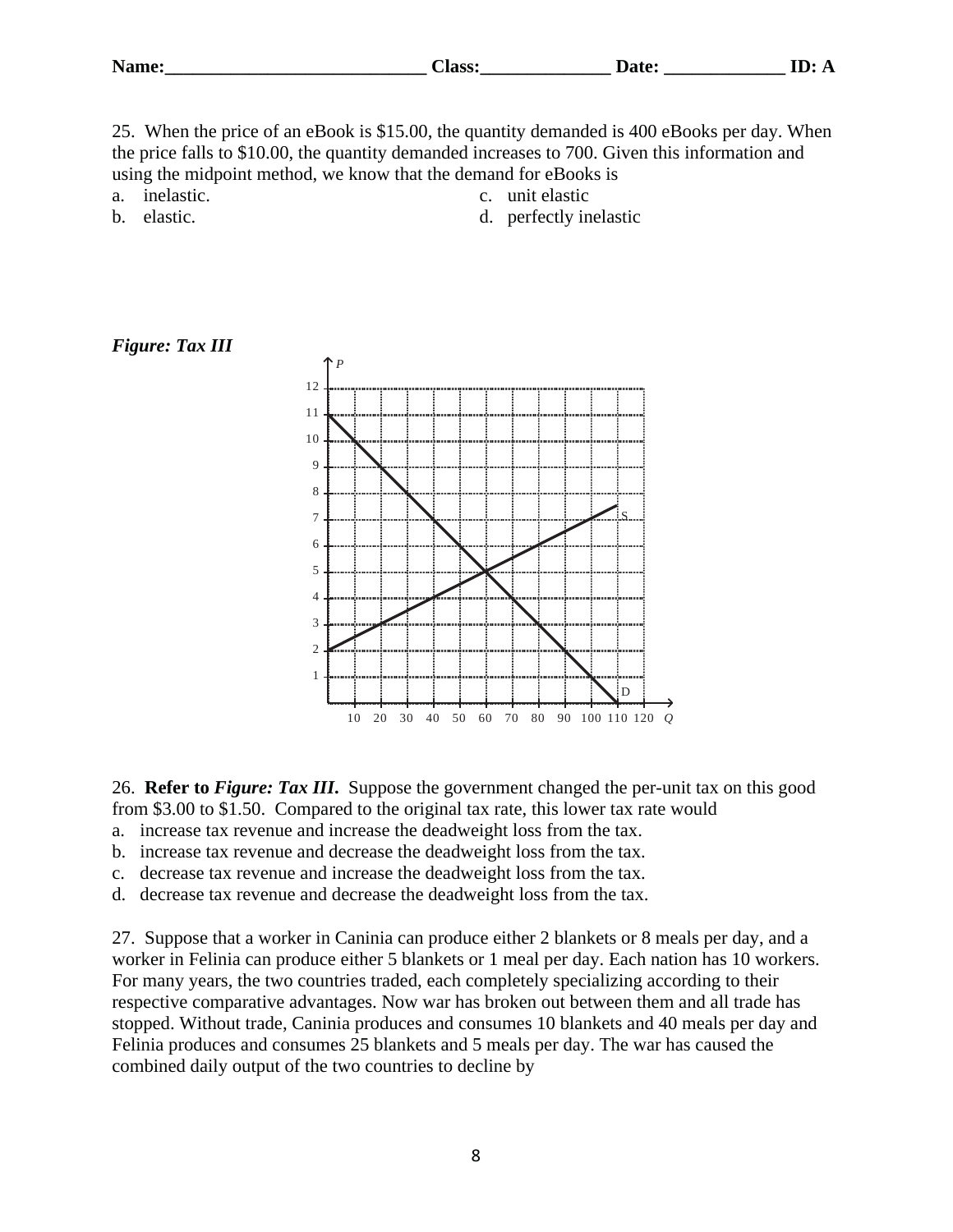| Name:<br>---<br>lass: | Date: |  |
|-----------------------|-------|--|
|-----------------------|-------|--|

- a. 15 blankets and 35 meals. c. 35 blankets and 45 meals.
- b. 25 blankets and 40 meals. d. 50 blankets and 80 meals.
- -
- 28. Suppose that demand is inelastic within a certain price range. For that price range,
- a. an increase in price would increase total revenue because the decrease in quantity demanded is proportionately less than the increase in price.
- b. an increase in price would decrease total revenue because the decrease in quantity demanded is proportionately greater than the increase in price.
- c. a decrease in price would increase total revenue because the increase in quantity demanded is proportionately smaller than the decrease in price.
- d. a decrease in price would not affect total revenue.

## *Table: Willingness to Pay*

For each of three potential buyers of apples, the table displays the willingness to pay for the first three apples of the day. Assume Xavier, Yadier, and Zavi are the only three buyers of apples, and only three apples can be supplied per day.

|        | <b>First Apple</b> | <b>Second Apple</b> | <b>Third Apple</b> |
|--------|--------------------|---------------------|--------------------|
| Xavier | \$1.75             | \$1.55              |                    |
| Yadier | \$1.50             | \$1.25              | \$0.75             |
| Zavi   | 1.30ء              |                     |                    |

29. **Refer to** *Table: Willingness to Pay***.** If the market price of an apple is \$1.40, then the market quantity of apples demanded per day is

| a. 1 unit  | c. 3 units           |
|------------|----------------------|
| b. 2 units | d. $4 \text{ units}$ |

30. **Refer to** *Table: Willingness to Pay***.** If the market price of an apple is \$1.40, then consumer surplus amounts to

| a. $$0.60$ | c. $$1.40$ |
|------------|------------|
| b. $$1.20$ | d. $$3.40$ |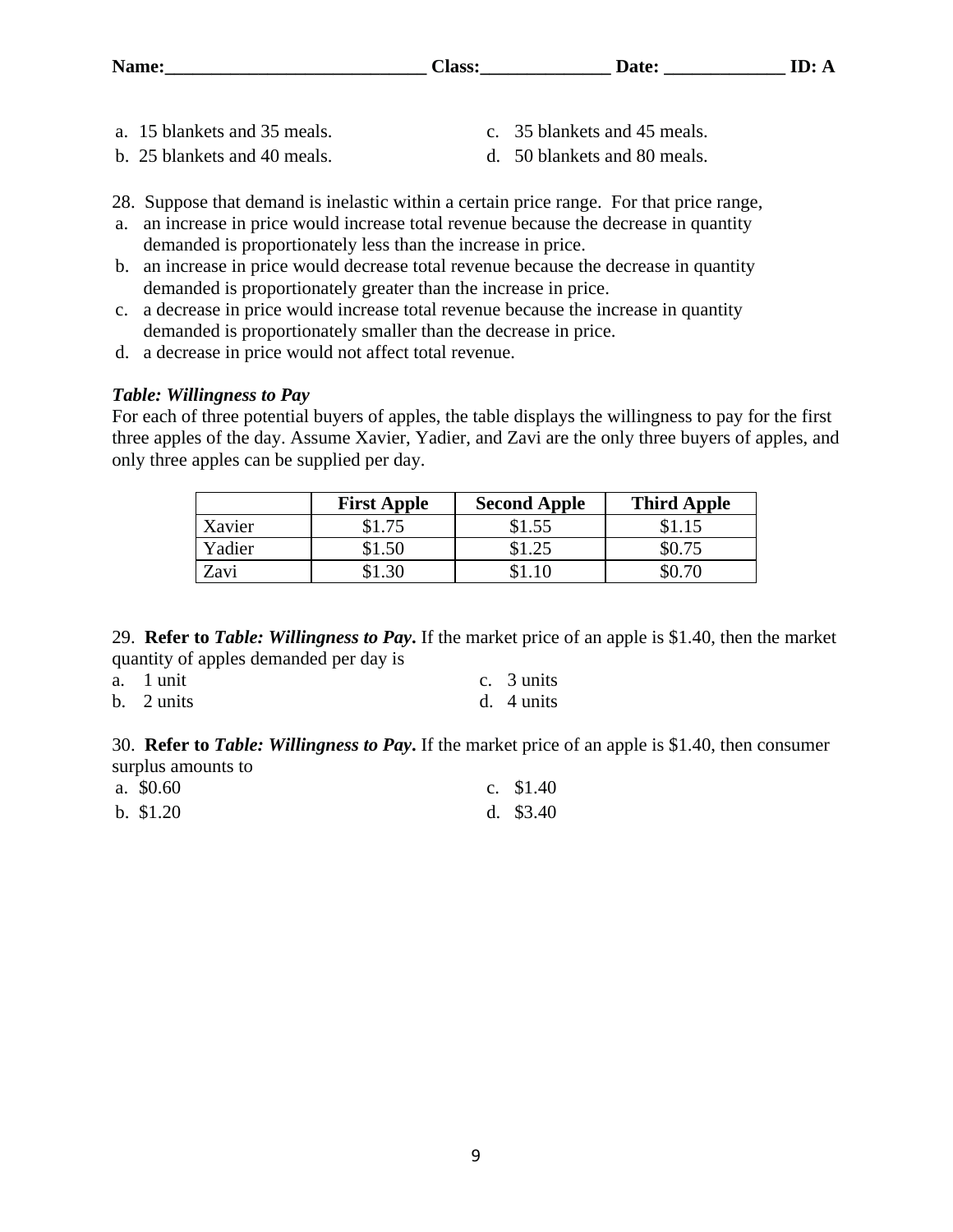**Name:\_\_\_\_\_\_\_\_\_\_\_\_\_\_\_\_\_\_\_\_\_\_\_\_\_\_\_\_ Class:\_\_\_\_\_\_\_\_\_\_\_\_\_\_ Date: \_\_\_\_\_\_\_\_\_\_\_\_\_ ID: A**

# **Exam 1 Fall 2013-14 Answer Key**

# **Multiple Choice**

| <b>QUESTION</b>  | <b>ANSWER</b> | <b>DIFFICULTY</b> | REFERENCE CHAPTER |
|------------------|---------------|-------------------|-------------------|
| 1.               | A             | 1/3               | 6                 |
| 2.               | $\, {\bf B}$  | 2/3               | $\overline{7}$    |
| 3.               | $\mathbf{A}$  | 2/3               | 8                 |
| $\overline{4}$ . | $\mathcal{C}$ | 2/3               | 8                 |
| 5.               | $\bf{B}$      | 2/3               | $\overline{2}$    |
| 6.               | D             | 1/3               | 3                 |
| 7.               | $\bf{B}$      | 2/3               | 11                |
| 8.               | $\mathcal{C}$ | 2/3               | $8\,$             |
| 9.               | $\bf{B}$      | $2/3$             | $\overline{c}$    |
| 10.              | A             | 3/3               | $\overline{3}$    |
| 11.              | $\mathbf D$   | $1/3$             | $10\,$            |
| 12.              | D             | 2/3               | $\overline{4}$    |
| 13.              | $\mathcal{C}$ | 2/3               | $\overline{4}$    |
| 14.              | $\mathcal{C}$ | 3/3               | 9                 |
| 15.              | B             | 3/3               | 9                 |
| 16.              | B             | 3/3               | 9                 |
| 17.              | A             | 3/3               | 9                 |
| 18.              | $\mathcal{C}$ | 1/3               | 6                 |
| 19.              | $\bf{B}$      | $2/3$             | 6                 |
| 20.              | $\, {\bf B}$  | $2/3$             | 10                |
| 21.              | $\mathcal{C}$ | $1/3$             | $\overline{4}$    |
| 22.              | B             | 1/3               | 11                |
| 23.              | $\mathbf{A}$  | 2/3               | 10                |
| 24.              | D             | 2/3               | $\sqrt{5}$        |
| 25.              | B             | 2/3               | 5                 |
| 26.              | D             | 2/3               | 8                 |
| 27.              | $\mathbf{A}$  | 2/3               | $\overline{3}$    |
| 28.              | $\mathbf{A}$  | 2/3               | 5                 |
| 29.              | $\mathsf{C}$  | $1/3$             | $\overline{7}$    |
| 30.              | $\mathbf{A}$  | 2/3               | $\overline{7}$    |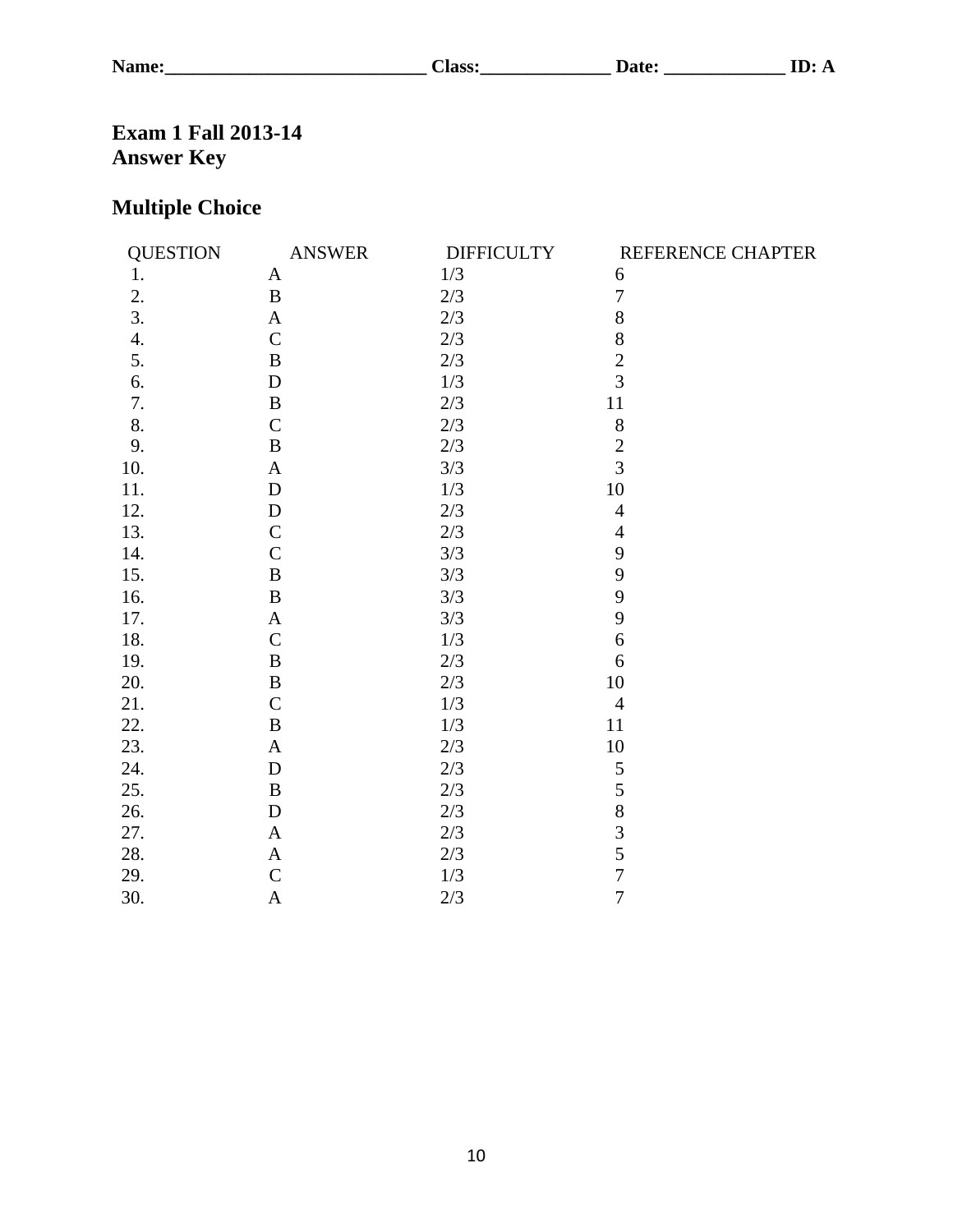## **Final Exam, Fall 2013-14**

### **Multiple Choice**

*Identify the letter of the choice that best completes the statement or answers the question.*

| 2009 Tax Rates | <b>Income Ranges</b>  | 2010 Tax Rates | <b>Income Ranges</b>  |
|----------------|-----------------------|----------------|-----------------------|
| 15%            | $$0 - $28,000$        | 10%            | $$0 - $10,000$        |
| 25%            | $$28,000 - $60,000$   | 15%            | $$10,000 - $30,000$   |
| 31%            | $$60,000 - $140,000$  | 27%            | $$30,000 - $80,000$   |
| 36%            | $$140,000 - $300,000$ | 33%            | $$80,000 - $150,000$  |
| 40%            | over \$300,000        | 38%            | $$150,000 - $320,000$ |
|                |                       | 41%            | over \$320,000        |

|  |  |  | Table: Income Tax Rates for a Single Individual |
|--|--|--|-------------------------------------------------|

- 1. *Refer to Table: Income Tax Rates for a Single Individual*. Mia is a single person whose taxable income is \$100,000 a year. What happened to her average tax rate from 2009 to 2010?
- a. It increased.
- b. It decreased.
- c. It stayed the same.
- d. We don't have enough information to answer this question.
- 2. *Refer to Table: Income Tax Rates for a Single Individual*. Mia is a single person whose taxable income is \$100,000 a year. What happened to her marginal tax rate from 2009 to 2010?
- a. It increased.
- b. It decreased.
- c. It stayed the same.
- d. We don't have enough information to answer this question.

*Scenario: Costs.* Ellie has been working for an engineering firm and earning an annual salary of \$80,000. She decides to open her own engineering business. Her annual expenses will include \$15,000 for office rent, \$3,000 for equipment rental, \$1,000 for supplies, \$1,200 for utilities, and a \$35,000 salary for a secretary/bookkeeper. Ellie will cover her start-up expenses by cashing in a \$20,000 certificate of deposit on which she was earning annual interest of \$500, by the time this money is spent she will have enough revenue from her new business to cover expenses.

3. *Refer to Scenario: Costs.* Ellie's accounting costs for the first year will be

| a. $$55,200$ | c. $$135,700$ |
|--------------|---------------|
| b. $$75,700$ | d. $$155,700$ |

- 4. *Refer to Scenario: Costs.* Ellie's economic costs for the first year will be
- a. \$55,200 c. \$135,700
- b. \$75,700 d. \$155,700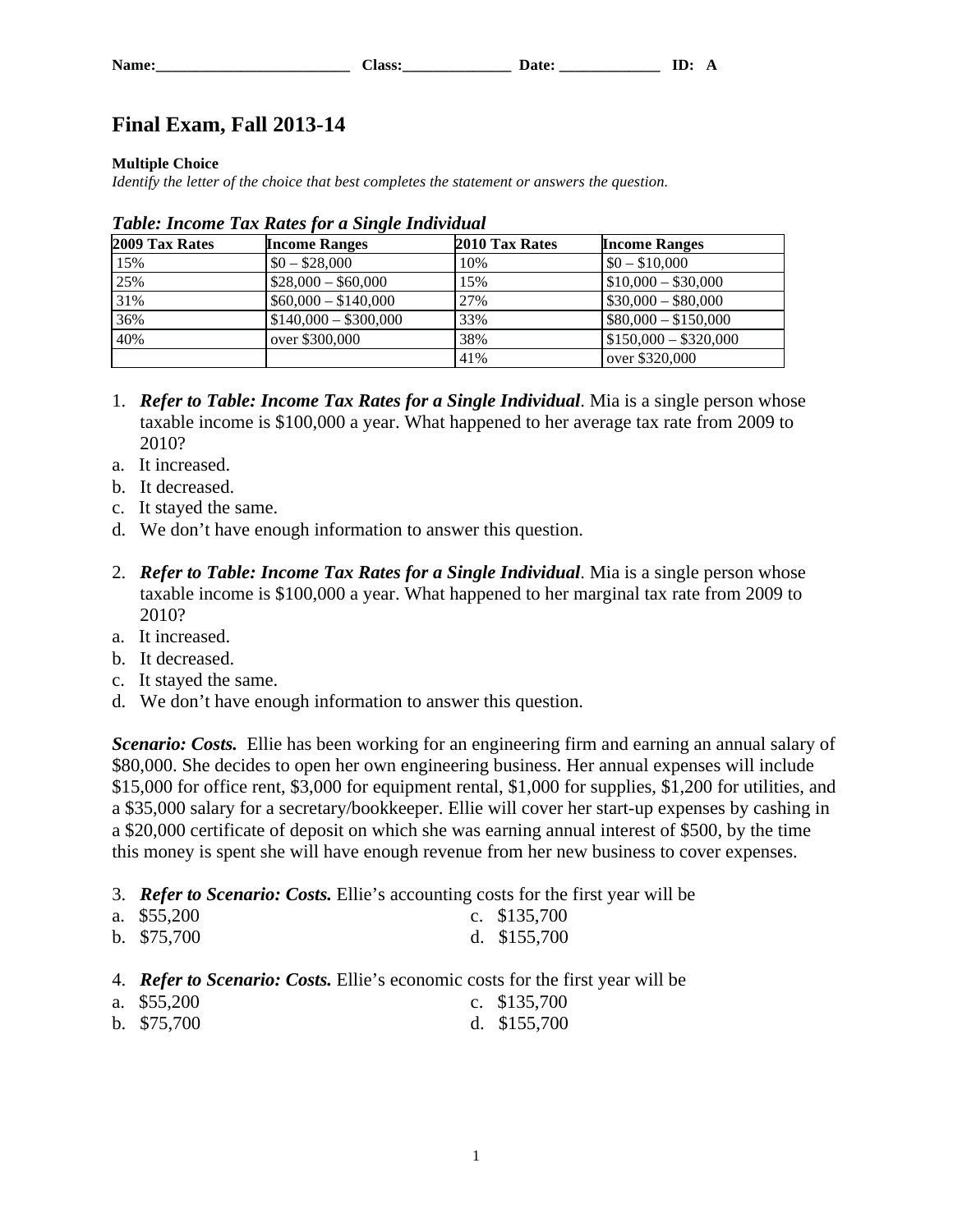| $-$<br><b>NT</b> |  | $-$<br>--<br>. . |
|------------------|--|------------------|
|------------------|--|------------------|

*Scenario: Perfect Competition I. Suppose a firm's fixed costs are \$50 and its marginal cost of* producing q units is  $MC = 10 + 2q$ . The industry demand curve is given by  $P = 40 - Q_D$  (where quantity is given in thousands of units).

- 5. *Refer to Scenario: Perfect Competition I.* If the firm operates in a perfectly competitive industry and the price of the good is \$30, what is this firm's optimal short-run quantity?
- a. 10 units c. 6 units
- b. 0 units d. 15 units
- 6. *Refer to Scenario: Perfect Competition I.* If the firm operates in a perfectly competitive industry and the price of the good is \$30, how many firms produce this good in the short run?
- a. 500 c. 1,000
- b. 800 d. 1,200
- 7. Suppose a monopolistically competitive firm operates in the short run at a price above its average total cost of production. In the long run, the firm should expect
- a. new firms to enter the market. c. its prices to fall.
- b. the market price to fall.  $\qquad \qquad d. \quad \text{All of the above are correct.}$

*Scenario: Forest.* Four brothers share a forest with 2,000 acres of trees. To preserve the forest, the government promises to pay the group \$400,000 minus \$200 per acre of trees that has been cut down (this money will be split evenly among the brothers). Each brother can cut down and sell trees for \$100 per acre.

8. *Refer to Scenario: Forest.* What total quantity of cut tree acres maximizes the profit of the group? **Difficulty 2/3**

| a. 0 acres     | c. $1,000$ acres |
|----------------|------------------|
| b. $100$ acres | d. $2,000$ acres |

9. *Refer to Scenario: Forest.* What is the symmetric Nash equilibrium quantity of cut tree acres per individual? **Difficulty 2/3**

| a. 0 acres     | c. $1,000$ acres |
|----------------|------------------|
| b. $100$ acres | d. $500$ acres   |

10. *Refer to Scenario: Forest.* Which phrase best describes the forest in this scenario? **Difficulty 1/3**

| a. Public good | c. Private good |  |
|----------------|-----------------|--|
|                |                 |  |

- b. Common resource d. Natural monopoly / Club good
- 11. Suppose a firm must pay \$100 per day per worker. If the firm hires 1 worker, it can produce 25 units of output. If the firm hires 2 workers, it can produce 60 units of output. If the firm hires 3 workers, it can produce 95 units of output. And if the firm hires 4 workers, it can produce 120 units of output. For which worker does the firm experience diminishing marginal product of labor?
- a. First worker c. Third worker
- b. Second worker d. Fourth worker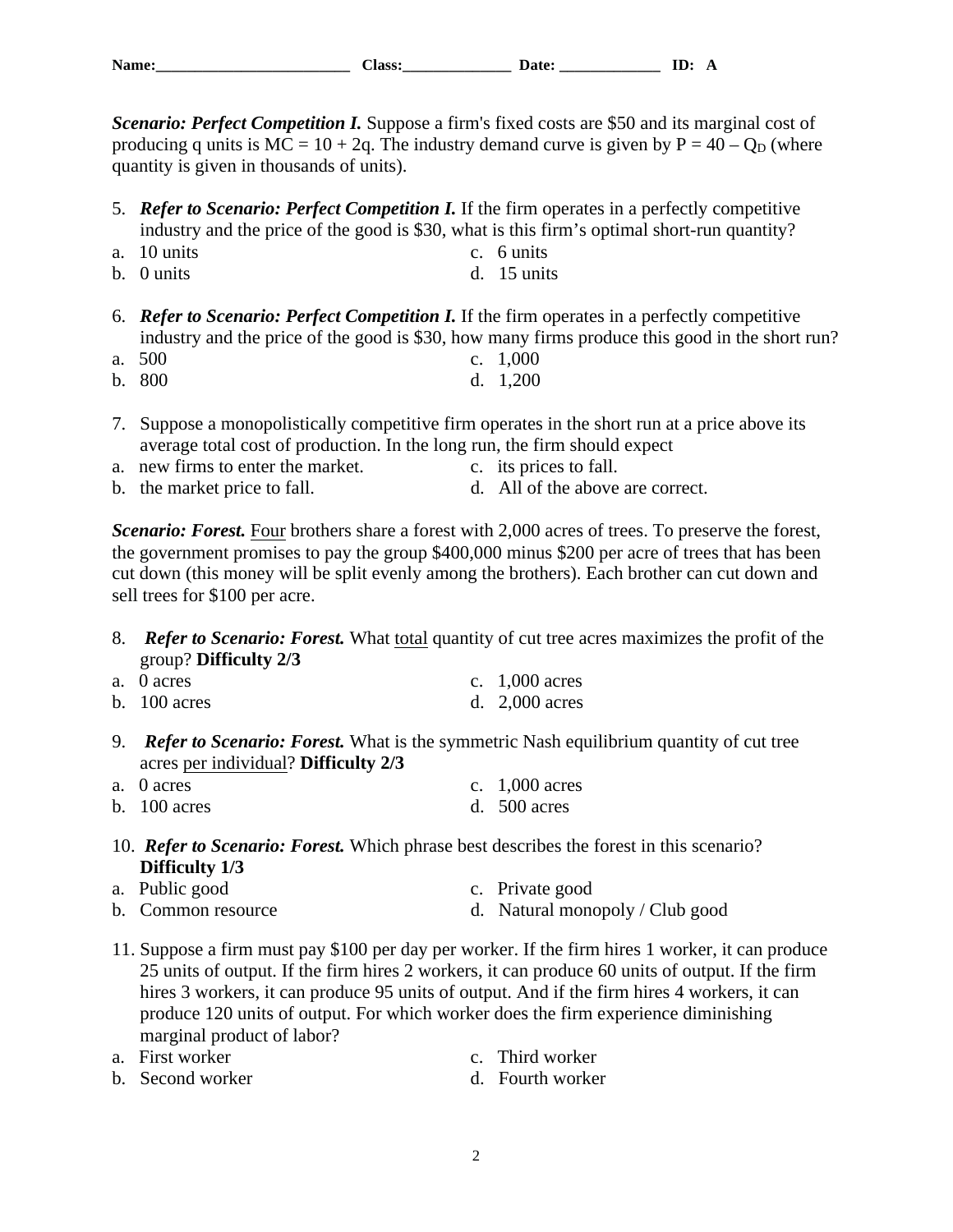



- 12. *Refer to Figure: Perfect Competition I.* Suppose a firm in a competitive industry has the following cost curves. If the price if P1 in the short run, what will happen in the long run?
- a. Nothing. The price is consistent with zero economic profits, so there is no incentive for firms to enter or exit the industry.
- b. Individual firms will earn positive economic profits in the short run, which will entice other firms to enter the industry.
- c. Individual firms will earn negative economic profits in the short run, which will cause some firms to exit the industry.
- d. Because the price is below the firm's average variable costs, the firms will shut down.

*Scenario: Perfect Competition II.* Suppose a competitive firm is producing  $Q=500$  units of output. The marginal cost of the 500th unit is \$17, and the average total cost of producing 500 units is \$12. The firm sells its output for \$20.

### 13. *Refer to Scenario: Perfect Competition II.* At Q=500, the firm's profits equal

| a. $$1,000$ . | c. $$7,000$ .  |
|---------------|----------------|
| b. $$4,000$ . | d. $$10,000$ . |

### 14. *Refer to Scenario: Perfect Competition II.* At Q=500, the firm should

- a. increase output to increase economic profit.
- b. decrease output to increase economic profit
- c. profit is maximized at Q=500.
- d. None of these answers is necessarily correct.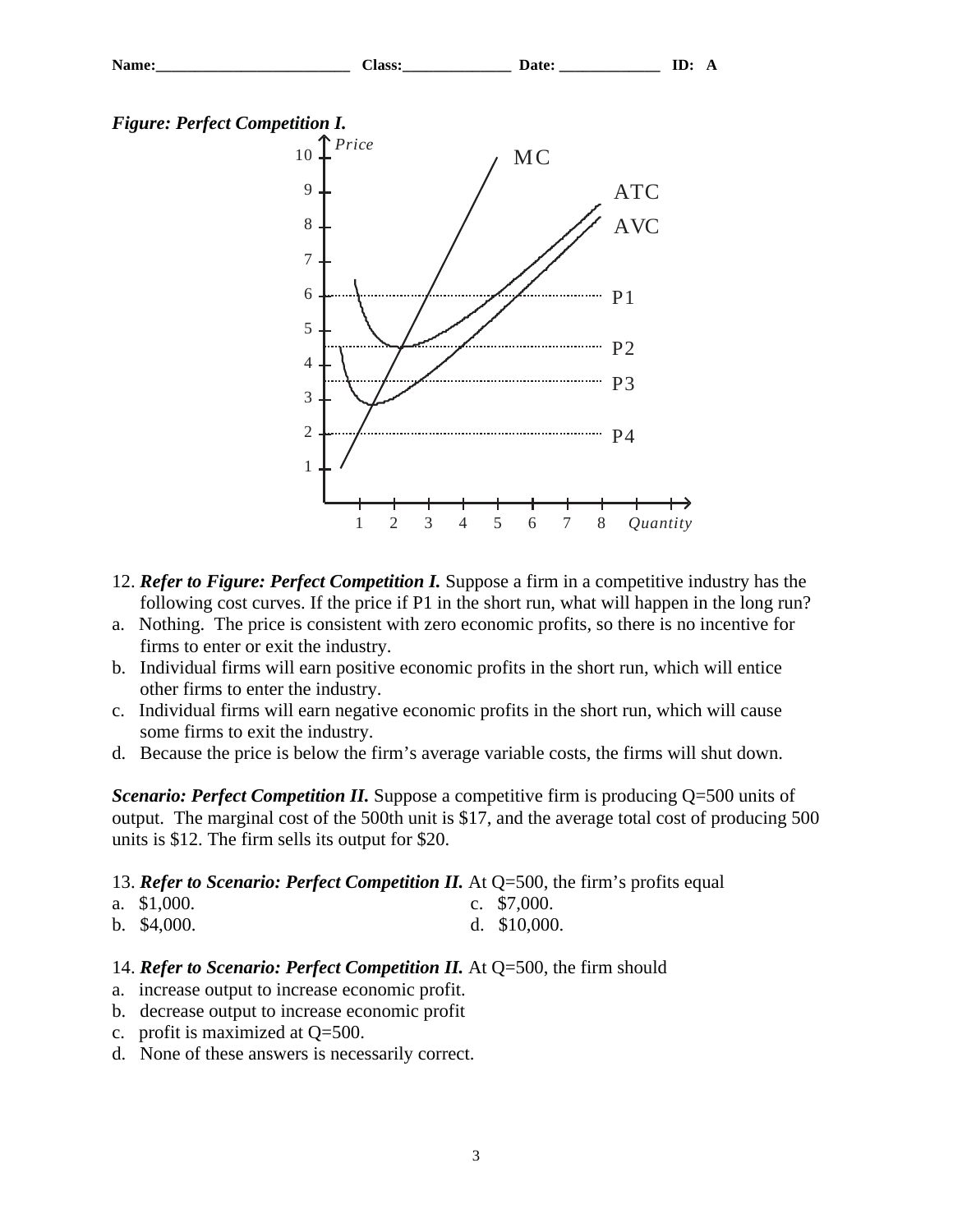| <b>N</b> L<br> | $- - -$<br>$\sim$<br>. | - | ---<br>— |  |
|----------------|------------------------|---|----------|--|
|                |                        |   |          |  |

*Table: Game I.*

|        |             | Firm 2 |             |       |       |
|--------|-------------|--------|-------------|-------|-------|
|        |             | W      | $\mathbf X$ | Y     | Z     |
|        | A           | (2,9)  | (6,8)       | (7,7) | (6,6) |
| Firm 1 | B           | (5,4)  | (8,5)       | (6,4) | (5,3) |
|        | $\mathbf C$ | (4,9)  | (4,3)       | (5,6) | (2,8) |
|        | D           | (3,3)  | (7,4)       | (4,3) | (7,3) |

- 15. *Refer to Game I.* Which outcome is a Nash equilibrium of this game? **Difficulty 2/3**
- a.  $(B,X)$  c.  $(C,W)$
- b. (A,Y) d. (D,Z)
- 16. *Refer to Game I.* A total of how many actions can be eliminated by the iterated deletion of dominated strategies?
- a. 0 c. 3
- b. 1 d. 6

## *Table: Monopoly*

| <b>Price</b>    | Quantity |
|-----------------|----------|
| \$8             | 300      |
| \$7             | 400      |
| \$6             | 500      |
| $\overline{$5}$ | 600      |
| \$4             | 700      |
| \$3             | 800      |
| \$2             | 900      |
| \$1             | 1,000    |

- 17. *Refer to Table: Monopoly.* The monopolist has fixed costs of \$1,000 and has a constant marginal cost of \$2 per unit. If the monopolist were able to perfectly price discriminate, how many units would it sell?
- a. 500 units c. 900 units b. 700 units d. 1,000 units
- 18. Consider two cigarette companies, PM Inc. and Brown Inc. If neither company advertises, the two companies split the market and earn \$50 million each. If they both advertise, they again split the market, but profits are lower by \$10 million since each company must bear the cost of advertising. If one company advertises while the other does not, the one that advertises attracts customers from the other. In this case, the company that advertises earns \$60 million while the company that does not advertise earns only \$30 million. What will the two companies do if they behave as individual profit maximizers?
- a. Neither company will advertise. b. Both companies will advertise.
- c. One company will advertise, the other will not.
- d. The question requires we know how many customers are stolen through advertising.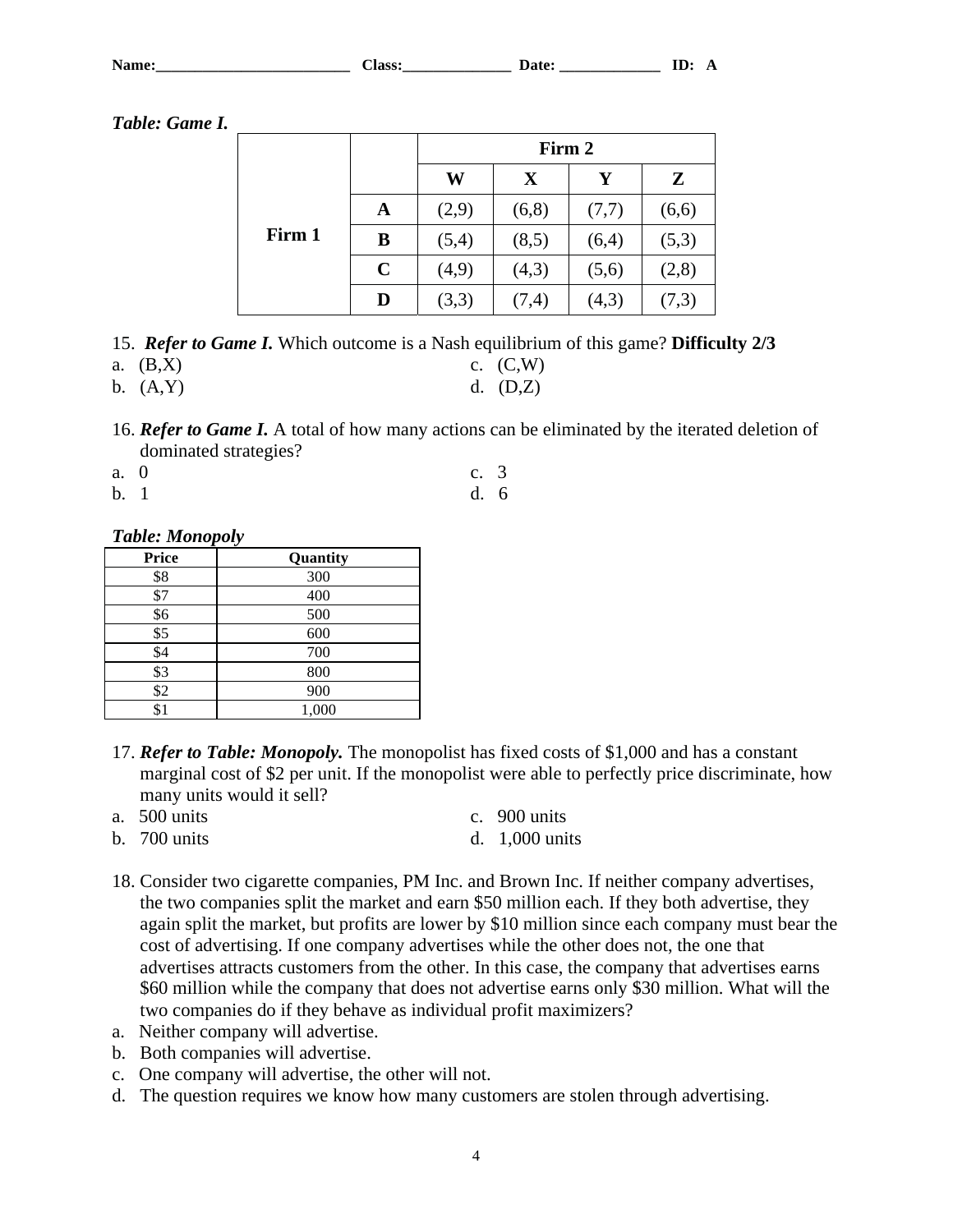19. Regulating natural monopolies by making them set price equal to marginal cost would

- a. cause the monopolist to operate at a loss.
- b. result in less than optimal total surplus.
- c. maximize producer surplus.
- d. result in higher profits for the monopoly.

*Table: Average Total Cost.* Each entry in the table represents the average total cost (per unit) of producing the specified number of units.

| Output    | <b>Small Factory</b> | <b>Medium Factory</b> | <b>Large Factory</b> | <b>Extra Large Factory</b> |
|-----------|----------------------|-----------------------|----------------------|----------------------------|
| 100 units | \$125                | \$200                 | \$325                | \$500                      |
| 200 units | \$85                 | \$125                 | \$190                | \$350                      |
| 300 units | \$80                 | \$90                  | \$100                | \$200                      |
| 400 units | \$120                | \$75                  | \$80                 | \$120                      |
| 500 units | \$200                | \$95                  | \$70                 | \$90                       |
| 600 units | \$390                | \$185                 | \$110                | \$85                       |
| 700 units | \$625                | \$300                 | \$180                | \$130                      |
| 800 units | \$900                | \$475                 | \$325                | \$195                      |

- 20. *Refer to Table: Average Total Cost*. Which entry is NOT on the firm's long-run average total cost (LRATC) curve?
- a. 200 units, LRATC =  $$85$  c. 600 units, LRATC =  $$110$ 
	-
- b. 400 units, LRATC =  $$75$  d. 800 units, LRATC =  $$195$
- 
- 21. *Refer to Table: Average Total Cost*. At which level of output does the firm first experience diseconomies of scale in the long run?
- a. 300 units c. 600 units
- b. 500 units d. 800 units
- -

### *Table: Income Tax Rates for Single vs. Married*

| Rate | <b>Single Income Ranges</b> | <b>Married Income Ranges</b>        |
|------|-----------------------------|-------------------------------------|
| 10%  | $$0 - $9,000$               | $$0 - $18,000$                      |
| 15%  | $$9,000 - $36,000$          | $$18,000 - $73,000$                 |
| 25%  | $$36,000 - $88,000$         | $$73,000 - $146,000$                |
| 28%  | $$88,000 - $183,000$        | $\frac{1}{2}$ \$146,000 - \$223,000 |
| 33%  | $$183,000 - $398,000$       | $$223,000 - $398,000$               |
| 35%  | $$398,000 - $400,000$       | $$398,000 - $450,000$               |
| 40%  | over \$400,000              | over \$450,000                      |

- 22. *Refer to Table: Income Tax Rates for Single vs. Married*. Mia and Matt have been dating for several years and they are thinking about getting married. They each make \$150,000 per year. If they do get married, what is their "marriage penalty"? That is, how much more will they pay in taxes as a married couple than they would if they were both single?
- a. There is no marriage penalty c. \$4,650
- b. \$2,560 d. \$6,120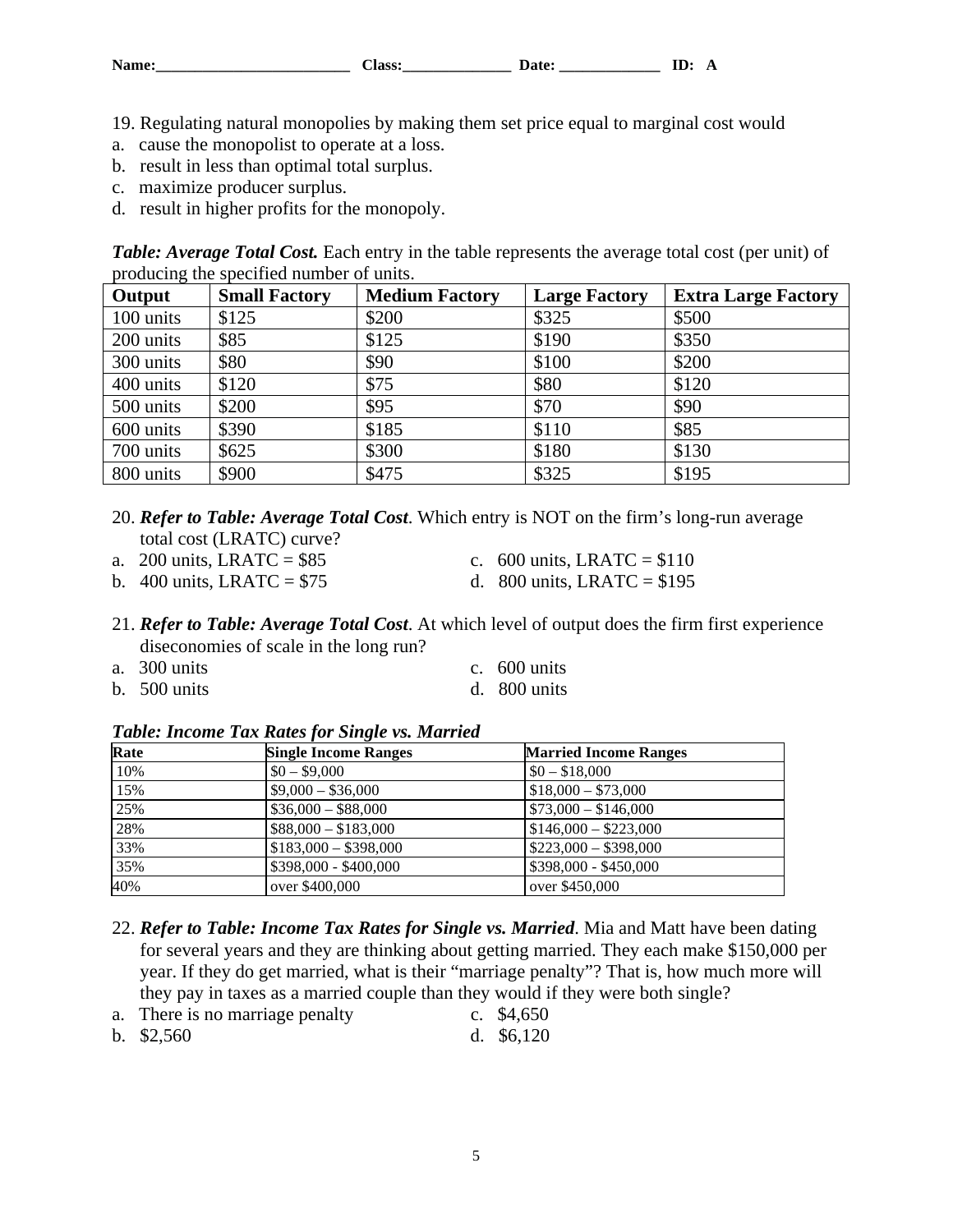



- 23. *Refer to Figure: Monopolistic Competition.* Which of the graphs depicts a short-run equilibrium that will encourage the entry of other firms into a monopolistically competitive industry?
- a. Panel (a) c. Panel (c)
- b. Panel (b) d. Panel (d)

## *Table: Game II.*

|        |             | Firm 2 |       |        |  |
|--------|-------------|--------|-------|--------|--|
|        |             | X      |       | Z      |  |
|        | A           | (4,4)  | (2,2) | (7,3)  |  |
| Firm 1 | B           | (7,7)  | (3,8) | (9,6)  |  |
|        | $\mathbf C$ | (3,5)  | (4,6) | (8, 4) |  |

- 24. *Refer to Table: Game II.* How many pure strategy Nash equilibria exist in this game? **Difficulty 2/3**
- a. 0 c. 3
- b. 2 d. 1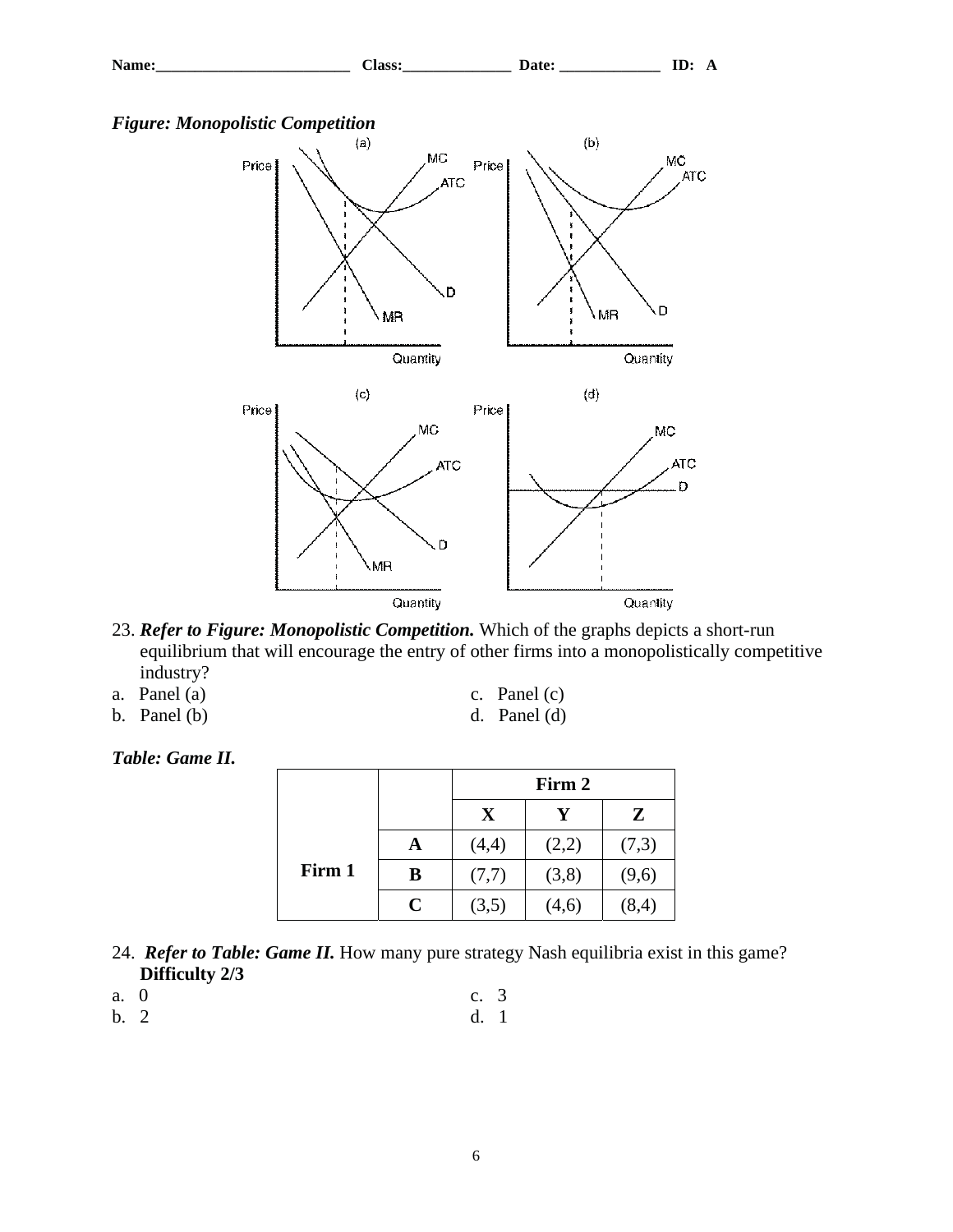*Table: Oligopoly.* The information in the table below shows the total demand for premiumchannel digital cable TV subscriptions in a small urban market. Assume that each cable operator pays a fixed cost of \$200,000 (per year) to provide premium digital channels in the market area and that the marginal cost of providing the premium channel service to a household is zero.

| Quantity | Price (per year) |
|----------|------------------|
|          | \$180            |
| 3,000    | \$150            |
| 6,000    | \$120            |
| 9,000    | \$90             |
| 12,000   | \$60             |
| 15,000   | \$30             |
| 18,000   |                  |

- 25. *Refer to Table: Oligopoly.* Assume there are two digital cable TV companies operating in this market. If they are able to collude on the quantity of subscriptions that will be sold and on the price that will be charged for subscriptions, then their agreement will stipulate that
- a. each firm will charge a price of \$60 and each firm will sell 6,000 subscriptions.
- b. each firm will charge a price of \$90 and each firm will sell 4,500 subscriptions.
- c. each firm will charge a price of \$120 and each firm will sell 3,000 subscriptions.
- d. each firm will charge a price of \$150 and each firm will sell 1,500 subscriptions.
- 26. *Refer to Table: Oligopoly.* Assume there are two profit-maximizing digital cable TV companies operating in this market. Further assume that they are not able to collude on the price and quantity of premium digital channel subscriptions to sell. What price will premium digital channel cable TV subscriptions be sold at when this market reaches a Nash equilibrium under Cournot (quantity) competition?
- a. \$30 c. \$90
- b. \$60 d. \$120

| <b>Table: Tax Systems</b> |                 |                   |                    |
|---------------------------|-----------------|-------------------|--------------------|
|                           | Tax A           | $\textit{Tax } B$ | $\textit{Tax} \ C$ |
| <i>Income</i>             | <b>Tax Rate</b> | <b>Tax Rate</b>   | Tax Rate           |
| $$0 - $50,000$            | 30%             | 25%               | 20%                |
| \$50,000 - \$100,000      | 25%             | 25%               | 25%                |
| over \$100,000            | 20%             | 25%               | 30%                |

### *Table: Tax Systems*

27. *Refer to Table: Tax Systems*. Which represents a proportional tax?

- a. Tax A c. Tax C
- b. Tax B d. None of the above

28. *Refer to Table: Tax Systems*. Which represents a lump-sum tax?

- a. Tax A c. Tax C
	- b. Tax B d. None of the above

- 
-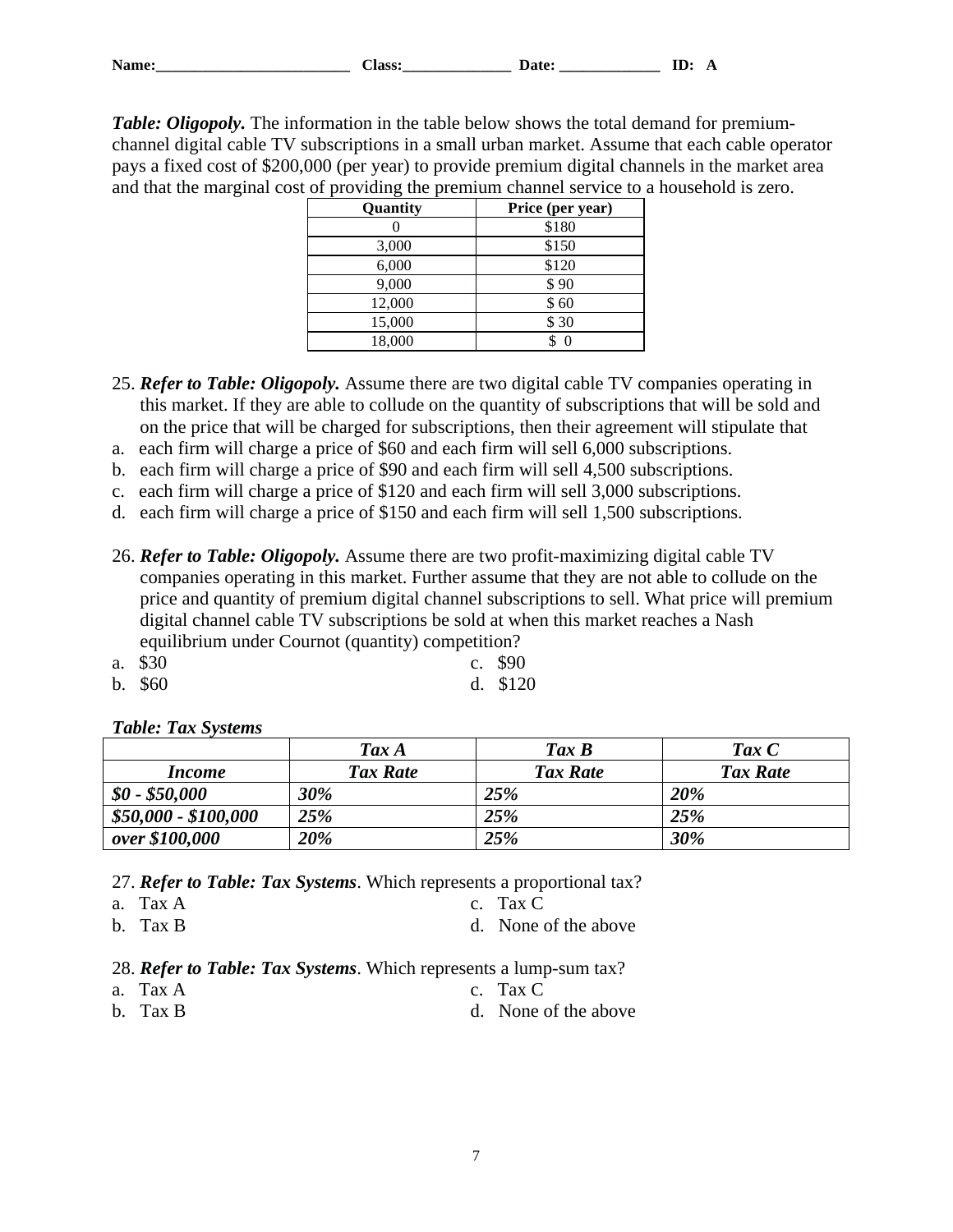| $-$<br><b>NT</b><br>. . | $-$<br>---<br>. . |  |
|-------------------------|-------------------|--|
|-------------------------|-------------------|--|

- 29. Which of the following is NOT a barrier to entry that leads to the rise of monopoly power?
- a. Annual rental contracts that cannot be broken.
- b. Government grants an exclusive right to produce a good.
- c. Declining ATC curve for all quantities.
- d. Ownership of a key resource.

## *Figure: Perfect Competition II*



30. *Refer to Figure: Perfect Competition II.* What is this firm's shut-down price? **Difficulty 1/3** a. \$2.50 c. \$4.25

- 
- b. \$10 d. \$8
- 31. *Refer to Figure: Perfect Competition II.* If this perfectly competitive firm faces a price of \$19 per unit of its product, what is its total profit? **Difficulty 2/3**
- a. \$64 c. \$85
- b. \$112 d. \$168
- 32. *Refer to Figure: Perfect Competition II.* If the current market price is \$8 and all other firms in the industry are identical to this one, what can we expect to happen in the long-run? **Difficulty 1/3**
- a. Some firms will exit the industry, causing the equilibrium price to rise.
- b. Some firms will exit the industry, causing the equilibrium price to fall.
- c. Demand for the product will fall, causing the equilibrium price to fall.
- d. Demand for the product will rise, causing the equilibrium price to rise.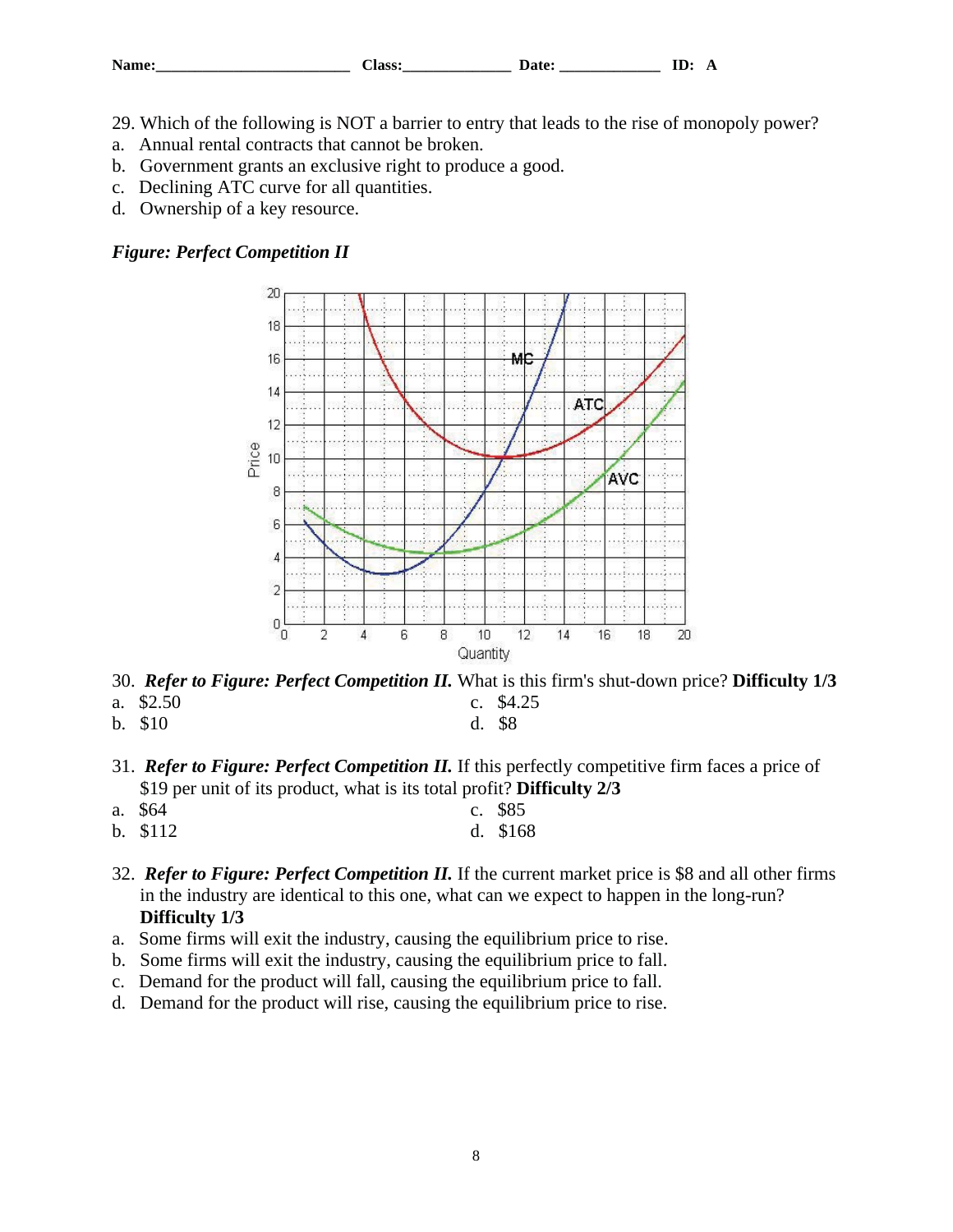| $N_{\alpha m \alpha}$<br>,,,, | $-$<br><b>CCC</b><br><br>. .<br>----<br>__ | - | . .<br>— |  |
|-------------------------------|--------------------------------------------|---|----------|--|
|                               |                                            |   |          |  |

*Figure: Monopoly.*



- 33. *Refer to Figure: Monopoly.* What is this monopolist's profit if it cannot price discriminate? **Difficulty 2/3**
- a. \$1,500 c. \$16,000
- b. \$8,000 d. \$36,000

*Scenario: Cost.* Suppose a firm's total costs are given by  $TC = 200 + 0.5(Q + Q^2)$ , in dollars.

- 34. *Refer to Scenario: Cost.* What is the firm's marginal cost of the third unit of output (the correct answer below assumes you will use the discrete definition of marginal cost, if you use calculus choose the nearest answer).
- a. \$3 c. \$12 b. \$6 d. \$206

35. *Refer Scenario: Cost.* What is the fixed cost facing the firm?

- a. \$0.50 c. \$100
- b. \$50 d. \$200
- 36. What is a key difference between firms in a perfectly competitive versus a monopolistically competitive industry? **Difficulty 1/3**
- a. Marginal cost pricing versus mark-up.
- b. Efficient scale versus excess capacity.
- c. Identical products versus slightly differentiated products.
- d. All of the above.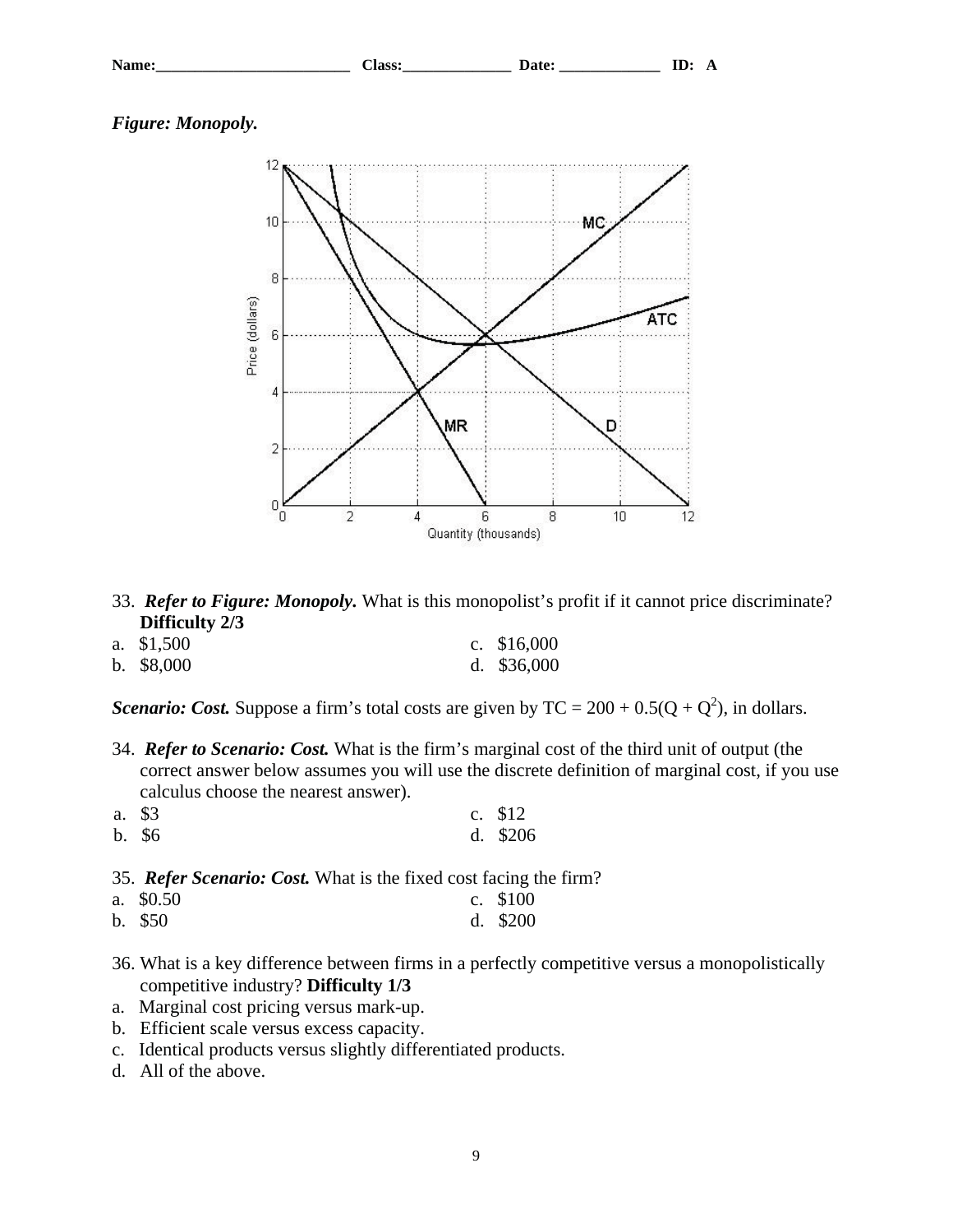### *Figure: Constant Marginal Cost*



- 37. *Refer Figure: Constant Marginal Cost.* Suppose there are no fixed costs. What is the deadweight loss due to monopoly?
- a. \$20 c. \$24.50 b. \$40 d. \$49

*Scenario: Firm Costs.* Suppose a firm has total cost curve  $TC = 64 + 6Q + Q^2$  and marginal cost curve  $MC = 6 + 2Q$ .

38. *Refer to Scenario: Firm Costs.* If the firm is perfectly competitive, what is its exit price?

- a. \$18 c. \$22 b. \$20 d. \$24
- 39. *Refer to Scenario: Firm Costs.* Suppose the costs above belong to a monopolist facing demand curve  $P = 36 - 2Q$ . What is the firm's profit-maximizing price?
- a. \$26 c. \$24
- b. \$31 d. \$29
- 40. *Refer to Scenario: Firm Costs.* Suppose the costs above belong to a monopolist facing demand curve  $P = 36 - 2Q$ . What is the firm's profit?
- a. \$13 c. \$9
- b. \$11 d. \$7